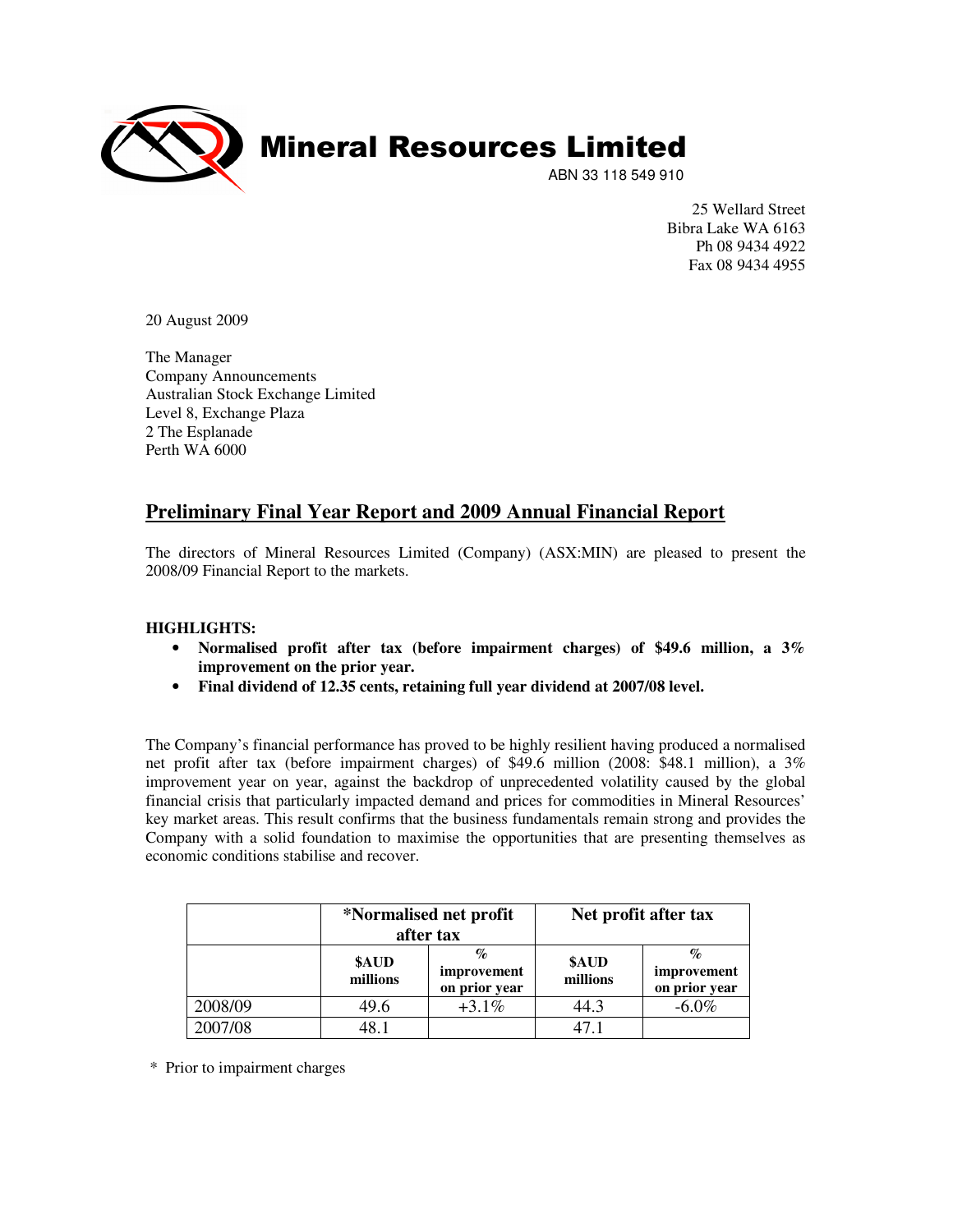In accordance with the company's dividend policy of distributing a minimum of 50% of the net after tax profit, the Directors have decided to retain the annual dividend at the same level as 2007/08 and declared today a fully franked final dividend for the 2008/09 year of 12.35 cents per share, payable on 19 November, 2009 for all shareholders of record at 15 September 2009 giving a total dividend for the year of 19.35 cents per share.

Mineral Resources reports its business results as a consolidated mining services and processing group operating within the resources segment of the Australian economy.

Notwithstanding the challenges presented throughout this year, the Company has continued to explore growth and development opportunities. This has provided immediate growth in core business areas and will supporting the earnings performance for years to come. Operationally, the Company has remained focused on cost control, cash flow and client relationships to optimise the business outcomes for all stakeholders. These hallmarks of the business model have assisted to maintain strong business fundamentals in challenging economic times and have confirmed the strength and efficacy of the Mineral Resources business model across the broader economic cycle.

The specialist pipeline and infrastructure business has produced an outstanding result for the year undertaking contract business at unprecedented levels throughout the Australasian region. This result is testament to many years of technological development and participation with customers in their operational expansion and maintenance programmes. The pipeline of major project opportunities continues to be strong providing the platform for a solid 2009/10.

Existing build, own and operate contracts have performed above expectations with the implementation of two additional contracts to the portfolio, and extension of plant capacity and contract life for others, during the year providing support for future operational performance. These opportunities reflect the Company's reputation as the supplier of value adding services to major mining houses and its ability to enhance and improve the customer's operational outcomes.

Markets for steelmaking materials have continued to be highly volatile during the year. All of the fundamental elements of the market: commodity prices, the Australian dollar and shipping costs, have been under pressure since October 2008 causing significant tightening of margins. This pressure has begun to ease lately but a full recovery is expected to take some time. The Company's strategy of replacing volume for the decline in price margins continues to be adopted and is expected to expand the financial contribution from this area. Also, with improving markets and a strong contracting business, the Company has the choice of the timing of product sales into the market to maximise returns for shareholders.

Directors continue to be confident that the Company's contract order book, expanding volumes of iron ore and manganese for future contracting and processing operations, continued strong cash flow and strong balance sheet, and skills and commitment of our people will maintain and improve our position as the premier mining services company in the year ahead.

Yours Sincerely,

Duene

Peter Wade Executive Chairman / Managing Director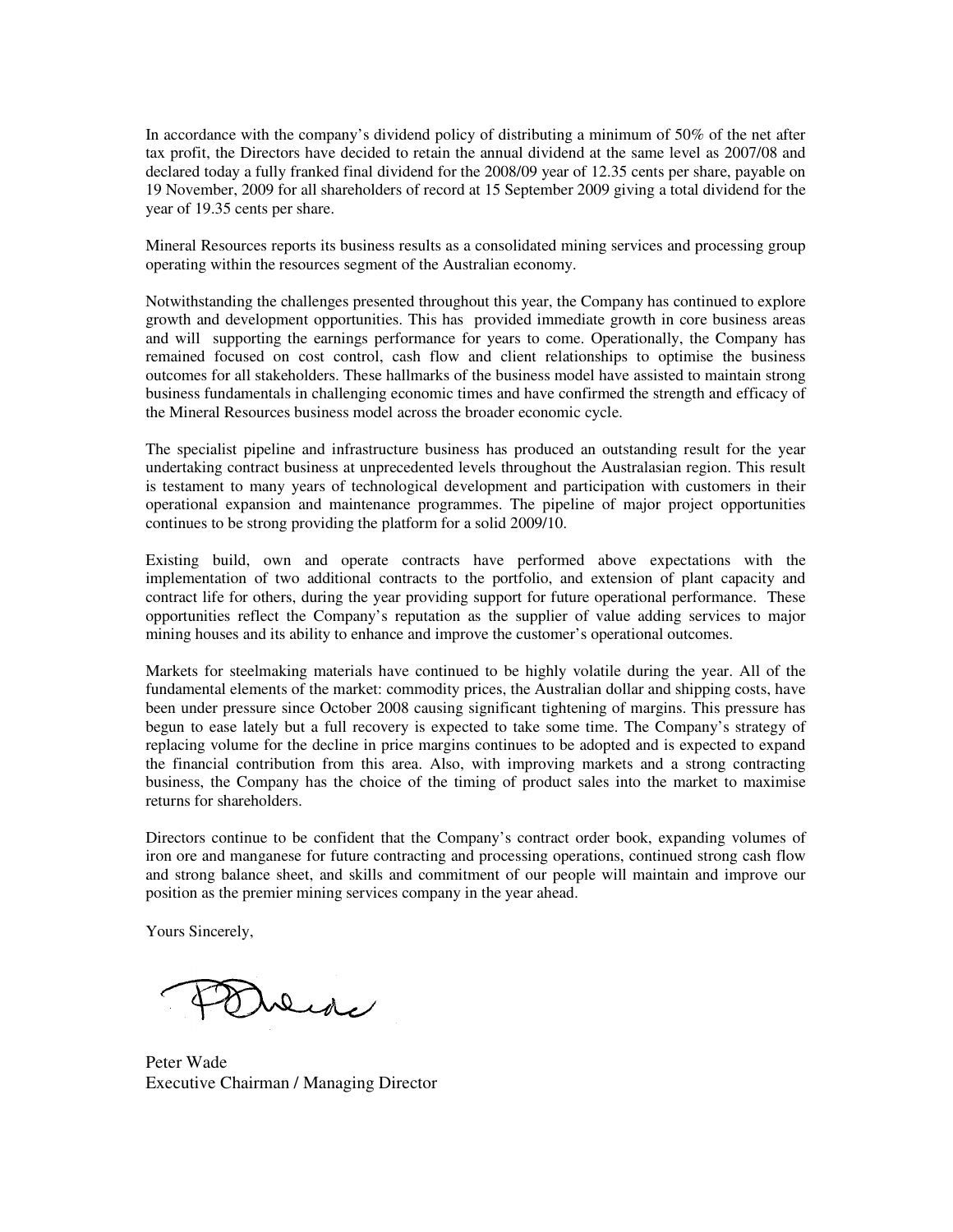# **MINERAL RESOURCES LIMITED AND ITS CONTROLLED ENTITIES** ABN 33 118 549 910

# **Appendix 4E – Preliminary Final Report**

**FOR THE YEAR ENDED 30 JUNE 2009**

| <b>RESULTS FOR ANNOUNCEMENT TO THE MARKET</b>   | <b>\$AUD'000</b> |         |    |         |
|-------------------------------------------------|------------------|---------|----|---------|
|                                                 |                  |         |    |         |
| Revenue                                         | Up               | 5.9%    | to | 259,559 |
|                                                 |                  |         |    |         |
| Normalised profit after tax                     | Up               | $3.0\%$ | tο | 49,556  |
|                                                 |                  |         |    |         |
| Profit after tax attributable to members        | Down             | $6.0\%$ | to | 44,308  |
|                                                 |                  |         |    |         |
| Net profit for the year attributable to members | Down             | $6.0\%$ | to | 44,308  |
|                                                 |                  |         |    |         |

| <b>DIVIDENDS</b>                | For the year ended<br><b>30 June 2009</b> | For the year ended<br>30 June 2008 |
|---------------------------------|-------------------------------------------|------------------------------------|
| Interim dividend (100% franked) | 7.0 cents                                 | 6.0 cents                          |
| Final dividend (100% franked)   | $12.35$ cents                             | 13.35 cents                        |
| Total dividend (100% franked)   | $19.35$ cents                             | $19.35$ cents                      |

The record date for determining entitlements to the final dividend will be 15 September 2009. The dividend will be paid on 19 November 2009. The company does not have a dividend investment plan in place.

|                                                        | Current<br>Period | Previous<br>corresponding |
|--------------------------------------------------------|-------------------|---------------------------|
|                                                        |                   | period                    |
| Net tangible asset backing per share (cents per share) | 108.3             | 86.8                      |

The 30 June 2009 Annual Financial Report dated 20 August 2009 form part of and should be read in conjunction with this Preliminary Final Report (Appendix 4E).

This report is based on financial statements that have been audited. The audit report is included in the 30 June 2009 Annual Financial Report.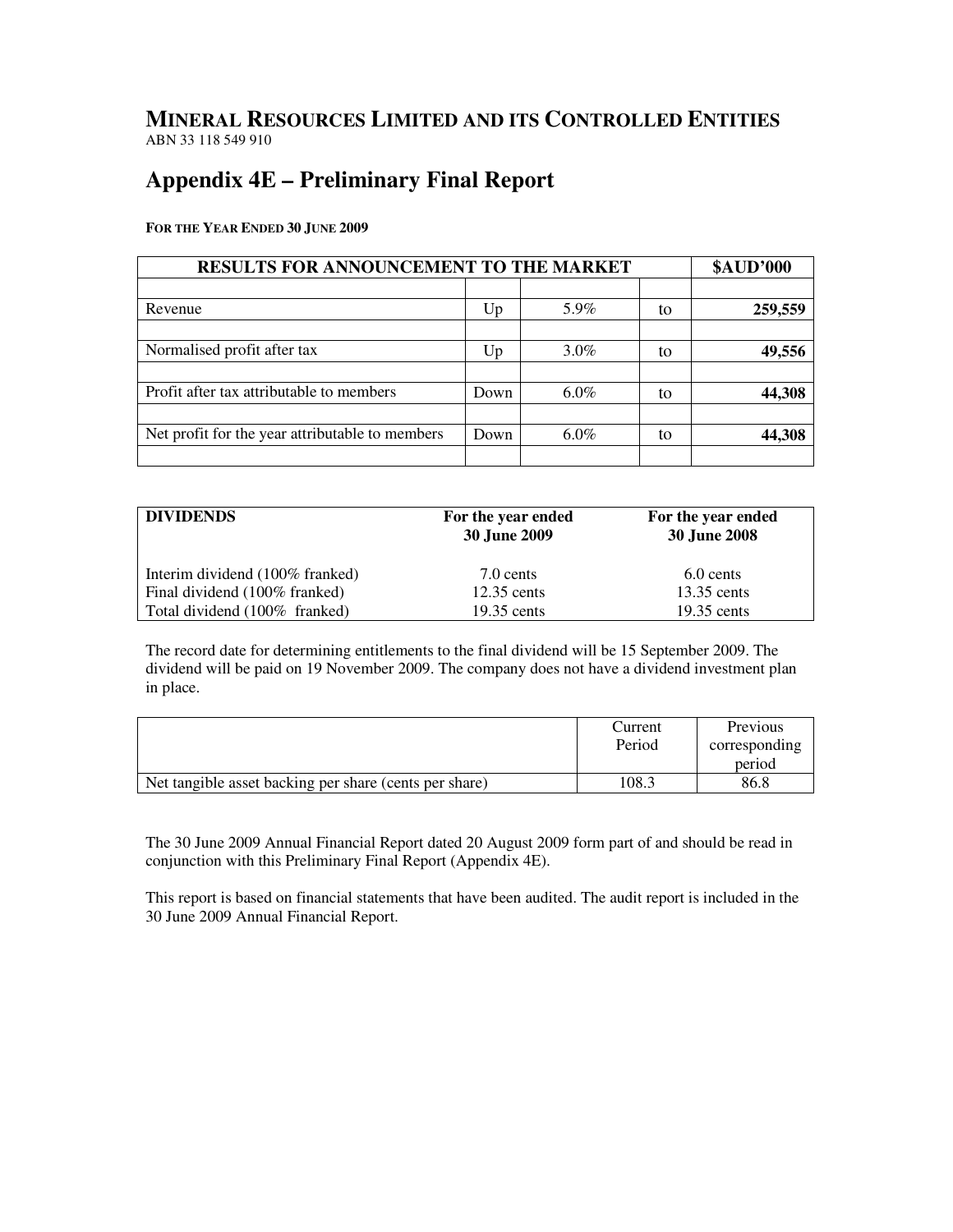# **MINERAL RESOURCES LIMITED ABN 33 118 549 910**

# **ANNUAL FINANCIAL REPORT 2009**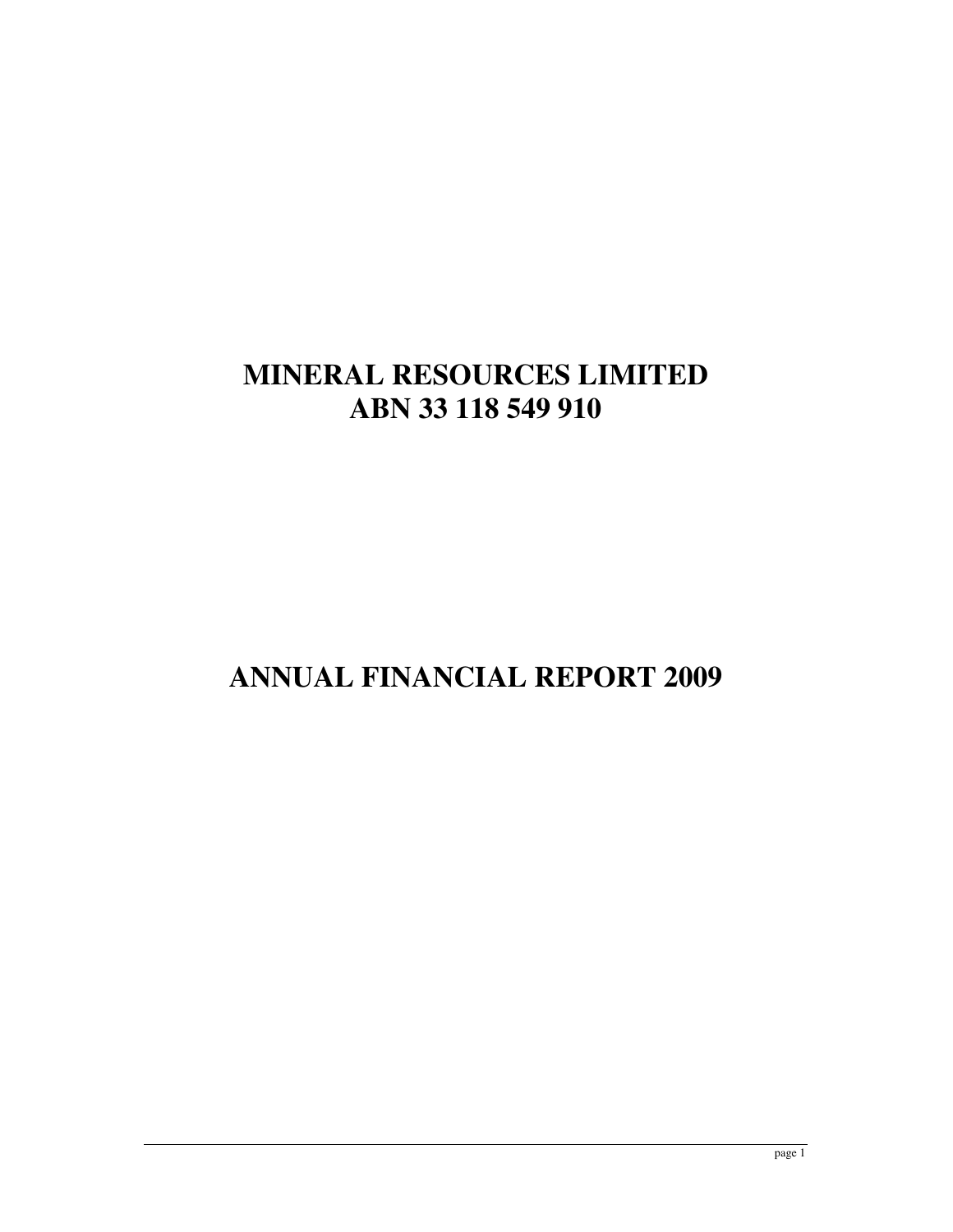## **Contents**

Directors' Report Directors' Declaration<br>
Remuneration Report Directors' Declaration<br>
Independent Auditor's Auditor's Independence Declaration<br>
Corporate Governance Statement<br>
ASX Information Corporate Governance Statement Financial Report

## **Calendar**

Final dividend:<br>- Ex dividend date - Record date 15 September 2009<br>15 September 2009<br>19 November 2009 Annual General Meeting

Independent Auditor's Report<br>Directory

9 September 2009 19 November 2009<br>19 November 2009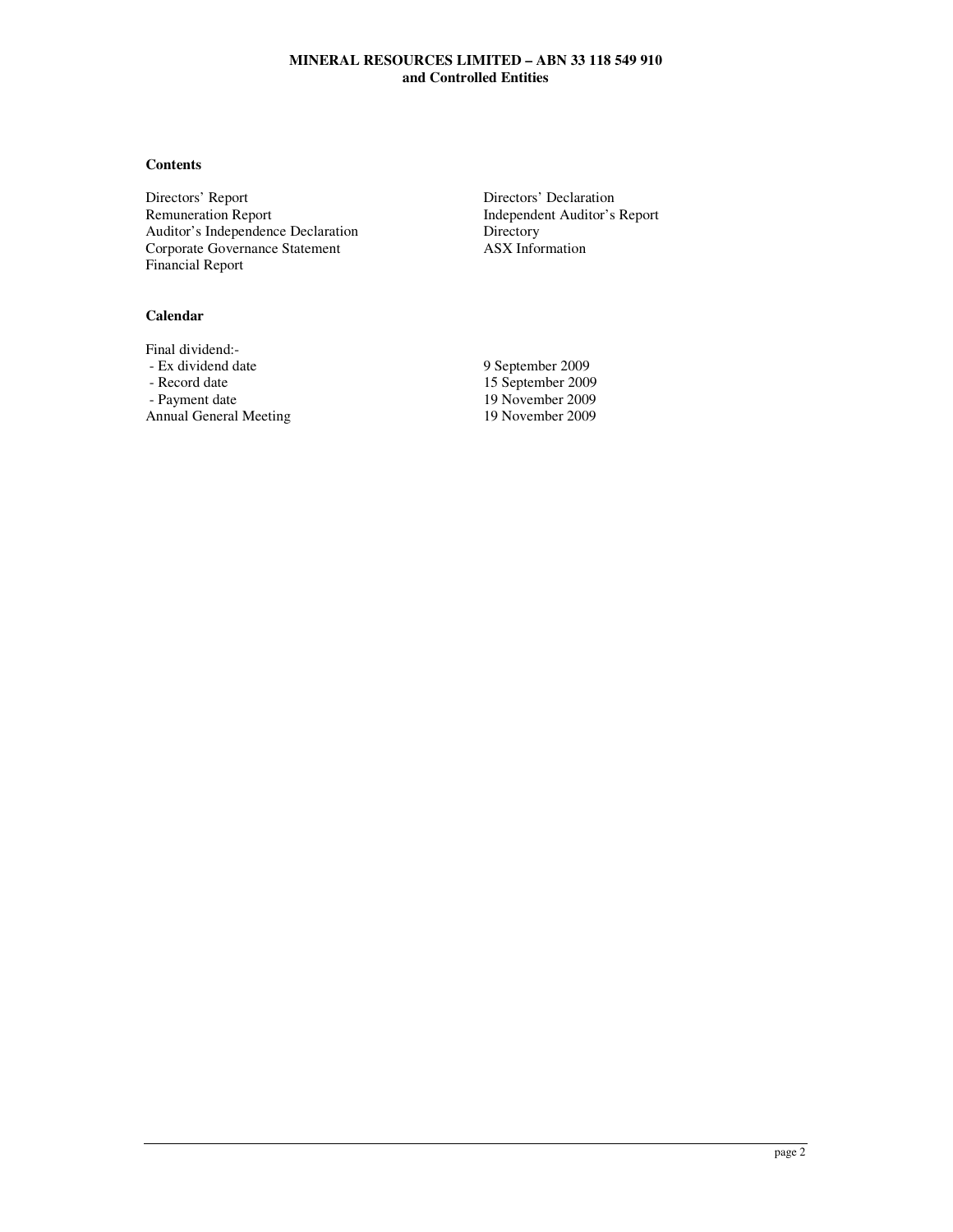The directors present their report together with the financial statements of Mineral Resources Limited and of the consolidated entity, being the company and its subsidiaries for the period 1 July 2008 to 30 June 2009 and the independent audit thereon.

#### **Directors**

The directors of the company at any time during or since the end of the financial year are:

#### *Peter Wade*

Executive chairman and managing director (age 59) Appointed 27 February 2006

Peter Wade has over 36 years experience in engineering, construction, project management and mining and infrastructure services.

Peter started his career in the NSW Public Service and managed the construction of the Port Kembla coal loader, grain terminals at Newcastle and Wollongong and was the Deputy Director for the Darling Harbour Redevelopment construction project.

As an executive of the Transfield Group in the 1980s and 1990s he was general manager of Sabemo Pty Ltd, Transfield Construction Pty Ltd, Transfield Power Technologies and then Transfield Chief Operations Officer (Southern) responsible for major build, own, operate projects including Melbourne City Link, Airport Link, Northside Storage Tunnel and Collinsville and Smithfield Power Plants.

#### *Joe Ricciardo*

Independent non-executive director (age 54) Appointed 26 June 2006

Joe Ricciardo has 28 years experience in feasibility studies, design, construction, maintenance and operation of mineral processing facilities and associated infrastructure.

In January 1986, he became the founding member and managing director of J R Engineering Services Pty Ltd until its acquisition by the Downer EDI/Roche Group in 2001. Joe continued to lead the company, Roche Mining (JR) Pty Ltd in the capacity of general manager and director up to April 2006.

During his 20 year stewardship of JR, the company consistently grew to become a successful and major engineering services provider to the resources and mineral processing industry. Joe's experience covers the commodities of gold, nickel, copper, lead, zinc, iron ore, coal, mineral sands, tantalum and talc for both major and junior mining companies.

Joe is currently the Managing Director of GR Engineering Services.

#### *Chris Ellison*  Executive director (age 52) Appointed 27 February 2006

Chris Ellison is the founding shareholder of each of the Mineral Resources companies and has over 26 years experience in the mining contracting, engineering and resource processing industries.

Chris has been the managing director of Monadelphous Pty Ltd, KCUT Pty Ltd and the CSI Group and was instrumental in developing the build, own, operate concept of contract crushing in the resource and mining sector.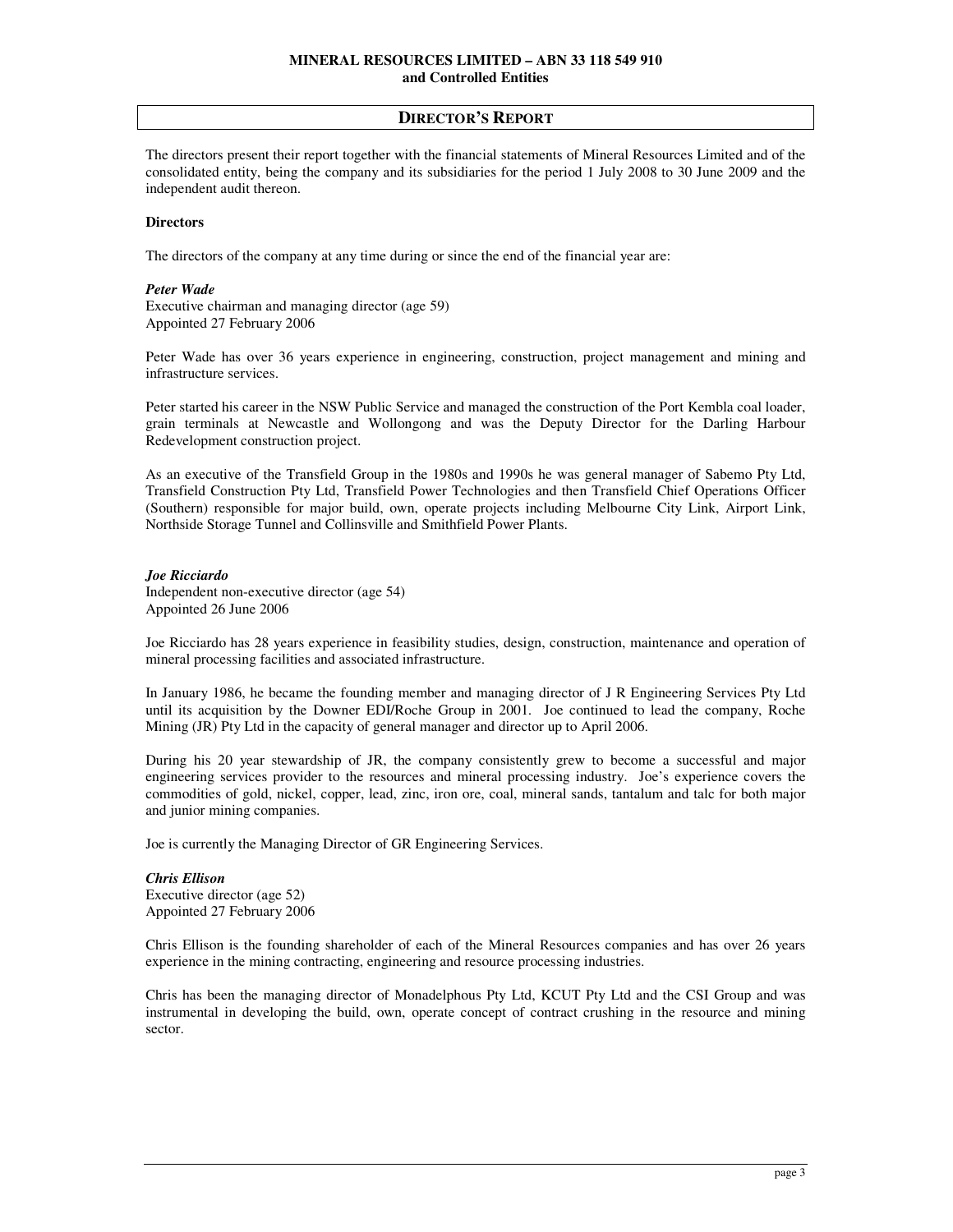#### *Mark Dutton*

Executive director (age 41) Appointed 8 November 2007

Mark has 13 years experience acting as a non-executive director of a range of growth businesses across Europe, Asia and Australia. He started his career at Price Waterhouse in England in 1991 where he qualified as a chartered accountant, subsequently working in Moscow in their Corporate Finance division.

Mark has worked in the private equity industry since the mid 1990s. He started with BancBoston Capital in the UK before being appointed Managing Director Asia-Pacific.

In 2003, he joined Foundation Capital in Perth to manage their later-stage investment fund. He is presently a director of Banksia Capital a WA-focussed private equity manager and an adviser to Navis Capital who manage US\$1.5 billion in private equity targeted for investment across the Asia Pacific region.

#### **Secretary**

*Bruce Goulds*  Appointed Company Secretary on 27 February 2006.

Bruce Goulds has over 25 years of finance and commercial experience in various listed and unlisted corporations. His experience includes senior corporate management positions in Australian and overseas companies in the mining services, engineering, mining equipment industries servicing the Australasian mining and mineral processing sector.

Bruce is a Fellow CPA, a Fellow of the Institute of Chartered Secretaries and a Member of the Australian Institute of Company Directors.

#### **Directors' meetings**

The number of directors' meetings (including meetings of committees of directors) and the number of meetings attended by each of the directors of the company during the financial year were:

| <b>Director</b> |      | Directors'<br><b>Meetings</b> | Audit<br><b>Committee</b><br><b>Meetings</b> |                 |  |
|-----------------|------|-------------------------------|----------------------------------------------|-----------------|--|
|                 | Held | <b>Attended</b>               | Held                                         | <b>Attended</b> |  |
| P Wade          | 12   | 12                            | 2                                            | 2               |  |
| J Ricciardo     | 12   | 12                            | 2                                            | 2               |  |
| M Dutton        | 12   | 12                            | 2                                            | 2               |  |
| C Ellison       | 12   | 11                            | $\ast$                                       | $\ast$          |  |

\* - Not a member of the relevant committee

Other committees are convened as required.

#### **Principal activities**

The principal activity of the consolidated entity is as an integrated supplier of goods and services to the resources sector. There has been no significant change in the nature of this activity during the financial year.

#### **Operating and financial review**

2008/09 has been a year of contrasts and the Mineral Resources business model has proved to be effective through the various stages of the economic cycle experienced over the past 12 months. The business continues to prosper with an unprecedented demand for contracting services offsetting and in contrast to the significant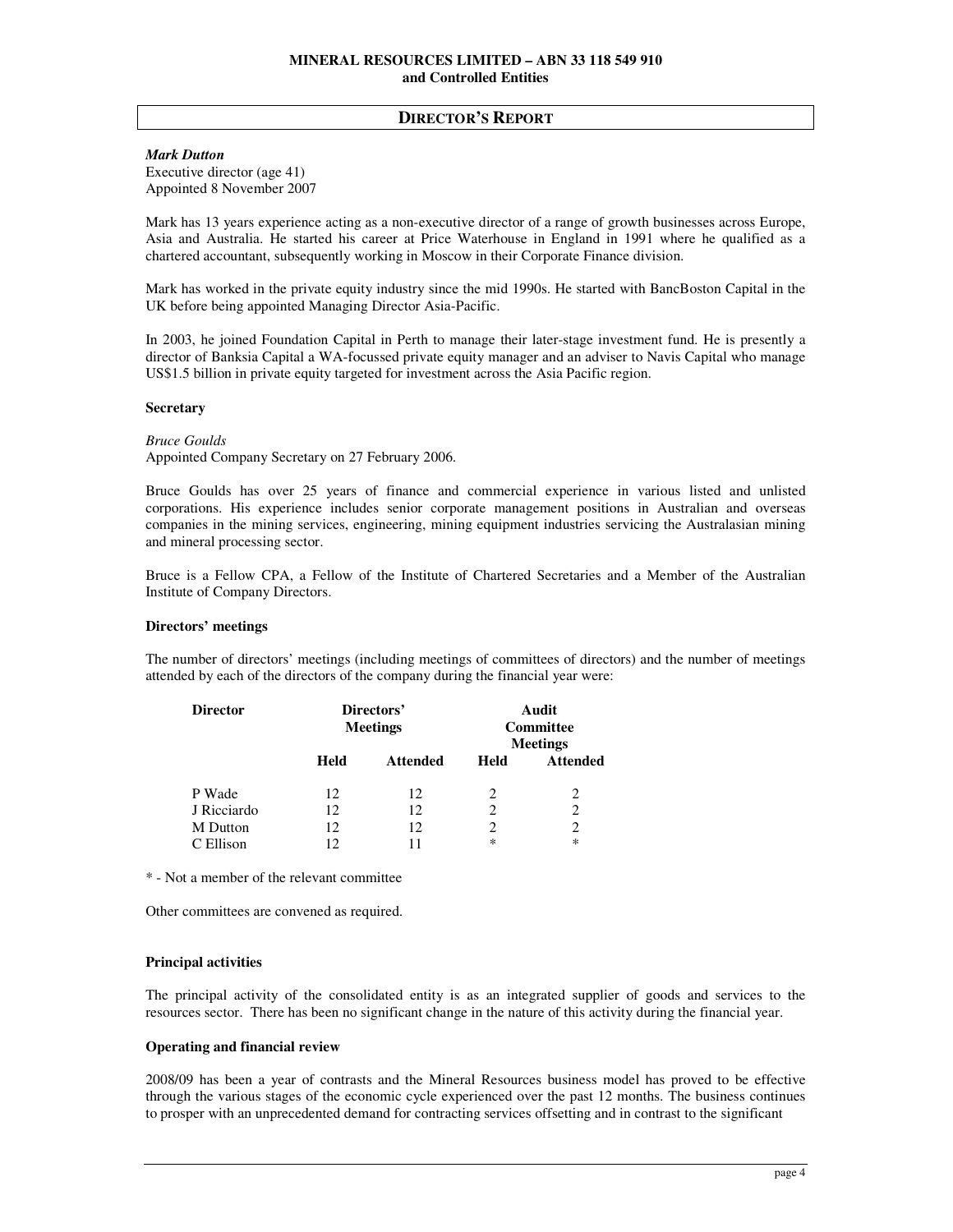## **DIRECTOR'S REPORT**

pressures on commodity markets flowing directly from the global financial crisis. The volatility of commodity demand and pricing reinforces the basis for the business strategic focus of Mineral Resources in expanding its operations to become a volume based bulk commodities producer in both contracting and processing. Significantly, the benefit of strong business fundamentals and solid customer relationships in all areas has ensured that the Company continues to perform at premium levels.

Before impairment charges of \$5.2 million, the normalised net profit after tax was \$49.556 million for the year The consolidated entity recorded a net profit after tax of \$44.285 million for the year ended 30 June 2009 on revenue of \$256.762 million. The directors are confident that this outcome reflects a superior performance in difficult times and reinforces the overall strength of the Mineral Resources business.

This solid overall performance is testament to the Company's world class reputation for the provision of mining services and commodities underpinned by strong operational cash generation which has allowed for the continuation of the plant construction and acquisition programme that gives the Company a competitive edge in plant design, mobilisation and innovation.

The Company's emphasis on winning and maintaining highly sought after partnering relationships with blue chip clients has also proved to be a solid foundation for business success. Demand for contracting services continues to reflect customers' needs to achieve cost reduction and production improvement targets. Build Own and Operate and other outsourcing solutions continue to be a highly regarded strategy for achievement of these targets.

PIHA has continued to produce strong growth flowing through from the first half results. The level of demand for pipelining, HPDE fittings and pipeline installation and maintenance services is testament to the years of product and market development undertaken by the company and puts PIHA in a unique position of strength in infrastructure markets. In addition, the wide ranging application of HPDE products will give the business unprecedented access to new projects in oil, gas and uranium production into the future.

Build, own and operate production grew through the year as clients continued to address the dual problems of reducing costs and expanding operations. CSI's reputation for world class service and equipment has resulted in new contract wins and service expansion opportunities. In addition, the pipeline of business opportunities continues to be strong as clients look to increase capacity as the economic conditions improve.

The pressure on commodity prices is well documented and the Company's sales of manganese and iron ore are not immune to world events. The benefit of the Mineral Resources model flows from low production costs and a well managed logistics system that delivers product cheaply and efficiently to market. Volatile global commodity markets including foreign currency rates, shipping costs and ongoing negotiations of iron ore contract prices means that the commodity business will continue to be volatile. Recent demand and pricing improvements in these markets is, however, a promising sign that the world economy may have turned the corner.

Although too early to provide substantive comment on the anticipated strength of the world economy for the next year, the portents for continued growth in China (together with an upswing in the USA and European economies) are strong and Mineral Resources continues to be committed to expanding its operations through volume production in the steel making minerals particularly iron ore and manganese.

The outstanding 2008/09 result given the challenging environment is testament to the commitment, focus and skills of the board, management and workforce in dealing with and managing the unprecedented issues that have arisen through the year. The company believes it is now stronger and better placed to profit from the improvements implemented in our operations and strategic focus throughout the year past and, with the continued dedication of our highly skilled and regarded workforce and the unerring support of customers and shareholders, Mineral Resources believes it will continue to grow for the benefit of all of its stakeholders.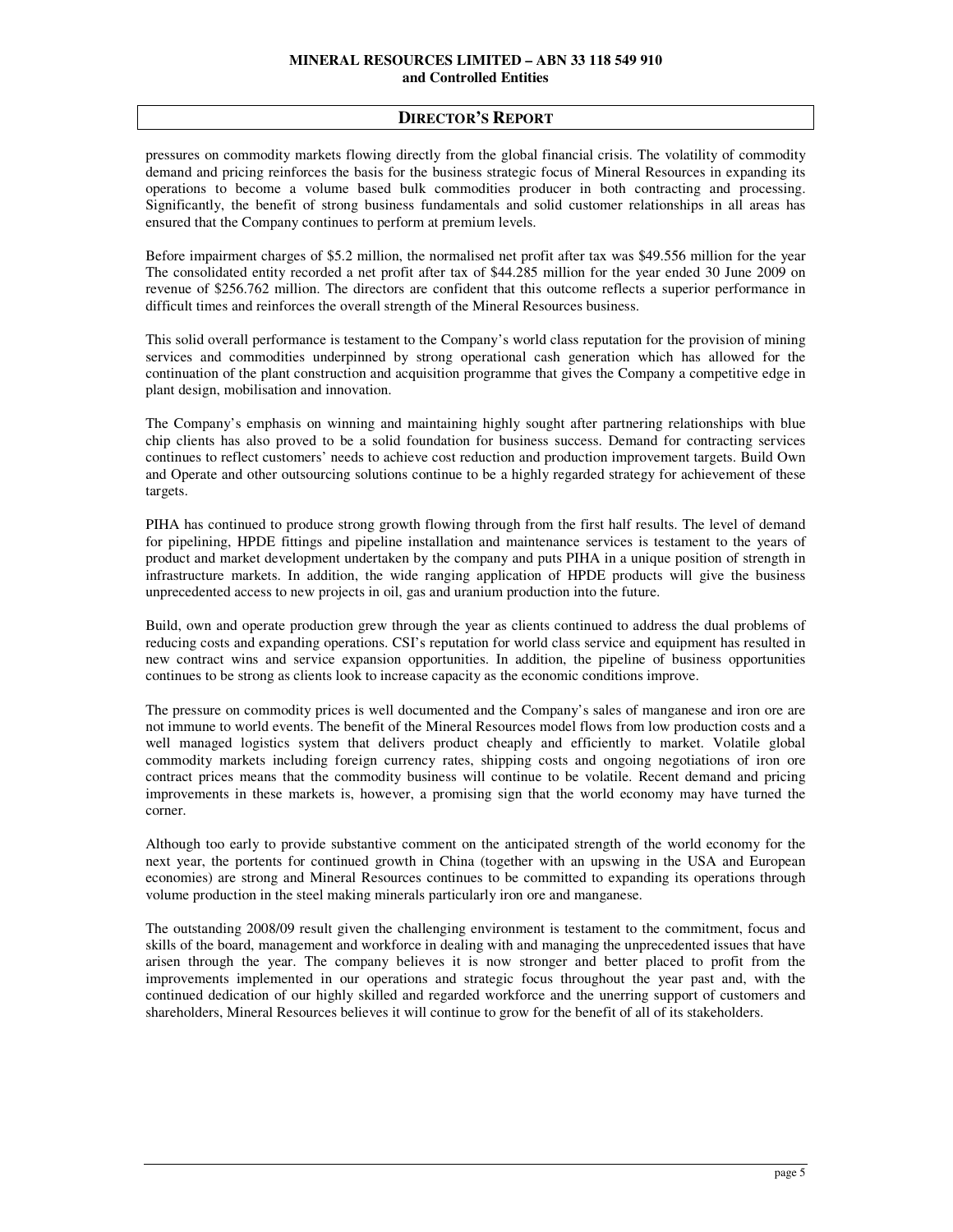## **Significant changes in the state of affairs**

There were no other significant changes in the state of affairs of the company or the consolidated entity during the past financial year other than as disclosed in the financial statements.

## **Dividends paid or recommended**

Dividends paid or declared for payment in the year are as follows:

- Final Ordinary Dividend for 2007/08 of 13.35 cents per share, franked at a tax rate of 30%, paid on 18 November 2008 amounting to \$16,507,646.
- Interim Ordinary Dividend for 2008/09 of 7.0 cents per share, franked at a tax rate of 30%, paid on 3 April 2009 amounting to \$8,687,194; and
- Final Ordinary Dividend for 2008/09 of 12.35 cents per share, franked at a tax rate of 30%, has been recommended by Directors amounting to \$15,336,572.

#### **Events subsequent to reporting date**

On the 20th August 2009, the company announced to the ASX an off market take-over bid for Polaris Metals NL. Full details are available on the ASX announcement.

Other than above matter, no matters or circumstances have arisen since the end of the financial year which significantly affect the operations of the consolidated entity.

#### **Environmental issues**

The consolidated group's operations are subject to significant environmental regulation under the law of the Commonwealth and State. During the year the consolidated entity met all reporting requirements under relevant legislation. There were no incidents which required reporting.

#### **Likely developments**

Disclosure of information relating to the future developments in the operations of the consolidated entity which would not, in the opinion of the directors, be prejudicial to the consolidated entity's interests is contained in this Directors' Report.

#### **Non-audit services**

During the year, RSM Bird Cameron Partners, the Company's auditor, has performed certain other services in addition to their statutory duties. Details of the amounts paid to the auditors are disclosed in Note 26 of the financial statements.

The Board has considered the non-audit services provided during the year by the auditor and is satisfied that the provision of those non-audit services during the year by the auditor is compatible with and did not compromise, the auditor independence requirements of the Corporations Act 2001 for the following reasons:

- All non-audit services were subject to the corporate governance procedures adopted by the Company and have been reviewed by the Audit Committee to ensure they do not impact the integrity and objectivity of the auditor; and
- The non-audit services provided do not undermine the general principles relating to auditor independence as set out in APES 110: Code of Ethics for Professional Accountants, as they did not involve reviewing or auditing the auditor's own work, acting in a management or decision making capacity for the Company, acting as an advocate for the Company or jointly sharing risks and rewards.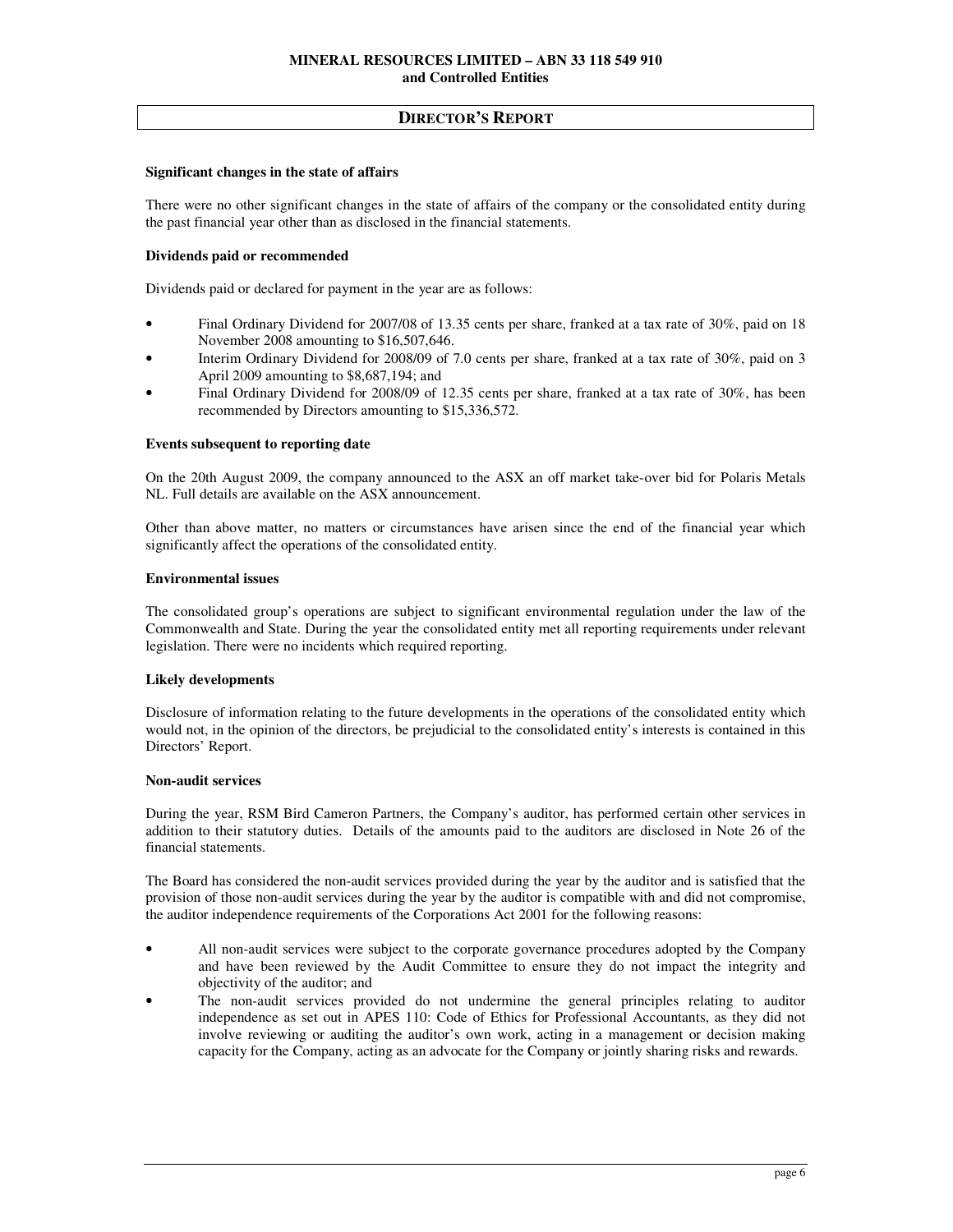#### **Auditor's independence declaration**

The auditor's independence declaration as required under Section 307C of the Corporations Act 2001 has been included as part of the financial statements.

## **Remuneration report**

This remuneration report details the policy for determining the remuneration of directors and executives and provides specific detail of their remuneration.

## *Remuneration of non-executive directors*

The Board policy is to remunerate non-executive directors at market rates for comparable companies for time, commitment and responsibilities. The Remuneration Committee determines payments to the non-executive directors and reviews their remuneration annually, based on market practice, duties and accountability. Independent external advice is sought when required.

Shareholder approval must be obtained in relation to the overall limit set for directors' fees. The Remuneration Committee shall set individual Board fees within the limit approved by shareholders. Shareholders must also approve the framework for any equity based compensation schemes and if a recommendation is made for a director to participate in an equity scheme, that participation must be approved by the shareholders

## *Remuneration of executives*

The Company's remuneration policy for executive directors and key management personnel is designed to promote superior performance and long term commitment to the Company. Executives receive a base remuneration which is market related. Overall remuneration policies are subject to the discretion of the Board and can be changed to reflect competitive market and business conditions where it is in the interests of the Company and shareholders to do so. Executive remuneration and other terms of employment are reviewed annually by the Remuneration Committee having regard to performance, relevant comparative information and expert advice. The Committee's reward policy reflects its obligation to align executive's remuneration with shareholders' interests and to retain appropriately qualified executive talent for the benefit of the Company.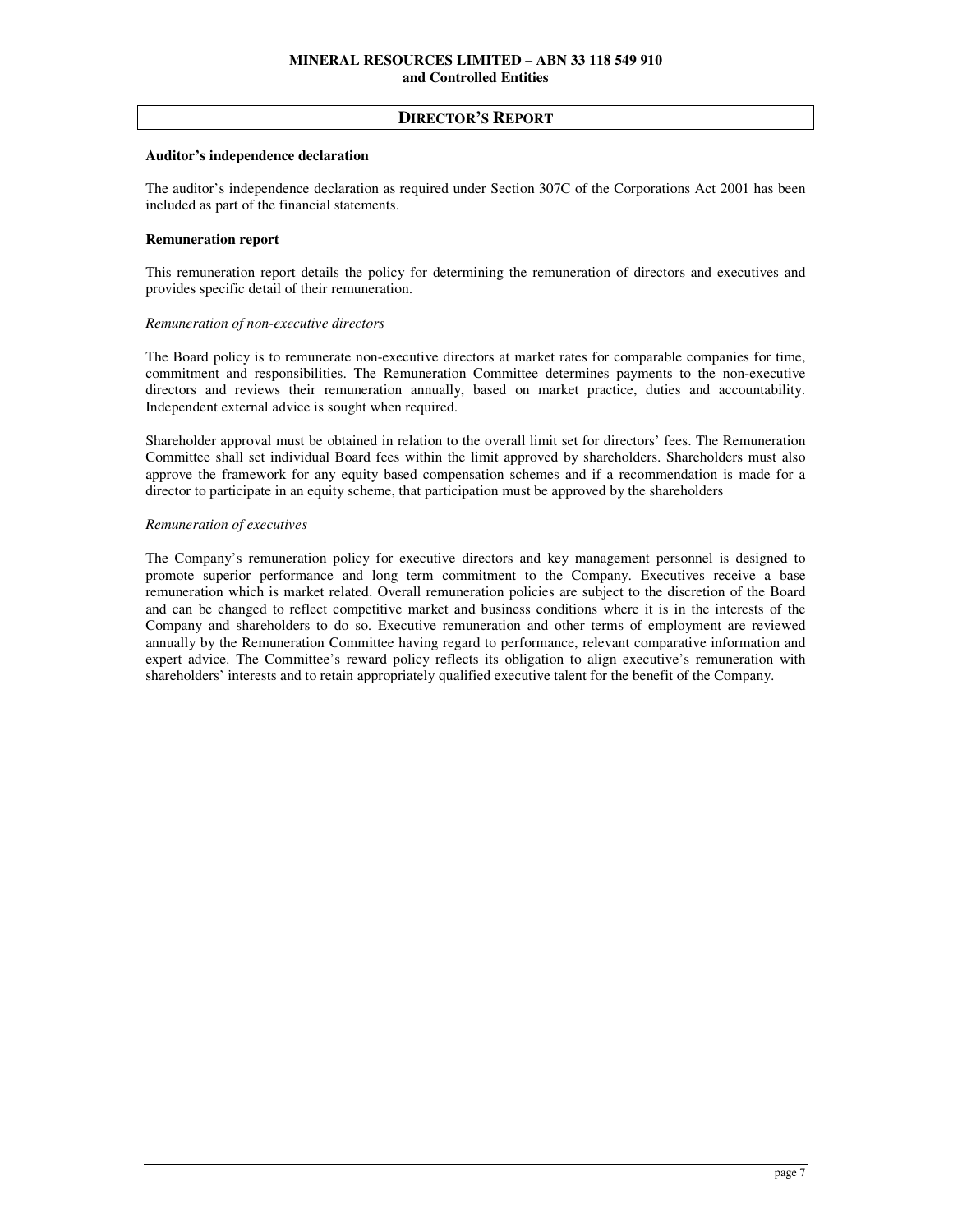## **Service agreements**

The company has service agreements with each executive that defines:

- The role and appointment date
- Executive duties
- Remuneration and benefits
- Leave entitlements
- Summary dismissal for misconduct and fraud
- Use of expenses
- Notice periods of between three and twelve months
- Confidential information
- Restraint on practices

Details of the key conditions of service agreements for key management personnel are as follows:

|                                      | Commencement<br>Date | Notice Period |
|--------------------------------------|----------------------|---------------|
| <b>Directors</b>                     |                      |               |
| Non-executive Directors              |                      |               |
| J Ricciardo                          | 25 June 2006         | n/a           |
| M Dutton                             | 7 November 2007      | n/a           |
| <b>Executive Directors</b>           |                      |               |
| P Wade - Managing Director           | 1 July 2006          | 6 months      |
| C Ellison - Business Development     | 1 July 2006          | 6 months      |
| Executives                           |                      |               |
| S Wyatt - General Manager, CSI       | 1 July 2006          | 6 months      |
| B Gavranich - General Manager, PIHA  | 1 July 2006          | 6 months      |
| D Geraghty - Technical Director, PMI | 1 July 2006          | 6 months      |
| B Goulds - Chief Financial Officer   | 1 July 2006          | 6 months      |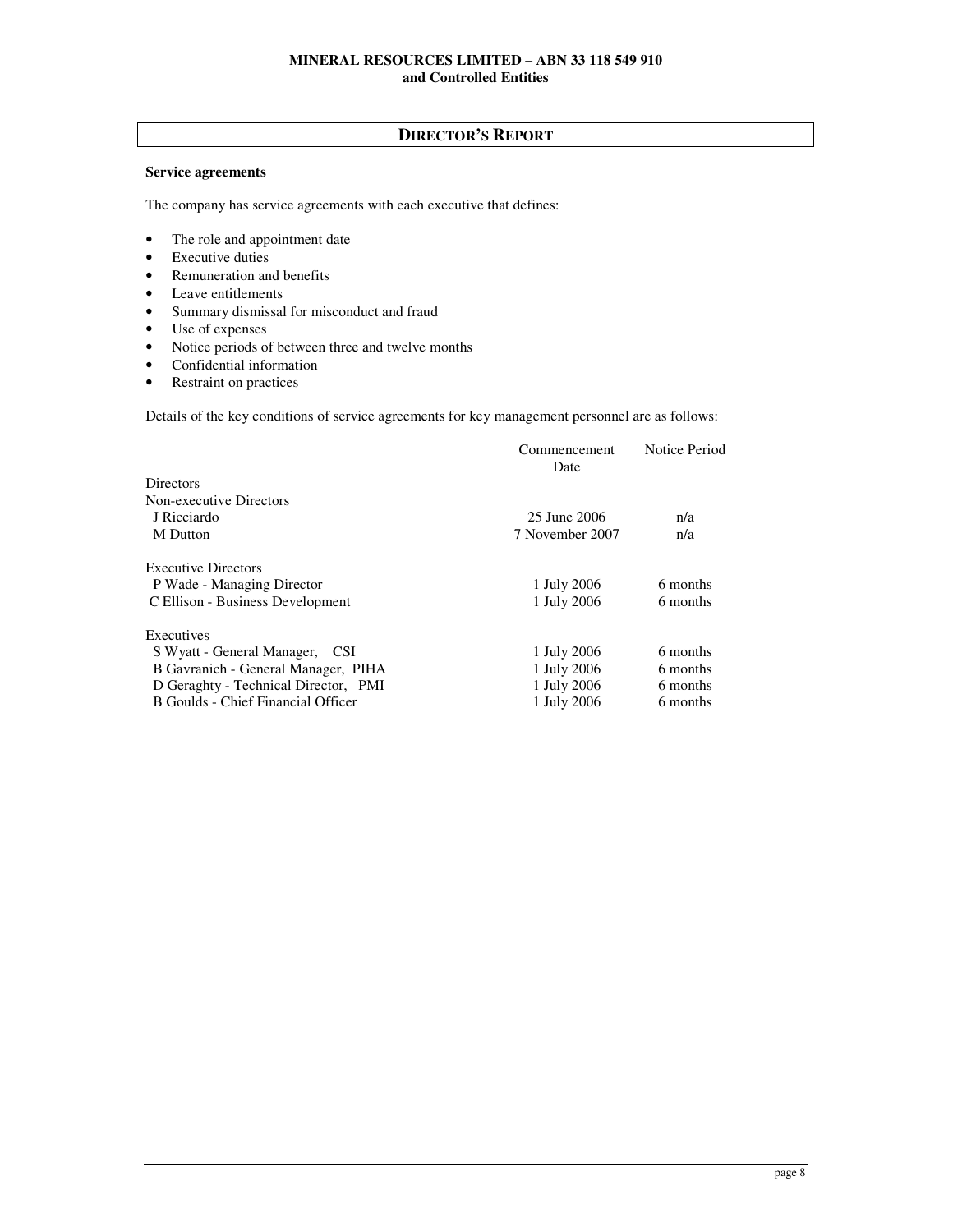## **Details and amounts of remuneration**

| 2009                            | <b>Short-term Benefits</b>         |                          | Post<br><b>Employment</b><br><b>Benefits</b> | <b>Long-term Benefits</b>   |                | <b>Total</b> |
|---------------------------------|------------------------------------|--------------------------|----------------------------------------------|-----------------------------|----------------|--------------|
|                                 | Cash, salary<br>and<br>commissions | Non-<br>cash<br>benefits | <b>Superannuation</b>                        | <b>Share-based Payments</b> |                |              |
|                                 |                                    |                          |                                              | <b>Equity</b>               | <b>Options</b> |              |
|                                 | \$                                 | \$                       | \$                                           | \$                          | \$             | \$           |
| Directors                       |                                    |                          |                                              |                             |                |              |
| P.Wade                          | 350,000                            | 52,456                   | 100,000                                      |                             |                | 502,456      |
| J.Ricciardo                     | 90,000                             |                          | 8,100                                        |                             | 98.454         | 196,554      |
| C.Ellison                       | 350,000                            | 25,572                   | 31,500                                       |                             |                | 407,072      |
| M.Dutton                        | 90,000                             |                          | 8,100                                        | $\overline{\phantom{a}}$    |                | 98,100       |
|                                 | 880,000                            | 78,028                   | 147,700                                      | $\overline{\phantom{a}}$    | 98,454         | 1,204,182    |
| <u>Key management</u> personnel |                                    |                          |                                              |                             |                |              |
| <b>B.Gavranich</b>              | 350,000                            | 20,694                   | 31,500                                       |                             |                | 402,194      |
| S.Wyatt                         | 350,000                            | 38,607                   | 31,500                                       |                             |                | 420,107      |
| D.Geraghty                      | 220,524                            | 19,328                   | 25,437                                       |                             | 335,600        | 600,889      |
| <b>B.Goulds</b>                 | 204,661                            |                          | 22,500                                       |                             | 49,227         | 276,388      |
|                                 | 1,125,185                          | 78,629                   | 110,937                                      | $\overline{\phantom{a}}$    | 384,827        | 1,699,578    |
| Total                           | 2,005,185                          | 156,657                  | 258,637                                      |                             | 483,281        | 2,903,760    |
|                                 |                                    |                          |                                              |                             |                |              |

| 2008                            | <b>Short-term Benefits</b>         |                          | Post<br><b>Employment</b><br><b>Benefits</b> | <b>Long-term Benefits</b>   |                | <b>Total</b> |  |
|---------------------------------|------------------------------------|--------------------------|----------------------------------------------|-----------------------------|----------------|--------------|--|
|                                 | Cash, salary<br>and<br>commissions | Non-<br>cash<br>benefits | Superannuation                               | <b>Share-based Payments</b> |                |              |  |
|                                 |                                    |                          |                                              | <b>Equity</b>               | <b>Options</b> |              |  |
|                                 | \$                                 | \$                       | \$                                           | \$                          | \$             | \$           |  |
| Directors                       |                                    |                          |                                              |                             |                |              |  |
| P.Wade                          | 323,846                            | 48,020                   | 104,953                                      |                             |                | 476,819      |  |
| J.Ricciardo                     | 93,462                             |                          | 8,411                                        |                             | 134,094        | 235,967      |  |
| C.Ellison                       | 323,845                            | 44,370                   | 29,146                                       |                             |                | 397,361      |  |
| M.Dutton                        | 59,523                             |                          | 5,358                                        |                             |                | 64,881       |  |
| M.Kiernan*                      | 136,154                            |                          | 12,254                                       | 1,115,833                   | 67,155         | 1,331,396    |  |
|                                 | 936,830                            | 92,390                   | 160,122                                      | 1,115,833                   | 201,249        | 2,506,424    |  |
| *resigned 12 May<br>2008        |                                    |                          |                                              |                             |                |              |  |
| <u>Key management</u> personnel |                                    |                          |                                              |                             |                |              |  |
| <b>B.Gavranich</b>              | 323,846                            | 23,689                   | 29,146                                       |                             |                | 376,681      |  |
| S.Wyatt                         | 323,846                            | 38,712                   | 29,146                                       |                             |                | 391,704      |  |
| D.Geraghty                      | 206,500                            | 24,712                   | 31,509                                       |                             | 451,941        | 714,662      |  |
| <b>B.Goulds</b>                 | 166,914                            | 12,696                   | 33,300                                       |                             | 67,047         | 279,957      |  |
|                                 | 1,021,106                          | 99,809                   | 123,101                                      | $\overline{\phantom{0}}$    | 518,988        | 1,763,004    |  |
| Total                           | 1,957,936                          | 192,199                  | 283,223                                      | 1,115,833                   | 720,237        | 4,269,428    |  |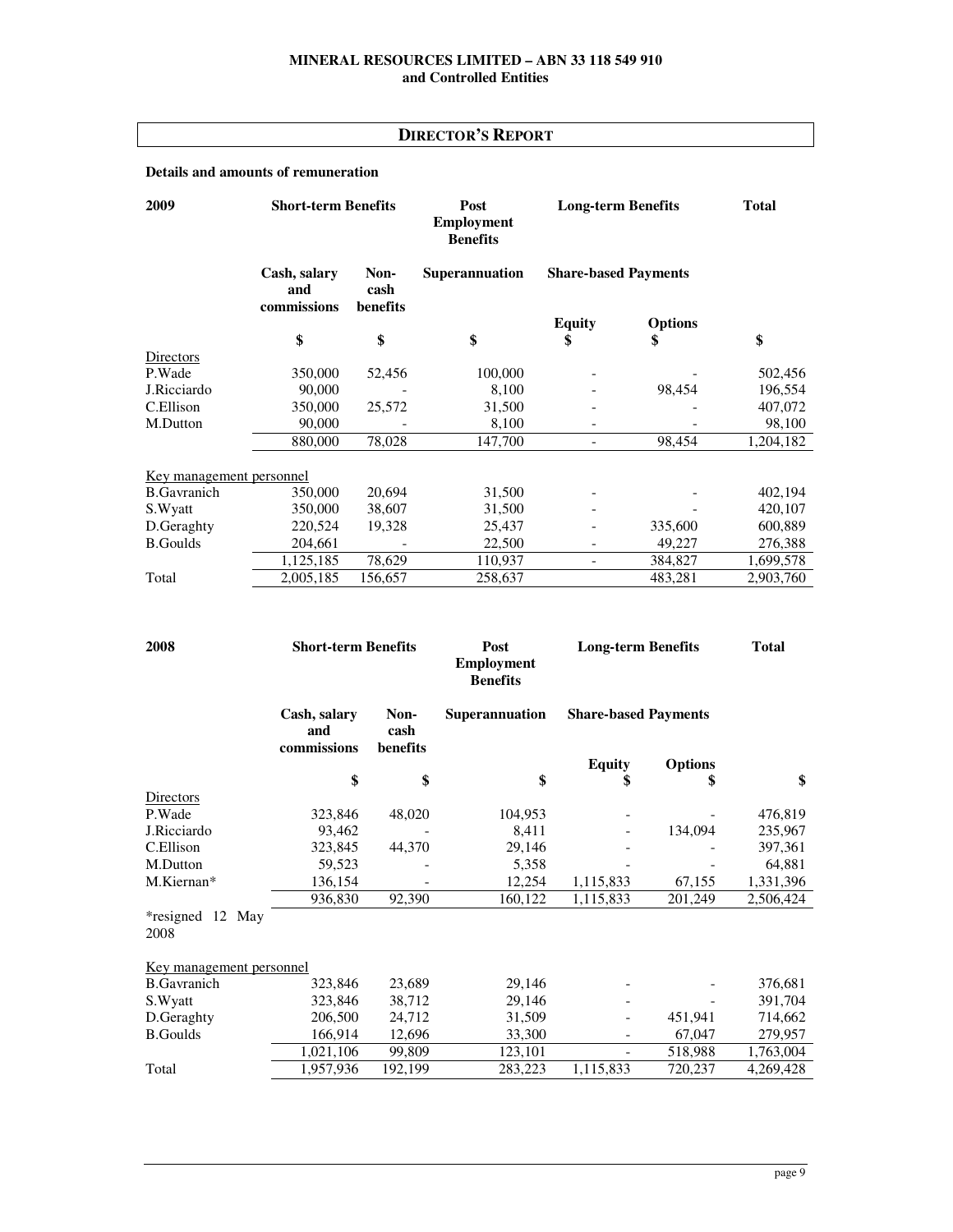## **DIRECTOR'S REPORT**

## **Options granted as remuneration**

No option were granted to directors or key management personnel in the financial period ended 30 June 2009.

## **Options**

At the date of this report, the unissued ordinary shares of the company under option are as follows:

| <b>Grant Date</b> | Date of Expiry | <b>Exercise Price</b> | <b>Number under Option</b> |
|-------------------|----------------|-----------------------|----------------------------|
| 25 Jun 2006       | 30 Jun 2010    | \$0.90                | 500,000                    |
| 25 Jun 2006       | 28 Jul 2011    | \$0.90                | 500,000                    |
| 1 Jul 2006        | 28 Jul 2011    | \$0.90                | 250,000                    |
| 1 Jun 2007        | 15 Jan 2011    | \$1.80                | 781,890                    |
| 1 Jul 2007        | 15 Jan 2012    | \$3.83                | 30,000                     |
| 1 Jul 2007        | 15 Jan 2012    | \$1.90                | 1,375,000                  |
| 8 Aug 2008        | 6 Aug 2010     | \$6.05                | 10,000,000                 |
| 8 Aug 2008        | 6 Aug 2011     | \$6.05                | 5,000,000                  |
|                   |                |                       | 18,436,890                 |

Option holders do not have any rights to participate in any issues of shares or other interests in the company or any other entity.

There have been no unissued shares or interests under option of any controlled entity within the Group during or since reporting date.

For details of options issued to directors and executives as remuneration, refer to the Remuneration Report.

During the year ended 30 June 2009, the following ordinary shares of the company were issued on the exercise of options granted. No further shares have been issued since year end. No amounts are unpaid on any of the shares.

| <b>Grant Date</b> | <b>Exercise Price</b> | <b>Number of Shares Issued</b> |
|-------------------|-----------------------|--------------------------------|
| 25 Jun 2006       | \$0.90                | 400,000                        |
| 1 Jun 2007        | \$1.80                | 270,000                        |
| 1 Jul 2007        | \$1.90                | 80,000                         |
|                   |                       | 750,000                        |

No person entitled to exercise the option had or has any right by virtue of the option to participate in any share issue of any other body corporate.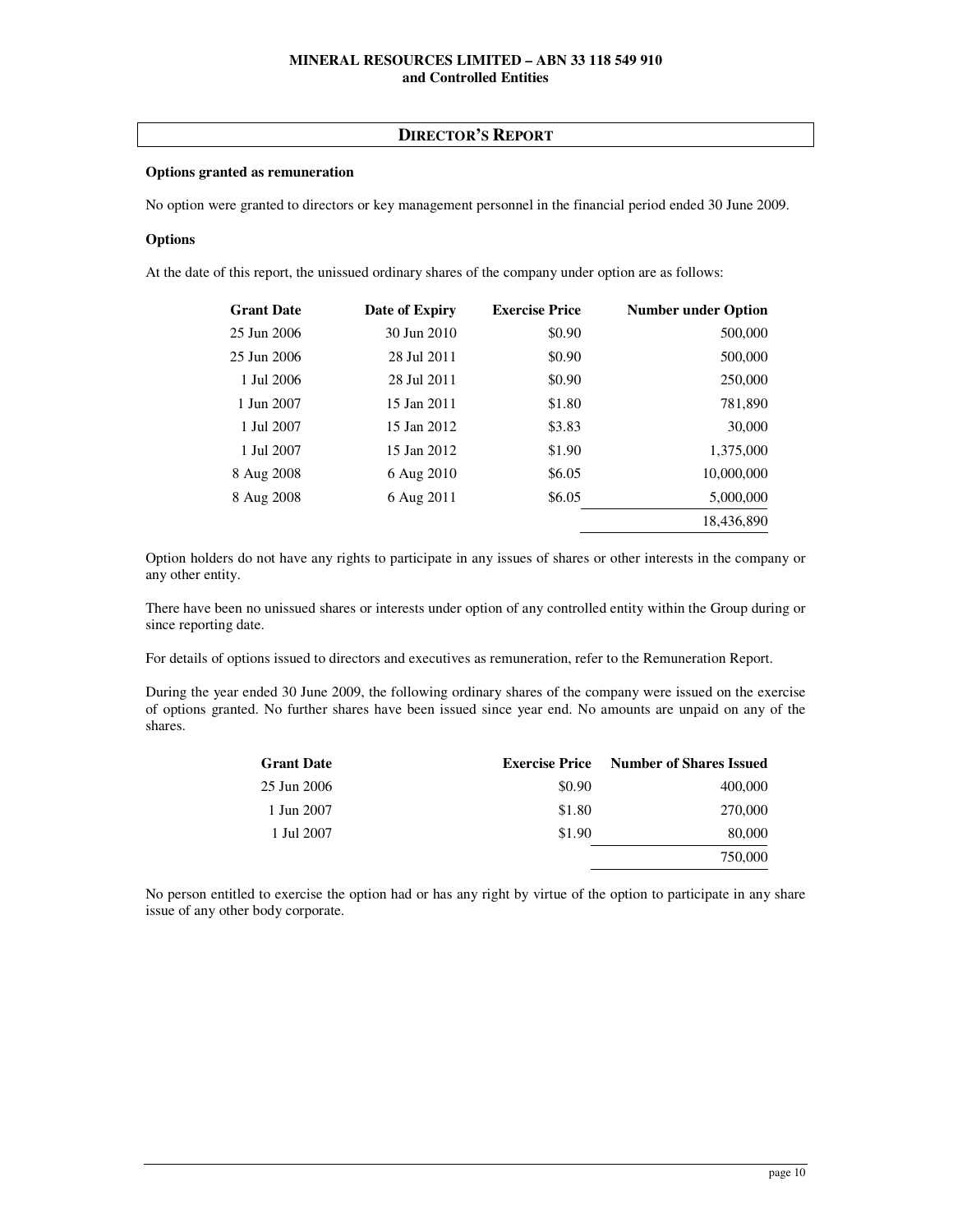## **DIRECTOR'S REPORT**

## **Directors' relevant interests**

No director has or has had any interest in a contract entered into during the year or any contract or proposed contract with the company or any controlled entity or any related entity other than as disclosed in the notes to the financial statements.

The relevant interest of each director in the capital of the company at the date of this report is as follows:

| <b>Director</b> | <b>No of Ordinary</b><br><b>Shares</b> | <b>No of Options</b><br>over Ordinary<br><b>Shares</b> |
|-----------------|----------------------------------------|--------------------------------------------------------|
| P Wade          | 6,116,162                              |                                                        |
| J Ricciardo     | 555,750                                | 1,500,000                                              |
| <b>M</b> Dutton |                                        |                                                        |
| C Ellison       | 44,062,815                             |                                                        |

## **Indemnifying Officers or Auditor**

During or since the end of the financial year the company has paid premiums to insure all directors and executives against liabilities for costs and expenses incurred by them in defending any legal proceedings arising out of their conduct while acting in the capacity of director or officer of the company, other than conduct involving a wilful breach of duty in relation to the company. Otherwise, the Company has not given an indemnity or entered into an agreement to indemnify, or paid or agreed to pay insurance premiums on behalf of directors, executives and auditors.

Neither the Company nor any related entity has indemnified or agreed to indemnify, paid or agreed to pay any insurance premium which would be prohibited under Section 199A or Section 199B of the Corporations Act 2001 during or since the financial period ended 30 June 2009.

## **Proceedings on Behalf of Company**

No person has applied for leave of Court under section 237 of the Corporations Act 2001 to bring proceedings on behalf of the company or intervene in any proceedings to which the company is a party for the purpose of taking responsibility on behalf of the company for all or any part of those proceedings. The company was not a party to any such proceedings during the year.

#### **Rounding of Amounts**

The company is an entity to which ASIC Class Order 98/100 applies and, accordingly, amounts in the financial statements and directors' report have been rounded to the nearest thousand dollars.

Signed on behalf of the Board in accordance with a resolution of the directors.

Dede

PETER WADE Executive Chairman / Managing Director

Dated this 20th day of August 2009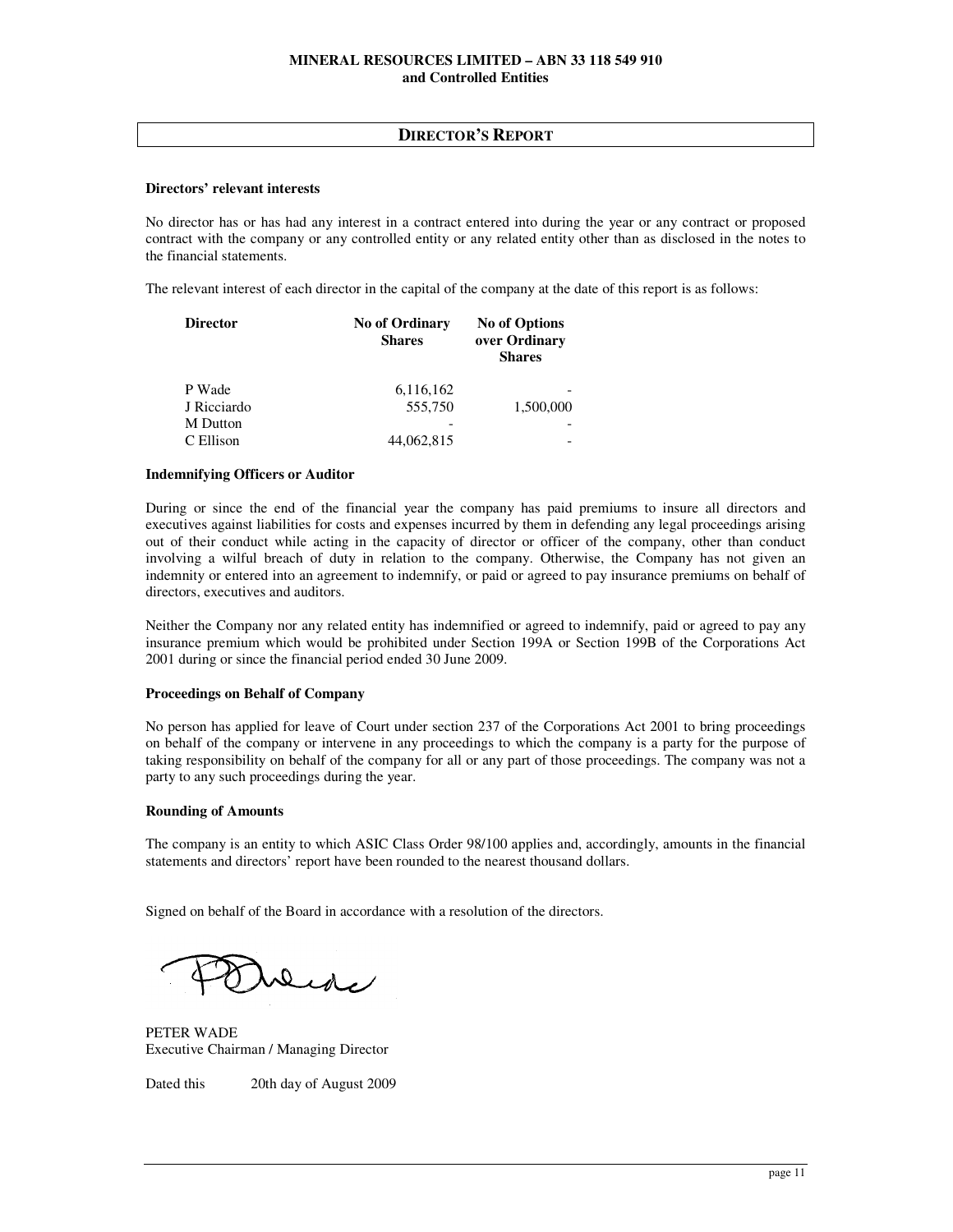# **RSM** Bird Cameron Partners

**Chartered Accountants** 

8 St Georges Terrace Perth WA 6000 GPO Box R1253 Perth WA 6844 **T** +61 8 9261 9100 **F** +61 8 9261 9101 www.rsmi.com.au

## **AUDITOR'S INDEPENDENCE DECLARATION**

As lead auditor for the audit of the financial report of Mineral Resources Limited for the year ended 30 June 2009, I declare that, to the best of my knowledge and belief, there have been no contraventions of:

- (i) the auditor independence requirements of the *Corporations Act 2001* in relation to the audit; and
- (ii) any applicable code of professional conduct in relation to the audit.

Ram Bard Campoon Partners

 RSM BIRD CAMERON PARTNERS Chartered Accountants



Dated: 20 August 2009 Partner

Perth, WA J A KOMNINOS

Liability limited by a scheme approved under Professional Standards Legislation

Major Offices in: Perth, Sydney, Melbourne, Adelaide and Canberra ABN 36 965 185 036

12

RSM Bird Cameron Partners is an independent member firm of RSM International, an affiliation of independent accounting and consulting firms.

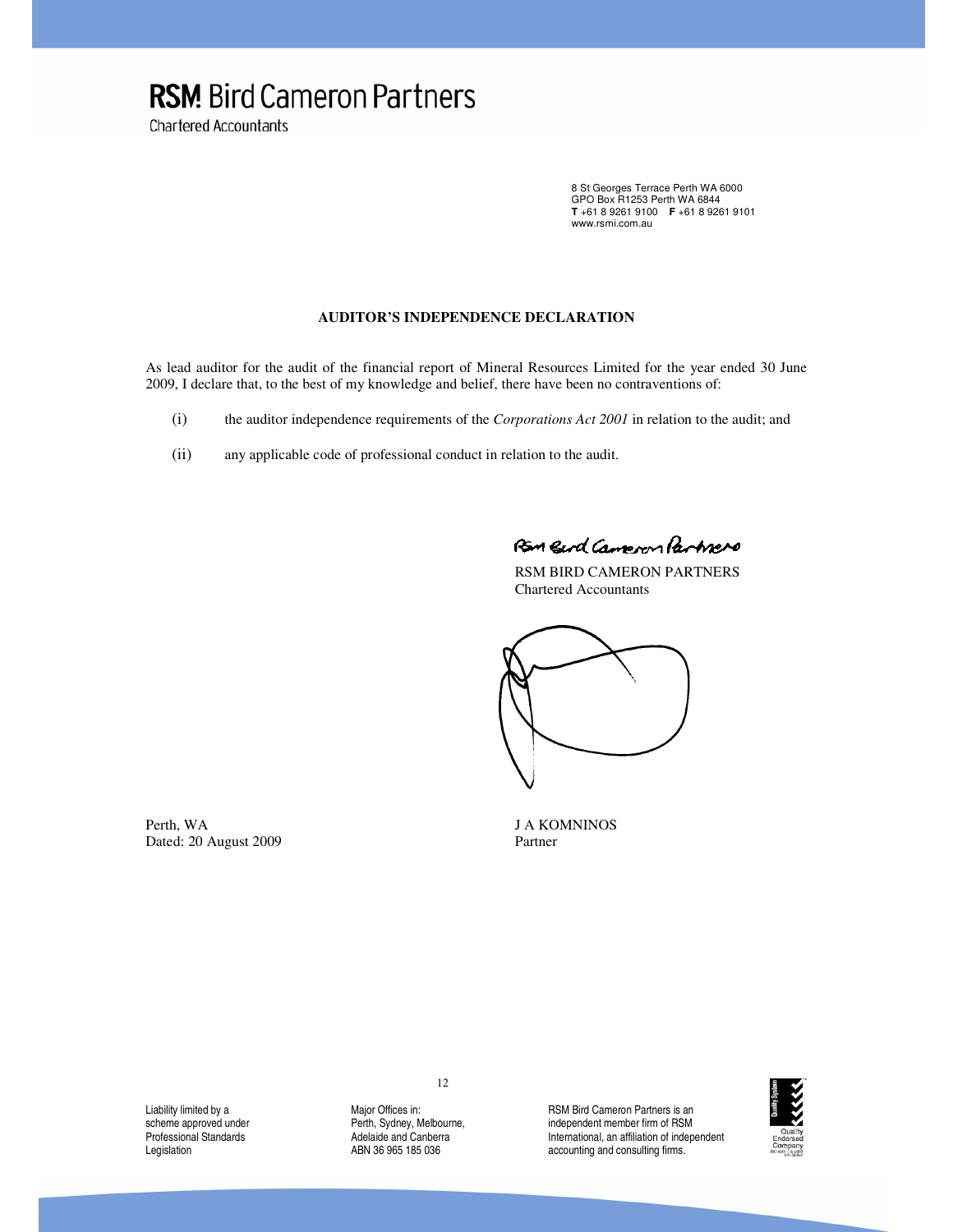## **CORPORATE GOVERNANCE STATEMENT**

This statement outlines the Company's main corporate governance practices which have been in place throughout the financial year.

The Board considers it essential that directors and staff of Mineral Resources Limited employ sound corporate governance practices in carrying out their duties and responsibilities. Accordingly, a code of conduct has been issued to detail the expected behaviour required to ensure the company acts with integrity and objectivity.

A number of committees, which operate in accordance with their respective charters, have been established to assist the board in carrying out its responsibilities.

The Company has posted its corporate governance practices to its website: www.mineralresources.com.au. The code of conduct, committee charters and various policies are available on this website.

The ASX Corporate Governance Council released the second edition of its "Principles of Good Corporate Governance and Best Practice Recommendations" ("Recommendations") in August 2007. The directors of Mineral Resources Limited support the thrust of the Recommendations and whilst the Recommendations are not prescriptive, the ASX Listing Rules require listed companies to identify those recommendations that have not been followed and the reasons for not following them.

Unless disclosed below, all Recommendations have been applied for the entire financial year ended 30 June 2009.

## **Statement of Non-Compliance with Recommendations**

The Company uses alternative methods of good corporate governance to those included in the ASX Corporate Governance Council's "Principles of Good Corporate Governance and Best Practice Recommendations" second edition.

#### *Recommendation 2.1 The majority of the board should be independent directors.*

As at the date of this report, the Company has four directors, two of which are considered to be independent. An additional independent director will be appointed to the board when a suitable candidate is identified.

#### *Recommendation 2.2 The chair should be an independent director.*

*Recommendation 2.3 The roles of chair and chief executive officer should not be exercised by the same individual.* 

The Chairman of the Company, Peter Wade, also holds the position of Managing Director and is considered not to be independent. This board structure was created after due consideration to the strategy of the Company and the board considers Mr Wade the best person to lead the company from the combined position at this time.

## **Board of directors**

The Board is accountable to shareholders for the performance of the Company. It oversees the activities and performance of management and provides an independent and objective view to the Company's performance.

The Board is comprised of two (2) non-executive directors and two (2) executive directors with a mix of skills and considerable experience in the resources and mining industry.

The details of the directors, their experience, qualifications, term of office, and independent status are set out in the Directors' Report.

The Recommendations state that to be considered independent, directors must be "independent of management and free from any business or other relationship that could materially interfere with (or could reasonably be perceived to materially interfere with) the exercise of their unfettered and independent judgement."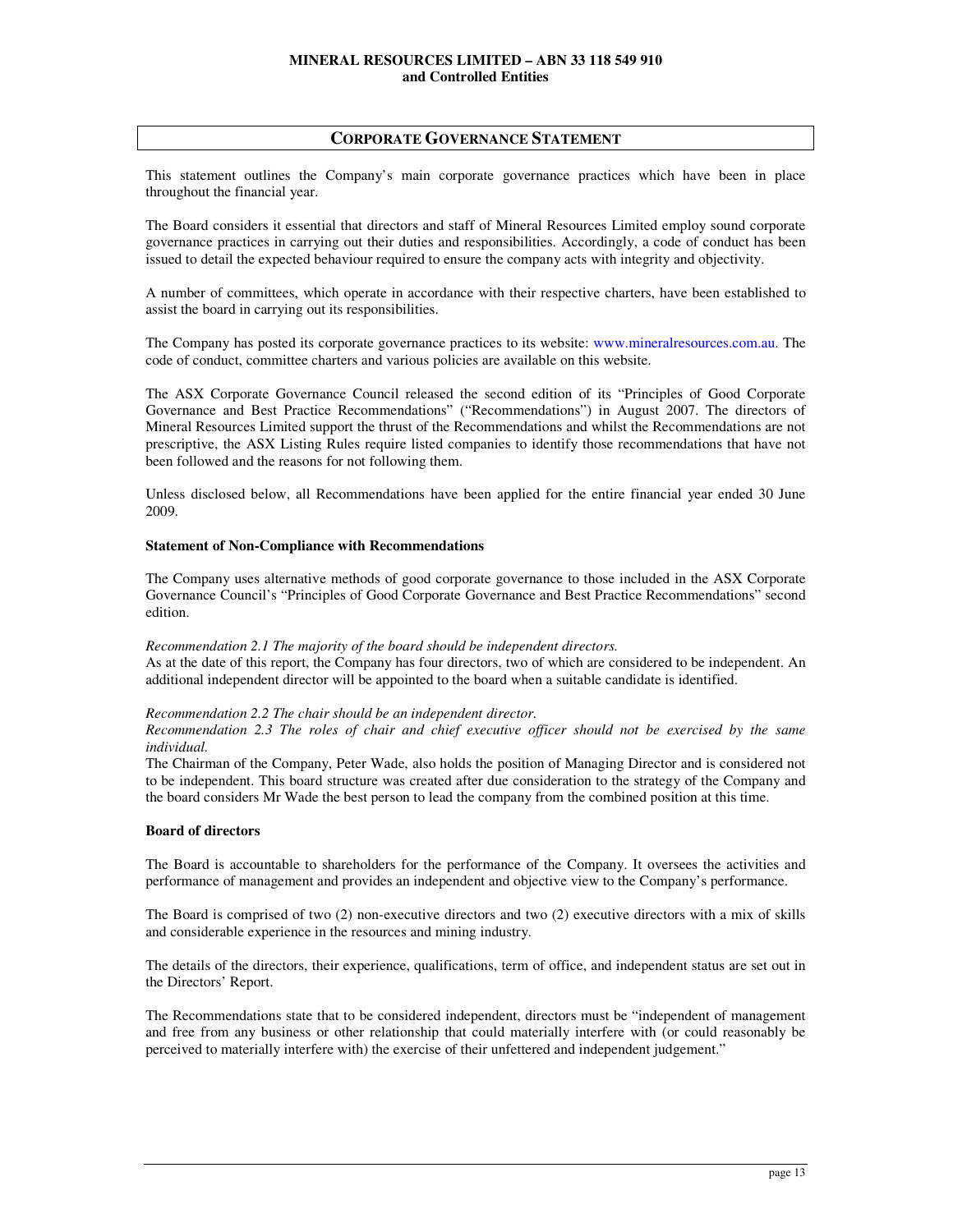## **CORPORATE GOVERNANCE STATEMENT**

Messrs Ricciardo and Dutton would satisfy all the tests of the Recommendations and are considered as being independent.

In accordance with the Corporations Act 2001, any director who has an interest of any kind in relation to any matter dealt with at a board or committee meeting is required to advise the meeting and abstain from participation in the decision process.

All non-executive directors are subject to re-election at least every three years.

Independent professional advice may be sought by a director at the company's expense with the prior approval of the chairman. A copy of advice received by the director is made available to the chairman to be dealt with at his discretion.

The Board meets regularly to review management reports on the operational and financial performance of Mineral Resources Limited.

## **Board committees**

The Board has established committees to assist it in carrying out its responsibilities. The charters that identify the roles and responsibilities of the various committees have been approved by the board and are available on the Company's web site.

The Audit Committee, consisting of two (2) non-executive directors and one (1) executive director, reviews the effectiveness of the risk management and other internal controls, the reliability of financial information and the effectiveness of the external audit function. To assist in this function the committee may invite the external auditor and senior executives to report to meetings. Any significant non-audit services to be provided by the external auditors must be approved in advance by the Audit Committee. The Audit Committee considers that the provision of those non-audit services provided to date by the external auditor would not affect the auditor's independence.

The Remuneration Committee, consisting of two (2) non-executive directors and one (1) executive director, advises the board on remuneration policies and practices generally, and makes specific recommendations to the board on remuneration packages and other terms of employment for senior executives and directors.

The Nomination Committee consists of two (2) non-executive directors and one (1) executive director. This committee reviews the composition of the board and makes recommendations on the appropriate skill mix, personal qualities, expertise and diversity.

#### **Share trading guidelines**

Directors and officers are encouraged to have a personal financial interest in Mineral Resources Limited by acquiring and holding shares on a long term basis.

The buying or selling of shares in Mineral Resources Limited is not permitted by any director or any officer of the company or their associates when that person is in possession of price sensitive information not available to the market in relation to those shares. Apart from that, the directors or their associates may buy or sell shares in Mineral Resources Limited at any time during the year other than for one (1) month prior to the date of lodgement of announcements regarding the results of the company.

Directors, officers and their associates are required to inform the chairman of any intention to sell shares.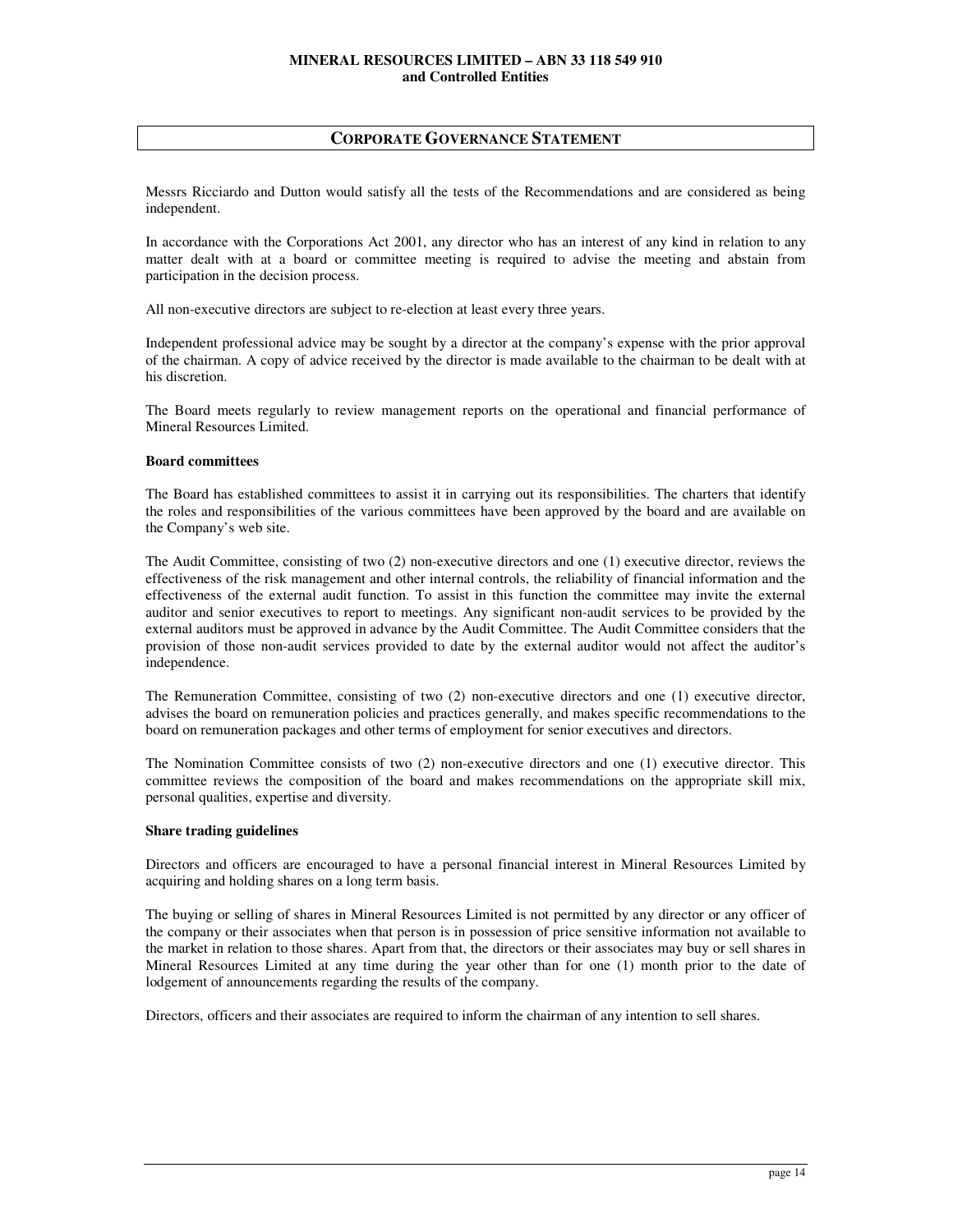## **CORPORATE GOVERNANCE STATEMENT**

#### **Continuous disclosure and shareholder communication**

The secretary has been nominated as the person responsible for communications with the Australian Stock Exchange ("ASX"). This role includes responsibility for ensuring compliance with the continuous disclosure requirements in the ASX listing rules.

The Company has established a website to enhance communication with its shareholders and potential investors. The website contains historical information, copies of all information disclosed to the ASX and a corporate governance section that includes details of the various committee charters and policies. Shareholders, who have advised the Company of their email addresses, are notified by email of all announcements to the ASX.

#### **Risk management**

The Managing Director and Chief Financial Officer report annually to the Audit Committee on the Company's risk management system.

The Board considers an internal audit function is not necessary due to the nature and size of the Company's operations. The external auditors report to the Audit Committee on risk management issues identified during the course of the audit.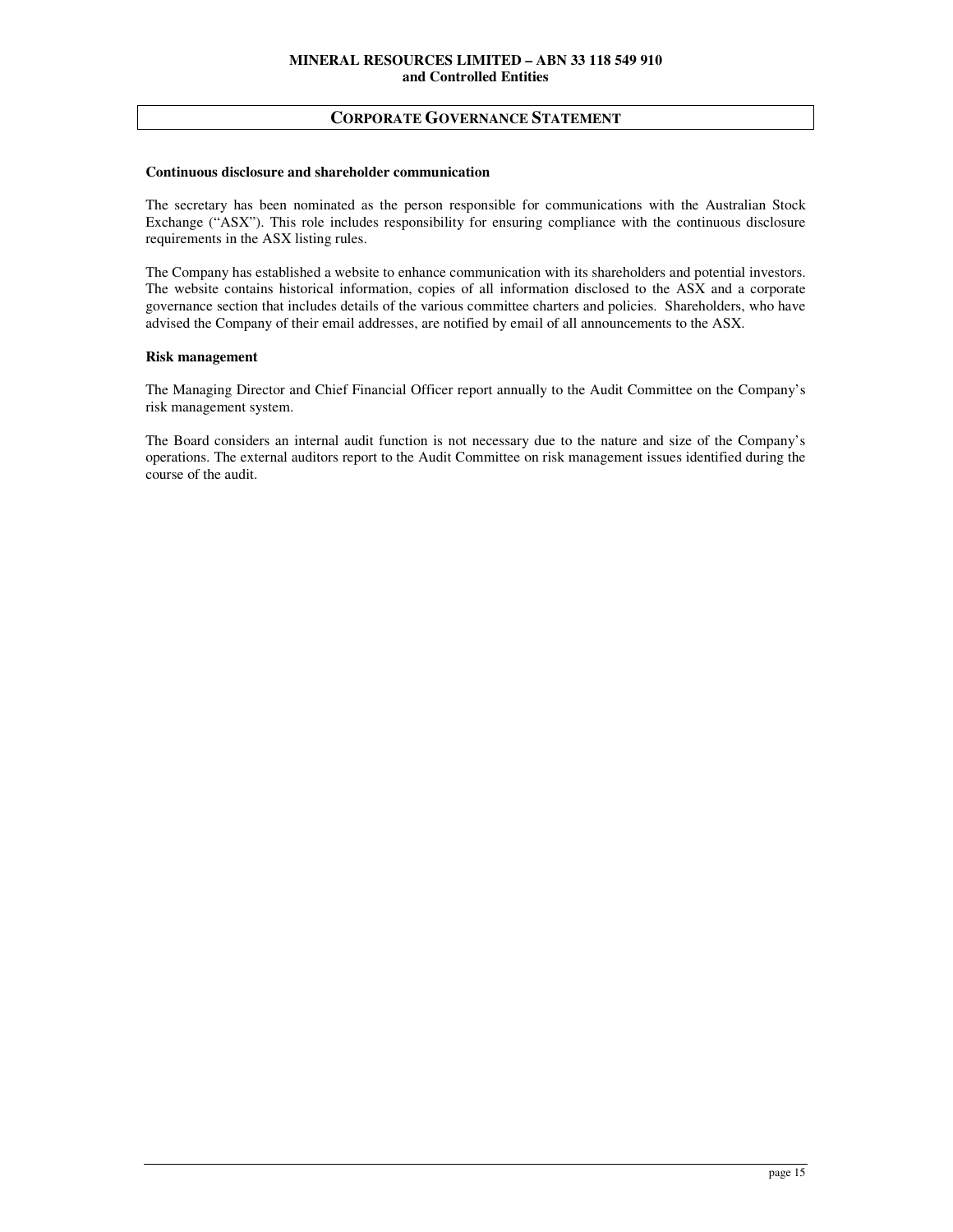# **INCOME STATEMENT**

# **For the year to 30 June 2009**

|                                              | <b>Note</b>    | Consolidated         |                | Parent         |                |
|----------------------------------------------|----------------|----------------------|----------------|----------------|----------------|
|                                              |                | 2009<br>\$'000       | 2008<br>\$'000 | 2009<br>\$'000 | 2008<br>\$'000 |
| <b>Revenue</b>                               |                |                      |                |                |                |
| Revenue from continuing operations           | 3              | 257,439              | 238,115        | 7,355          |                |
| Other income                                 | $\overline{3}$ | 2,120                | 6,860          | 63,155         | 21,017         |
|                                              |                | $\overline{259,559}$ | 244,975        | 70,510         | 21,017         |
| Changes in closing stock                     |                | (3,049)              | (8,986)        |                |                |
| Depreciation and amortisation                |                | 18,407               | 19,614         |                |                |
| Employee benefit expenses                    |                |                      |                |                |                |
| . Share based payments                       |                | 2,728                | 5,177          | 232            | 1,538          |
| . Other employee benefits                    |                | 42,794               | 34,696         | 2,363          | 1,641          |
| Equipment costs                              |                | 23,585               | 20,122         |                |                |
| Finance costs                                |                | 3,323                | 2,208          | 1,370          | 3              |
| <b>Impairment</b> loss                       |                | 5,248                | 1,025          | 2,550          | 1,025          |
| Raw materials and consumables                |                | 33,005               | 30,710         |                |                |
| Subcontractors                               |                | 13,960               | 14,812         | 27             |                |
| Transport and freight                        |                | 44,577               | 47,337         |                |                |
| Other expenses                               | 4              | 20,801               | 11,245         | 1,625          | 1,707          |
|                                              |                | 205,379              | 177,960        | 8,167          | 5,914          |
| Profit before income tax expense             | 4              | 54.180               | 67,015         | 62,343         | 15,103         |
| Income tax expense                           | 5              | (9,872)              | (19,920)       | 79             | (182)          |
| Profit after income tax expense              |                | 44,308               | 47,095         | 62,422         | 14,921         |
| Basic earnings per share (cents per share)   |                | 35.8                 | 38.7           |                |                |
| Diluted earnings per share (cents per share) |                | 35.1                 | 38.3           |                |                |
|                                              |                |                      |                |                |                |

The accompanying notes form an integral part of the Income Statement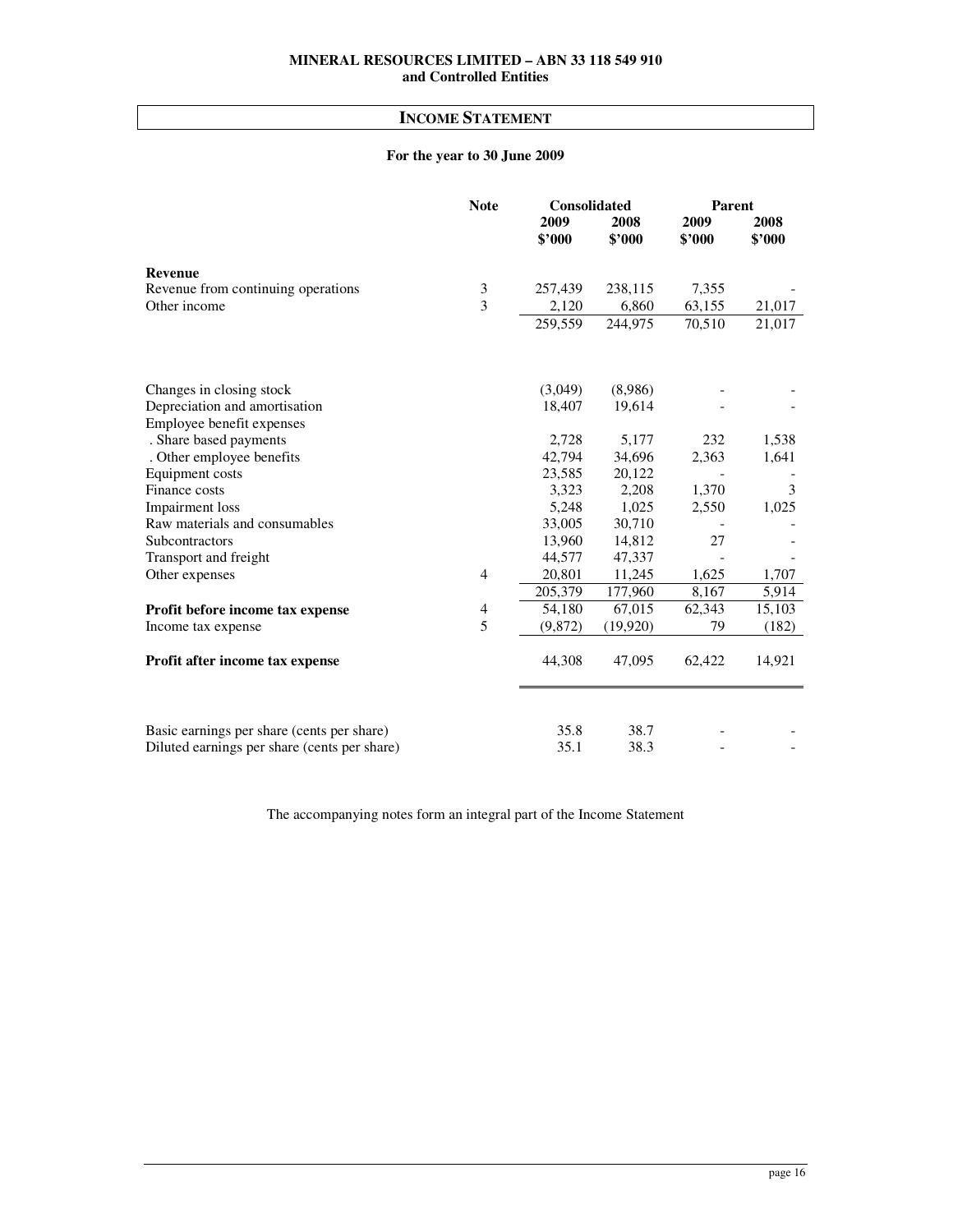# **BALANCE SHEET**

# **As at 30 June 2009**

|                                               | <b>Note</b>    | Consolidated |         | Parent                   |                |
|-----------------------------------------------|----------------|--------------|---------|--------------------------|----------------|
|                                               |                | 2009         | 2008    | 2009                     | 2008           |
|                                               |                | \$'000       | \$'000  | \$3000                   | \$3000         |
| Current assets                                |                |              |         |                          |                |
| Cash and cash equivalents                     | 6              | 54,880       | 49,577  | 39,618                   | 2,184          |
| Trade and other receivables                   | $\overline{7}$ | 36,777       | 19,378  | 4,784                    | 34,022         |
| Inventories                                   | 8              | 16,320       | 14,252  |                          |                |
| <b>Financial Assets</b>                       | 10             | 188          | 605     | $\overline{\phantom{0}}$ |                |
| Other assets                                  | 9              | 659          | 516     | $\overline{4}$           | $\overline{2}$ |
| Total current assets                          |                | 108,824      | 84,328  | 44,406                   | 36,208         |
| Non current assets                            |                |              |         |                          |                |
| Trade and other receivables                   | $\overline{7}$ | 7            | 1,539   |                          |                |
| Investment in subsidiaries                    |                |              |         | 54,667                   | 47,372         |
| Investments accounted using the equity method | 11             | 189          | 189     |                          |                |
| Financial assets                              | 10             | 2,405        | 2,555   | 5                        | 2,555          |
| Plant and equipment                           | 12             | 157,033      | 120,353 | 57,000                   |                |
| Intangible assets                             | 13             | 10,235       | 10,235  |                          |                |
| Deferred tax assets                           | 14             | 10,127       | 4,442   | 4,395                    | 975            |
| Total non current assets                      |                | 179,996      | 139,313 | 116,067                  | 50,902         |
| Total assets                                  |                | 288,820      | 223,641 | 160,473                  | 87,110         |
| <b>Current liabilities</b>                    |                |              |         |                          |                |
| Trade and other payables                      | 15             | 40,494       | 39,007  | 512                      | 20,831         |
| Finance lease liabilities                     | 16             | 9,829        | 11,355  |                          |                |
| Income tax payable                            |                | 5,000        | 16,068  | 3,304                    | 479            |
| Provisions                                    | 17             | 4,439        | 7,719   | 1,274                    | 1,261          |
| Total current liabilities                     |                | 59,762       | 74,149  | 5,090                    | 22,571         |
| Non current liabilities                       |                |              |         |                          |                |
| Trade and other payables                      | 15             | 13           | 15      |                          |                |
| Finance lease liabilities                     | 16             | 11,692       | 16,766  |                          |                |
| Deferred tax liabilities                      | 14             | 14,890       | 13,385  |                          |                |
| Secured loans                                 | 16             | 45,000       |         | 45,000                   |                |
| Provisions                                    | 17             | 12,698       | 3,304   |                          |                |
| Total non current liabilities                 |                | 84,293       | 33,470  | 45,000                   |                |
| <b>Total liabilities</b>                      |                | 144,055      | 107,619 | 50,090                   | 22,571         |
| Net assets                                    |                | 144,765      | 116,022 | 110,383                  | 64,539         |
| Equity                                        |                |              |         |                          |                |
| Issued capital                                | 18             | 72,782       | 64,161  | 72,782                   | 64,161         |
| Reserves                                      | 19             | 4,456        | 3,448   |                          |                |
| Retained earnings                             |                | 67,527       | 48,413  | 37,601                   | 378            |
| Total equity                                  |                | 144,765      | 116,022 | 110,383                  | 64,539         |

The accompanying notes form an integral part of the Balance Sheet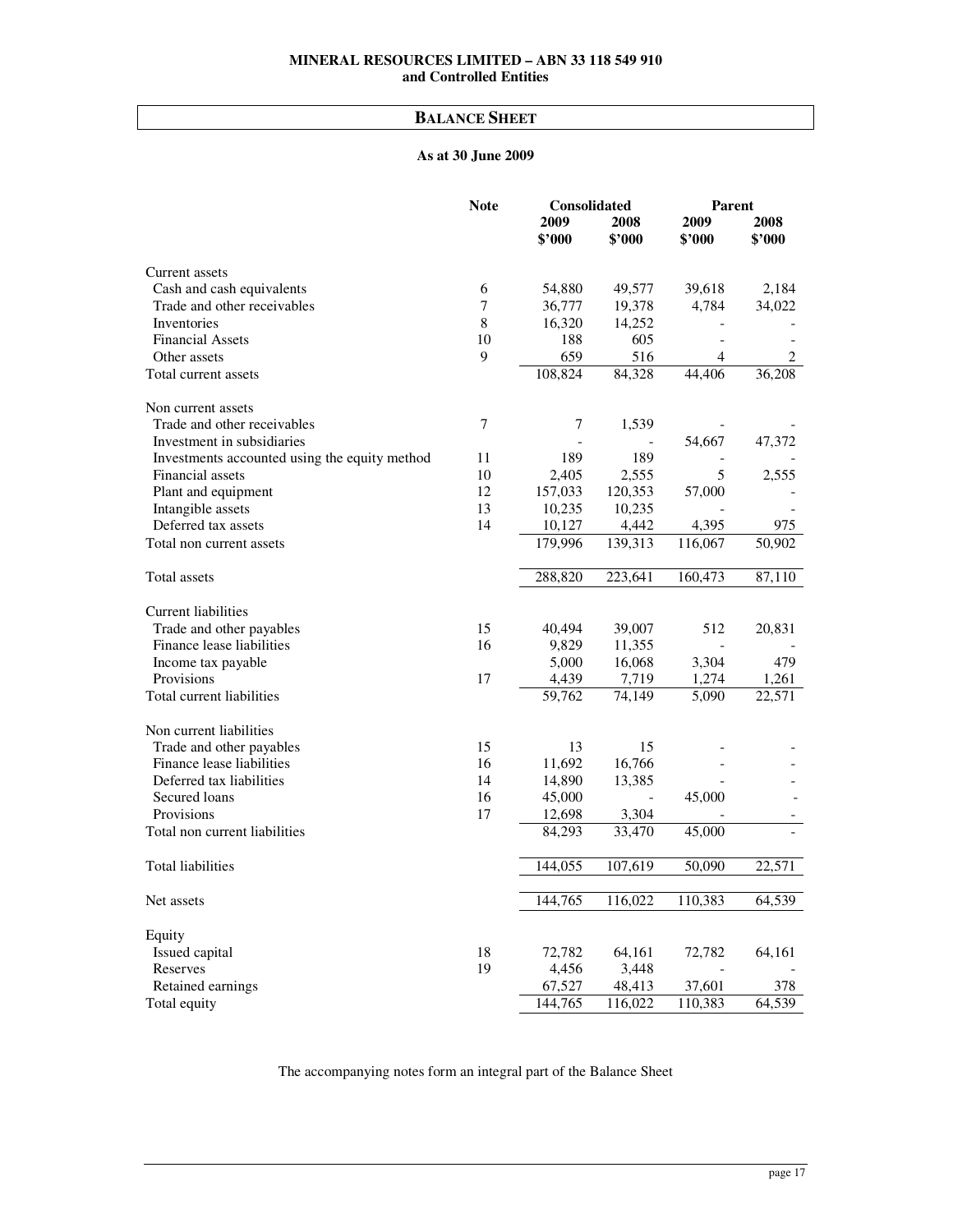# **STATEMENT OF CHANGES IN EQUITY**

# **For the year to 30 June 2009**

| <b>Consolidated 2009</b>                      | <b>Share</b><br>Capital<br>\$'000 | <b>Retained</b><br><b>Earnings</b><br>\$2000 | <b>Reserves</b><br>\$2000 | <b>Total</b><br>\$'000 |
|-----------------------------------------------|-----------------------------------|----------------------------------------------|---------------------------|------------------------|
| Balance at 1 July 2008                        | 64,161                            | 48,413                                       | 3,448                     | 116,022                |
| Net proceeds of share issues from exercise of |                                   |                                              |                           |                        |
| Options                                       | 1,093                             |                                              |                           | 1,093                  |
| Purchase consideration for financial assets   | 4,800                             |                                              |                           | 4,800                  |
| Share based payments                          | 2,728                             |                                              |                           | 2,728                  |
| Dividends paid                                |                                   | (25, 194)                                    |                           | (25, 194)              |
| Deferred tax asset                            |                                   |                                              | 1,008                     | 1,008                  |
| Net profit                                    |                                   | 44,308                                       |                           | 44,308                 |
| Balance at 30 June 2009                       | 72,782                            | 67,527                                       | 4,456                     | 144,765                |
| <b>Parent Entity 2009</b>                     |                                   |                                              |                           |                        |
| Balance at 1 July 2008                        | 64,161                            | 373                                          |                           | 64,534                 |
| Net proceeds of share issues from exercise of |                                   |                                              |                           |                        |
| Options                                       | 1,093                             |                                              |                           | 1,093                  |
| Purchase consideration for financial assets   | 4,800                             |                                              |                           |                        |
|                                               |                                   |                                              |                           | 4,800                  |
| Share based payments                          | 2,728                             |                                              |                           | 2,728                  |
| Dividends paid                                |                                   | (25, 194)                                    |                           | (25, 194)              |
| Net profit                                    |                                   | 62,422                                       |                           | 62,422                 |
| Balance at 30 June 2009                       | 72,782                            | 37,601                                       |                           | 110,383                |

| <b>Consolidated 2008</b>                                 | <b>Share</b><br>Capital<br>\$2000 | <b>Retained</b><br><b>Earnings</b><br>\$'000 | <b>Reserves</b><br>\$3000 | <b>Total</b><br>\$2000 |
|----------------------------------------------------------|-----------------------------------|----------------------------------------------|---------------------------|------------------------|
| Balance at 1 July 2007                                   | 57,278                            | 16,316                                       | 2,066                     | 75,660                 |
| Net proceeds of share issues from exercise of<br>options | 1,706                             |                                              |                           | 1,706                  |
| Share based payments                                     | 5,177                             |                                              |                           | 5,177                  |
| Dividends paid                                           |                                   | (14,998)                                     |                           | (14,998)               |
| <b>Revaluation increment</b>                             |                                   |                                              | 504                       | 504                    |
| Deferred tax asset                                       |                                   |                                              | 878                       | 878                    |
| Net profit                                               |                                   | 47,095                                       |                           | 47,095                 |
| Balance at 30 June 2008                                  | 64,161                            | 48,413                                       | 3,448                     | 116,022                |
| <b>Parent Entity 2008</b>                                |                                   |                                              |                           |                        |
| Balance at 1 July 2007                                   | 57,278                            | 455                                          |                           | 57,733                 |
| Net proceeds of share issues from exercise of<br>options | 1,706                             |                                              |                           | 1,706                  |
| Share based payments                                     | 5,177                             |                                              |                           | 5,177                  |
| Dividends paid                                           |                                   | (14,998)                                     |                           | (14,998)               |
| Net profit                                               |                                   | 14,921                                       |                           | 14,921                 |
| Balance at 30 June 2008                                  | 64,161                            | 378                                          |                           | 64,539                 |

The accompanying notes form an integral part of the Statement of Changes in Equity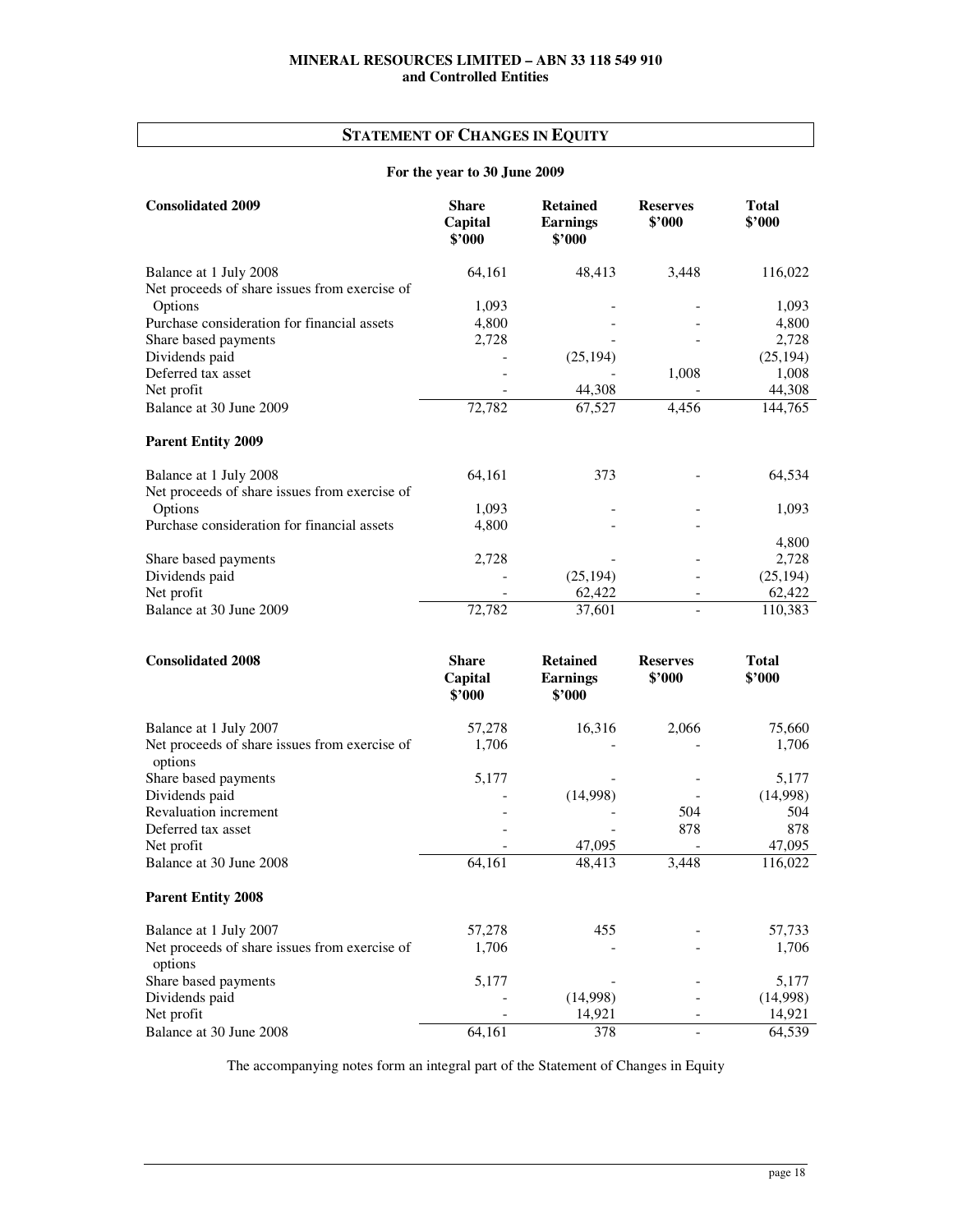# **CASH FLOW STATEMENT**

# **For the year to 30 June 2009**

|                                                                                                | <b>Note</b> | <b>Consolidated</b> |           | <b>Parent</b> |           |
|------------------------------------------------------------------------------------------------|-------------|---------------------|-----------|---------------|-----------|
|                                                                                                |             | 2009                | 2008      | 2009          | 2008      |
|                                                                                                |             | \$'000              | \$'000    | \$'000        | \$2000    |
| Cash flows from operating activities                                                           |             |                     |           |               |           |
| Cash receipts from customers                                                                   |             | 257,546             | 250,823   | 19,253        | 3,894     |
| Cash payments to suppliers and employees                                                       |             | (185, 694)          | (145,980) | (4,034)       | (3,279)   |
| Interest received                                                                              |             | 1,507               | 1,754     | 730           | 602       |
| Interest and other costs of finance paid                                                       |             | (3,323)             | (2,208)   | (1,370)       | (3)       |
| Income taxes paid                                                                              |             | (24, 108)           | (7,613)   | (515)         | (749)     |
| Net cash flows from operating activities                                                       | 20(b)       | 45,928              | 96,786    | 14,064        | 465       |
| Cash flows from investing activities                                                           |             |                     |           |               |           |
| Payments for property, plant and equipment                                                     |             | (49, 789)           | (38, 376) | (57,000)      |           |
| Proceeds from the sale of fixed assets                                                         |             | 1,632               | 591       |               |           |
| Payments for available for sale investments                                                    |             |                     | (4,057)   |               | (4,057)   |
| Proceeds on disposal of available for sale                                                     |             |                     |           |               |           |
| <b>Investments</b>                                                                             |             |                     | 707       |               | 707       |
| Dividends received                                                                             |             |                     |           | 45,740        | 16,031    |
| Net cash flows from investing activities                                                       |             | (48, 157)           | (41, 135) | (11,260)      | 12,681    |
| Cash flows from financing activities                                                           |             |                     |           |               |           |
| Proceeds from exercise of share options                                                        |             | 1,093               | 1,706     | 1,093         | 1,706     |
| Proceeds from borrowings                                                                       |             | 45,000              |           | 45,000        |           |
| Repayment of borrowings                                                                        |             | (13, 367)           | (12, 244) |               |           |
| Financing of related entities                                                                  |             |                     |           | 13,731        | (7, 362)  |
| Dividends paid                                                                                 |             | (25, 194)           | (14, 997) | (25, 194)     | (14,997)  |
| Net cash flows from financing activities                                                       |             | 7,532               | (25, 535) | 34,630        | (20, 653) |
| Net increase in cash and cash equivalents<br>Cash and cash equivalents at the beginning of the |             | 5,303               | 30,116    | 37,434        | (7,507)   |
| financial period                                                                               |             | 49,577              | 19,461    | 2,184         | 9,691     |
| Cash and cash equivalents at the end of the                                                    |             |                     |           |               |           |
| financial period                                                                               | 20(a)       | 54,880              | 49,577    | 39,618        | 2,184     |

The accompanying notes form an integral part of the Cash Flow Statement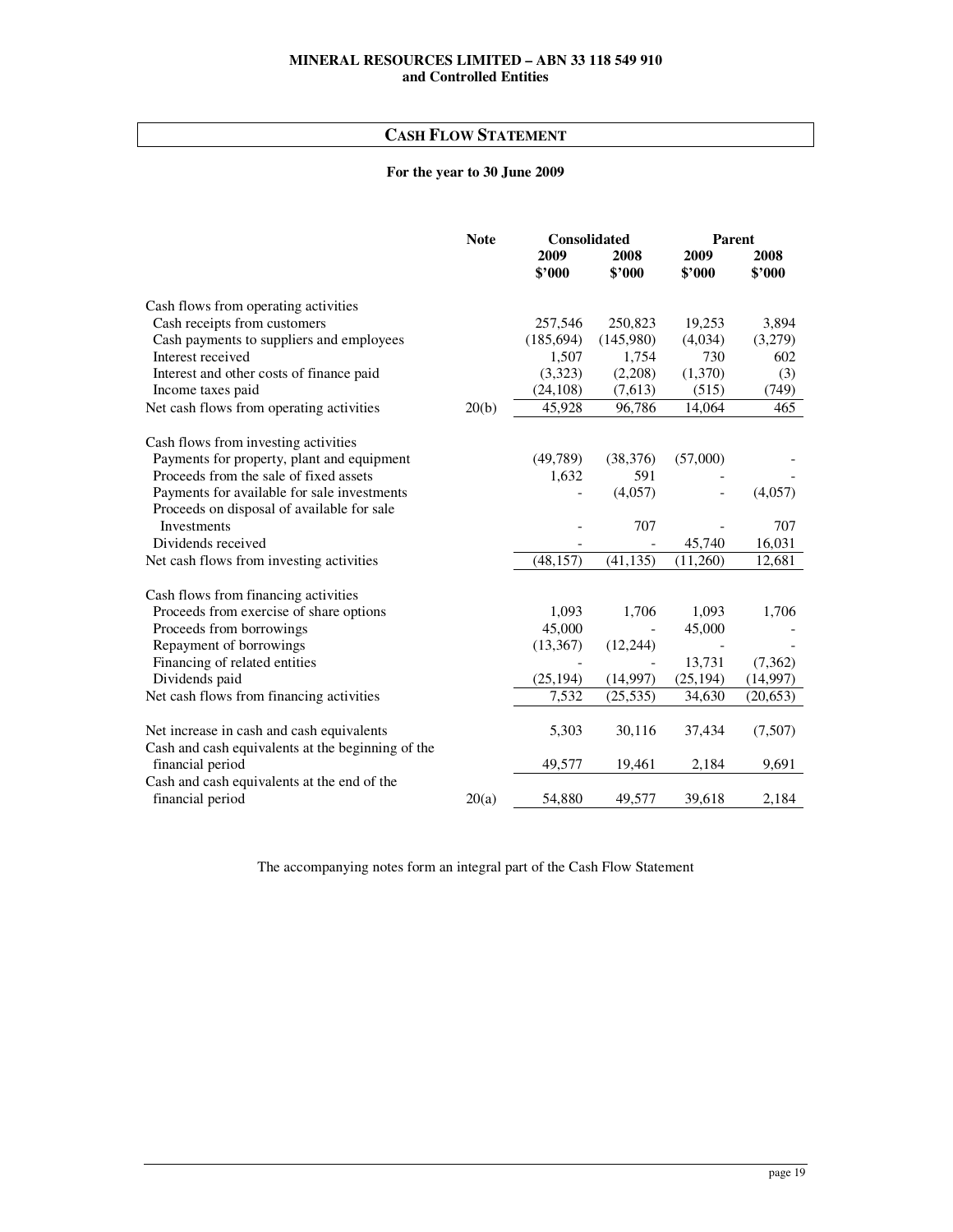#### **For the year to 30 June 2009**

## **Note 1: Significant accounting policies**

This financial report includes the consolidated financial statements and notes of Mineral Resources Limited and controlled entities ("Consolidated Entity"), and the separate financial statements and notes of Mineral Resources Limited as an individual parent entity ('Parent Entity').

The financial report was authorised for issue on 20 August 2009.

## **(i) Basis of preparation**

The financial report is a general purpose financial report that has been prepared in accordance with Australian Accounting Standards, Australian Accounting Interpretations, other authoritative pronouncements of the Australian Accounting Standards Board and the Corporations Act 2001.

Australian Accounting Standards set out accounting policies that the AASB has concluded would result in a financial report containing relevant and reliable information about transactions, events and conditions to which they apply. Compliance with Australian Accounting Standards ensures that the financial statements and notes also comply with International Financial Reporting Standards. Material accounting policies adopted in the preparation of this financial report are presented below. They have been consistently applied unless otherwise stated.

The financial report has been prepared on an accruals basis and is based on historical costs, modified, where applicable, by the measurement at fair value of selected non-current assets, financial assets and financial liabilities.

## **(ii) Basis of consolidation**

A controlled entity is any entity Mineral Resources Limited has the power to control the financial and operating policies of so as to obtain benefits from its activities. All controlled entities have a June financial year-end.

All inter-company balances and transactions between entities in the consolidated group, including any unrealised profits or losses, have been eliminated on consolidation. Accounting policies of subsidiaries have been changed where necessary to ensure consistencies with those policies applied by the parent entity.

Where controlled entities have entered or left the consolidated group during the year, their operating results have been included/excluded from the date control was obtained or until the date control ceased.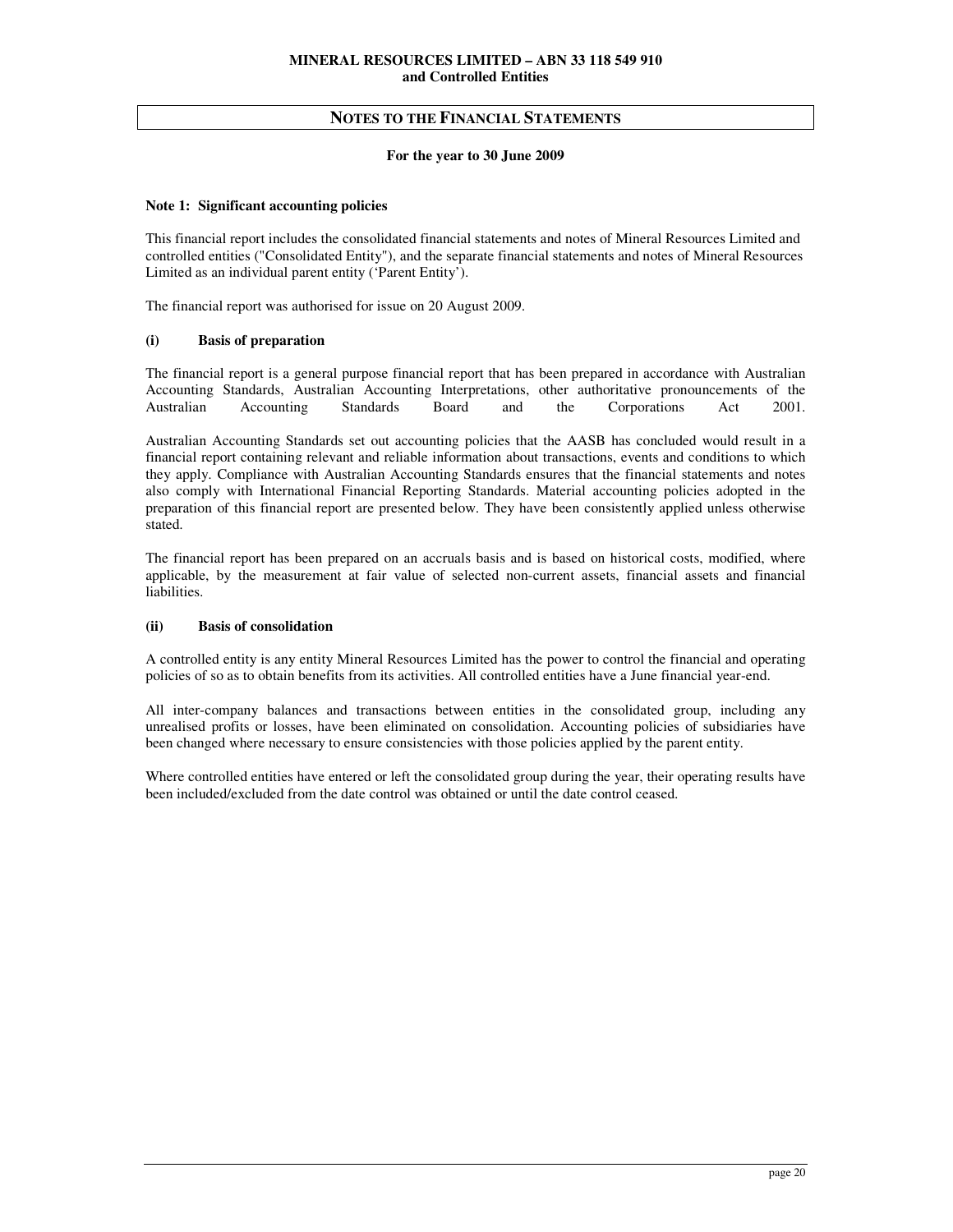## **For the year to 30 June 2009**

## **Note 1: Significant accounting policies (Cont.)**

## **(iii) Income tax**

The charge for current income tax expense is based on the profit for the year adjusted for any non-assessable or disallowed items. It is calculated using the tax rates that have been enacted or are substantially enacted by the balance sheet date.

Deferred tax is accounted for using the balance sheet liability method in respect of temporary differences arising between the tax bases of assets and liabilities and their carrying amounts in the financial statements. No deferred income tax will be recognised from the initial recognition of an asset or liability, excluding a business combination, where there is no effect on accounting or taxable profit or loss.

Deferred tax is calculated at the tax rates that are expected to apply to the period when the asset is realised or liability is settled. Deferred tax is credited in the income statement except where it relates to items that may be credited directly to equity, in which case the deferred tax is adjusted directly against equity.

Deferred income tax assets are recognised to the extent that it is probable that future tax profits will be available against which deductible temporary differences can be utilised.

The amount of benefits brought to account or which may be realised in the future is based on the assumption that no adverse change will occur in income taxation legislation and the anticipation that each company in the consolidated entity will derive sufficient future assessable income to enable the benefit to be realised and comply with the conditions of deductibility imposed by the law.

## **(iv) Inventories**

Inventories are stated at the lower of cost and net realisable value. Net realisable value is the estimated selling price in the ordinary course of business, less the estimated costs of completion and selling expenses. Cost is assigned on a standard cost basis with the exception of contract specific requirements to use an average cost basis.

#### *Construction work in progress*

Construction work in progress is stated at the aggregate of contracts costs incurred to date plus recognised profits less recognised losses and progress billings. If there are contracts where billings exceed the aggregate costs incurred including profit margins, the net amounts are presented under trade and other payables.

Contract costs include all costs directly related to specific contracts, costs that are specifically chargeable to the customer under the terms and conditions of the contract and an allocation of overhead expenses incurred in connection with the consolidated entity's construction activities based on normal operating capacity.

## **(v) Intangibles**

## *Goodwill*

Goodwill and goodwill on consolidation are initially recorded at the amount by which the purchase price for a business or for an ownership interest in a controlled entity exceeds the fair value attributed to its net assets at date of acquisition. Goodwill on acquisitions of subsidiaries is included in intangible assets. Goodwill on acquisition of associates is included in investments in associates. Goodwill is tested annually for impairment and carried at cost less accumulated impairment losses. Gains and losses on the disposal of an entity include the carrying amount of goodwill relating to the entity sold.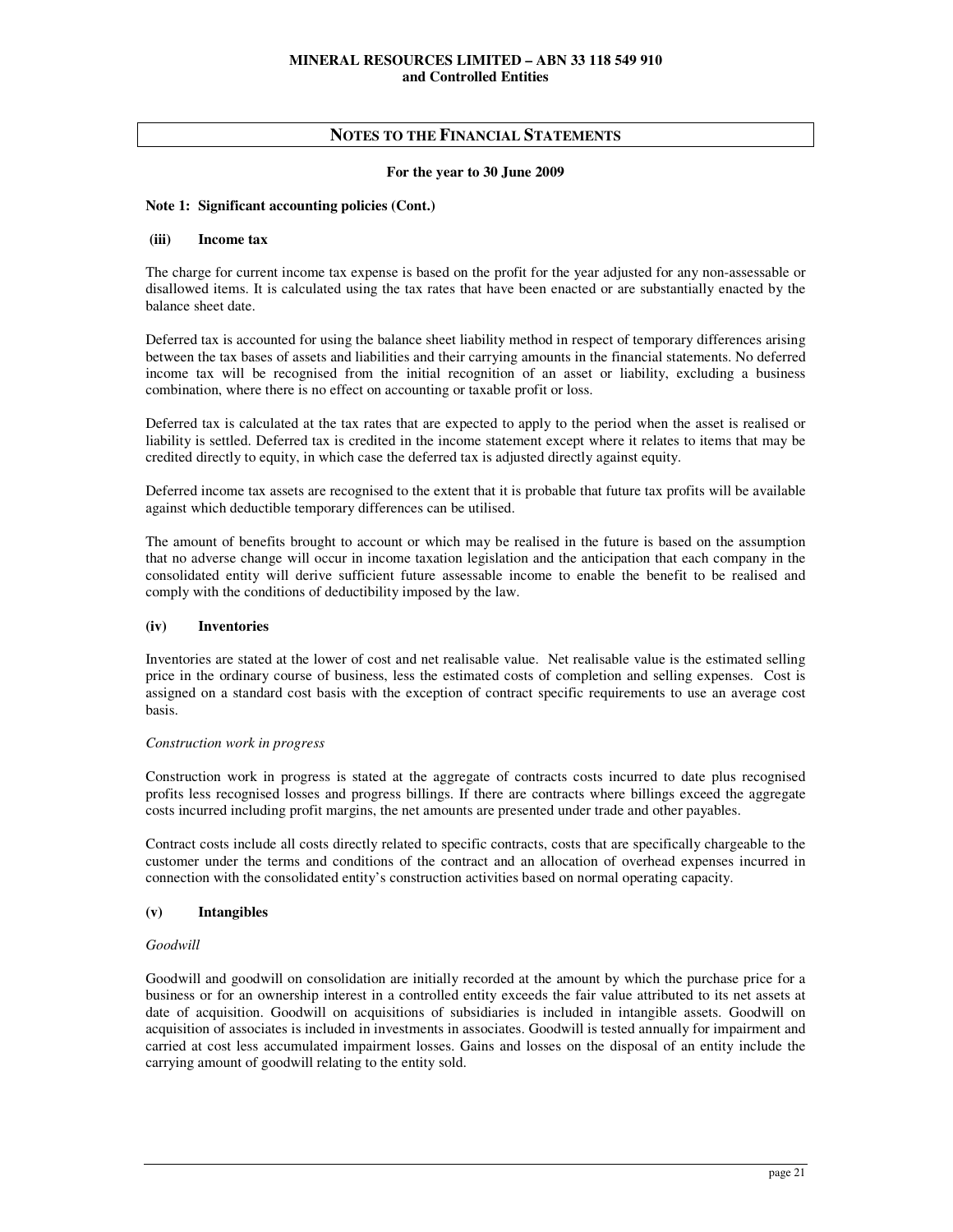## **For the year to 30 June 2009**

## **Note 1: Significant accounting policies (Cont.)**

## **(vi) Revenue recognition**

## *Goods sold*

Revenue from sale of goods is recognised in the income statement when the significant risks and rewards of ownership have been transferred to the buyer.

Revenue from bulk products exported from Australia, ownership in the goods transfers to the buyer after a clean bill of lading has been issued for the shipment, the preliminary payment is received and in accordance with any other specific terms of the contract of sale.

#### *Services rendered*

Revenue from services rendered is recognised in the income statement in proportion to the stage of completion of the transaction at balance sheet date. The stage of completion is assessed by reference to work performed.

No revenue is recognised if there are significant uncertainties regarding recovery of the consideration due or if the costs incurred or to be incurred cannot be measured reliably

## *Construction contracts*

Contract revenue and expenses are generally recognised on an individual contract basis using percentage of completion method when the stage or contract completion can be reliably determined, costs to date can be clearly identified, and total contract revenue and costs to complete can be reliably estimated. Two or more contracts are treated as a single contract where the contracts are negotiated as a single package, are closely interrelated and are performed concurrently or in a continuous sequence.

Profit recognition for lump sum fixed price contracts does not commence until cost to completion can be reliably measured.

Stage of contract completion is generally measured by reference to physical completion. An assessment of total labour hours and other costs incurred to date as a percentage of estimated total costs for each contract is used if it is an appropriate proxy for physical completion. Task-lists, milestones, etc are also used to calculate or confirm the percentage of completion if appropriate.

Where the outcome of a contract cannot be reliably estimated, contract costs are expensed as incurred. Where it is probable that the costs will be recovered, revenue is recognised to the extent of costs incurred. An expected loss is recognised immediately as an expense.

#### *Interest revenue*

Interest revenue is recognised on a proportional basis taking into account the interest rates applicable to the financial assets.

## *Dividends*

Revenue from distributions from controlled entities is recognised by the parent entity when they are declared by the controlled entities.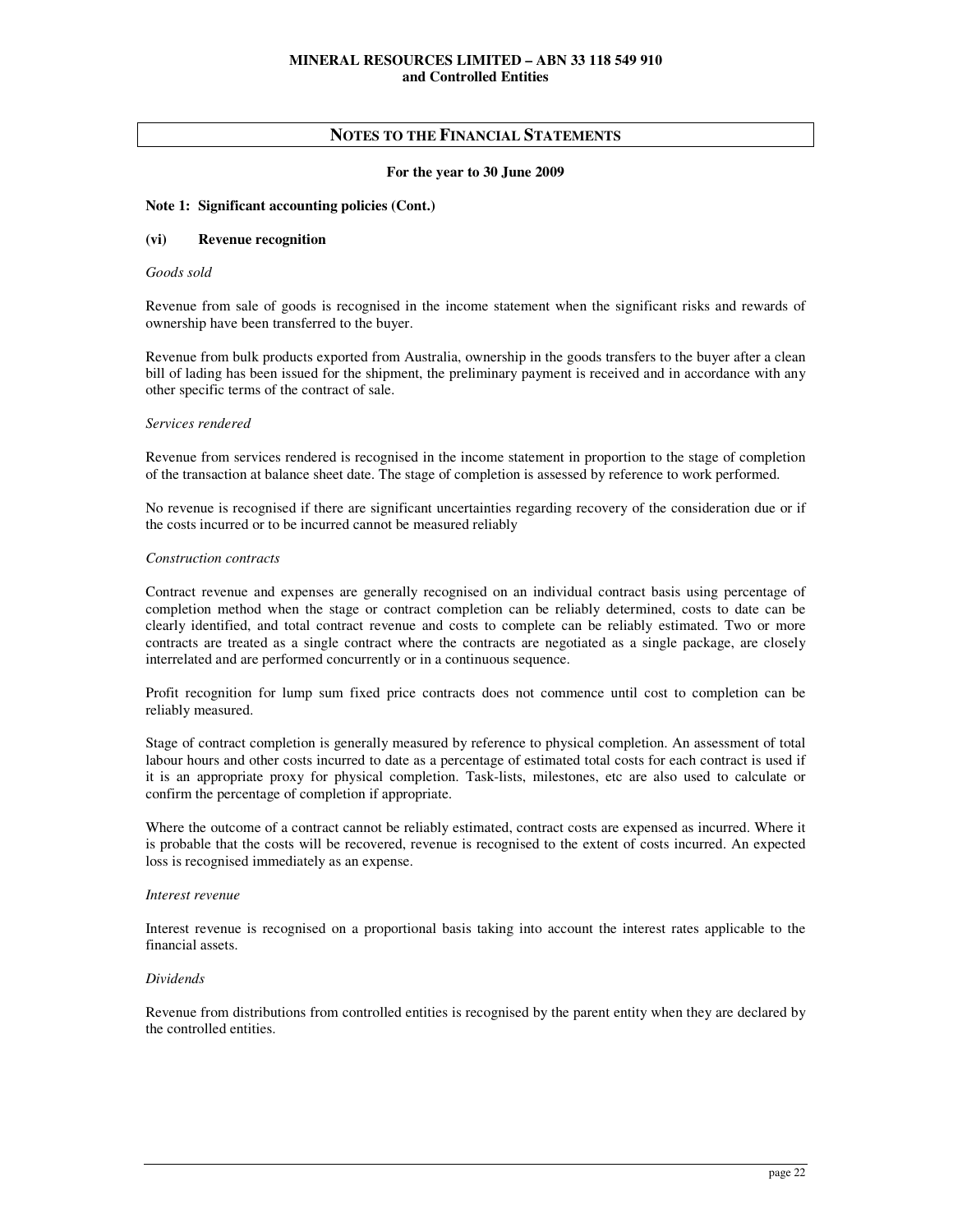#### **For the year to 30 June 2009**

#### **Note 1: Significant accounting policies (Cont.)**

#### **(vii) Cash and cash equivalents**

Cash and cash equivalents comprise cash balances and call deposits with an original maturity of three months or less.

Bank overdrafts that are repayable on demand and form an integral part of the consolidated entity's cash management are included as a component of cash and cash equivalents for the purpose of the cash flow statement.

#### **(viii) Plant and equipment**

#### *Owned assets*

Items of plant and equipment are stated at cost less accumulated depreciation and impairment losses. The cost of self constructed assets includes the cost of materials, direct labour and an appropriate portion of production overheads. The cost of self constructed and acquired assets includes (i) the initial estimate at the time of installation and during the period of use, when relevant, of the costs of dismantling and removing the items and restoring the site on which they are located, and (ii) changes in the measurement of existing liabilities recognised for these costs resulting from changes in the timing or outflow of resources required to settle the obligation or from changes in the discount rate.

Where parts of an item of plant and equipment have different useful lives, they are accounted for as separate items of plant and equipment.

## *Leased assets*

Leases in terms of which the consolidated entity assumes substantially all of the risks and rewards of ownership are classified as finance leases. Finance leases are stated at an amount equal to the lower of fair value and the present value of minimum lease payment at inception of the lease, less accumulated depreciation and impairment losses.

#### *Sale of non-current assets*

The net gain or loss on disposal is included in the income statement at the date control of the asset passes to the buyer, usually when an unconditional contract for sale is signed.

The gain or loss on disposal is calculated as the difference between the carrying amount of the asset at the time of disposal and the net proceeds on disposal (including incidental costs).

#### *Subsequent costs*

The consolidated entity recognises in the carrying amount of an item of plant and equipment the cost of replacing part of such an item when that cost is incurred if it is probable that the future economic benefits embodied within the item will flow to the consolidated entity and the cost of the item can be measured reliably. All other costs are recognised in the income statement as an expense as incurred.

#### *Revaluation*

Increases in the carrying amount arising on the revaluation of plant and equipment are credited to a revaluation reserve in equity. Decreases that offset previous increases of the same asset are charged against fair value reserves directly in equity; all other decreases are charged to the income statement.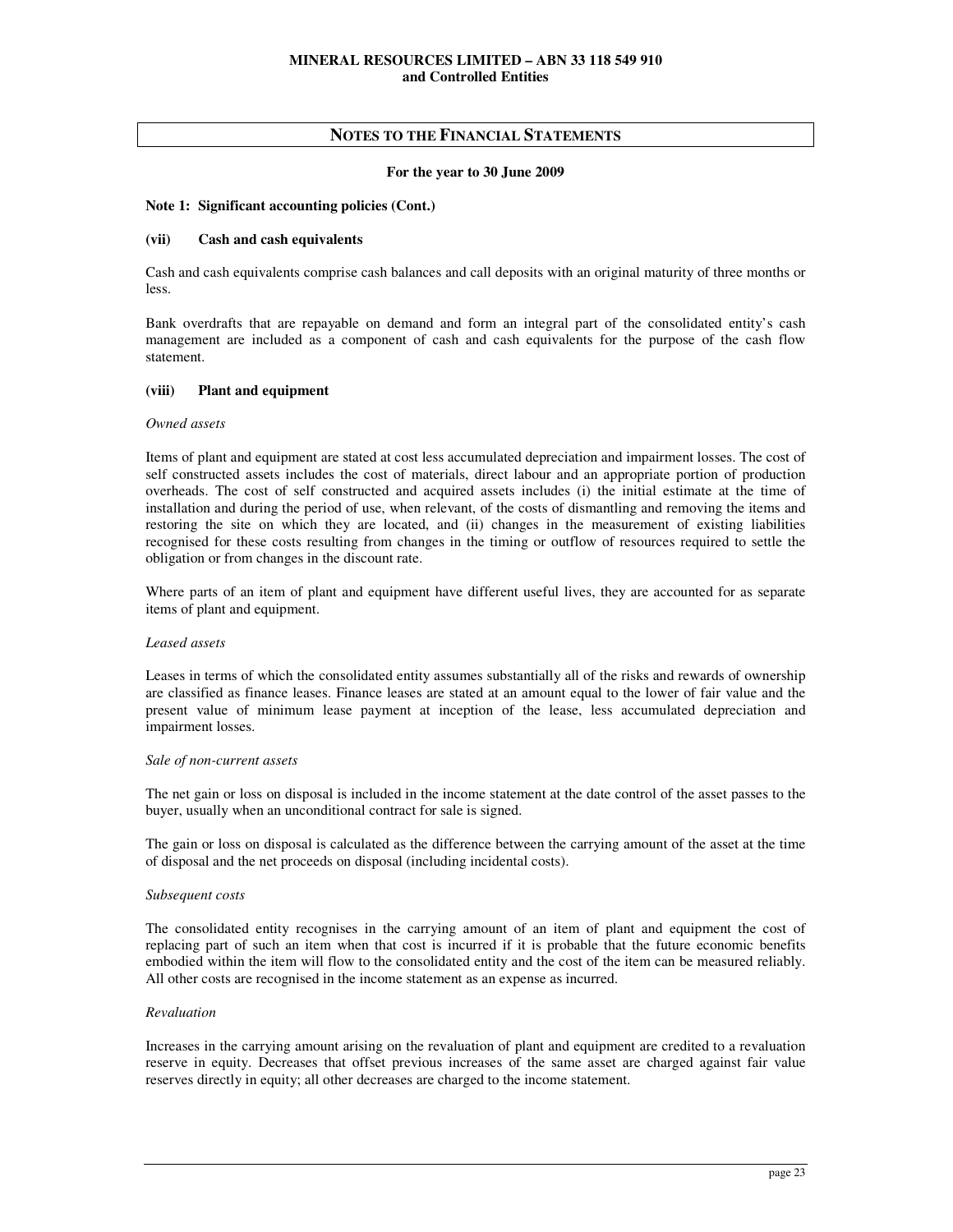#### **For the year to 30 June 2009**

#### **Note 1: Significant accounting policies (Cont.)**

#### *Depreciation*

The depreciable amount of plant and equipment is depreciated over their useful lives on a straight line basis commencing from the time the asset is ready for use. Mobile crushing plant and certain associated plant and equipment are depreciated on the usage method of depreciation.

| Class                        | Life                                |
|------------------------------|-------------------------------------|
| <b>Buildings</b>             | 20 years                            |
| Plant and equipment - other  | 3-20 years or the term of the lease |
| Tracking plant and equipment | 6 years                             |

## **(ix) Impairment**

#### *Financial instruments*

At each reporting date, the consolidated entity assesses whether there is objective evidence that a financial instrument has been impaired. In the case of available-for-sale financial instruments, a prolonged decline in the value of the instrument is considered to determine whether an impairment has arisen. Impairment losses are recognised in the income statement.

#### *Other assets*

At each reporting date, the consolidated entity reviews the carrying values of its tangible and intangible assets to determine whether there is any indication that those assets have been impaired. If such an indication exists, the recoverable amount of the asset, being the higher of the asset's fair value less costs to sell and value in use, is compared to the asset's carrying value. Any excess of the asset's carrying value over its recoverable amount is expensed to the income statement.

Impairment testing is performed annually for goodwill and intangible assets with indefinite lives.

Where it is not possible to estimate the recoverable amount of an individual asset, the consolidated entity estimates the recoverable amount of the cash-generating unit to which the asset belongs.

#### **(x) Investments**

Investments in controlled entities are carried at cost. Cost includes the purchase price of the entity as well as directly attributable costs associated with the acquisition. Directly attributable costs are capitalised only once there is written agreement to acquire the entity.

#### **(xi) Financial instruments**

#### *Recognition and initial measurement*

Financial instruments, incorporating financial assets and financial liabilities, are recognised when the consolidated entity becomes a party to the contractual provisions of the instrument. Trade date accounting is adopted for financial assets that are delivered within timeframes established by marketplace convention.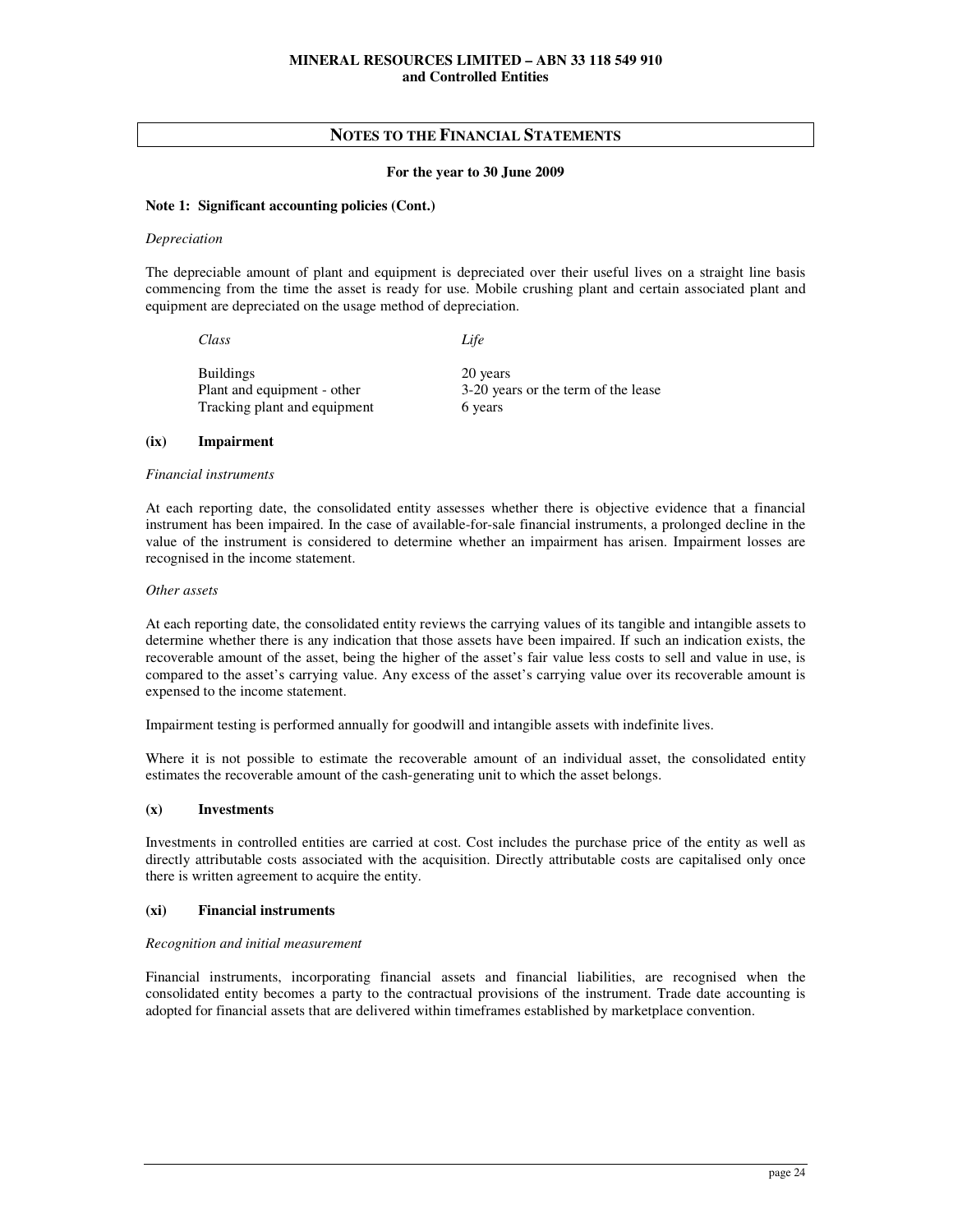#### **For the year to 30 June 2009**

## **Note 1: Significant accounting policies (Cont.)**

Financial instruments are initially measured at fair value plus transactions costs where the instrument is not classified as at fair value through profit or loss. Transaction costs related to instruments classified as at fair value through profit or loss are expensed to profit or loss immediately. Financial instruments are classified and measured as set out below.

## *Derecognition*

Financial assets are derecognised where the contractual rights to receipt of cash flows expires or the asset is transferred to another party whereby the entity is no longer has any significant continuing involvement in the risks and benefits associated with the asset. Financial liabilities are derecognised where the related obligations are either discharged, cancelled or expire. The difference between the carrying value of the financial liability extinguished or transferred to another party and the fair value of consideration paid, including the transfer of non-cash assets or liabilities assumed, is recognised in profit or loss.

#### *Classification and subsequent measurement*

## Financial assets at fair value through profit or loss

Financial assets are classified at fair value through profit or loss when they are held for trading for the purpose of short term profit taking, where they are derivatives not held for hedging purposes. Realised and unrealised gains and losses arising from changes in fair value are included in profit or loss in the period in which they arise.

## Loans and receivables

Loans and receivables are non-derivative financial assets with fixed or determinable payments that are not quoted in an active market and are subsequently measured at amortised cost using the effective interest rate method.

#### Held-to-maturity investments

Held-to-maturity investments are non-derivative financial assets that have fixed maturities and fixed or determinable payments, and it is the consolidated entity's intention to hold these investments to maturity. They are subsequently measured at amortised cost using the effective interest rate method.

## Available-for-sale financial assets

Available-for-sale financial assets are non-derivative financial assets that are either designated as such or that are not classified in any of the other categories. They comprise investments in the equity of other entities where there is neither a fixed maturity nor fixed or determinable payments.

#### Financial liabilities

Non-derivative financial liabilities (excluding financial guarantees) are subsequently measured at amortised cost using the effective interest rate method.

#### Derivative instruments

Derivative instruments are measured at fair value. Gains and losses arising from changes in fair value are taken to the income statement unless they are designated as hedges. Assessments are made by the consolidated entity both at hedge inception and on an ongoing basis, of whether the derivatives that are used in hedging transactions have been and will continue to be highly effective in offsetting changes in fair values or cash flows of hedged items.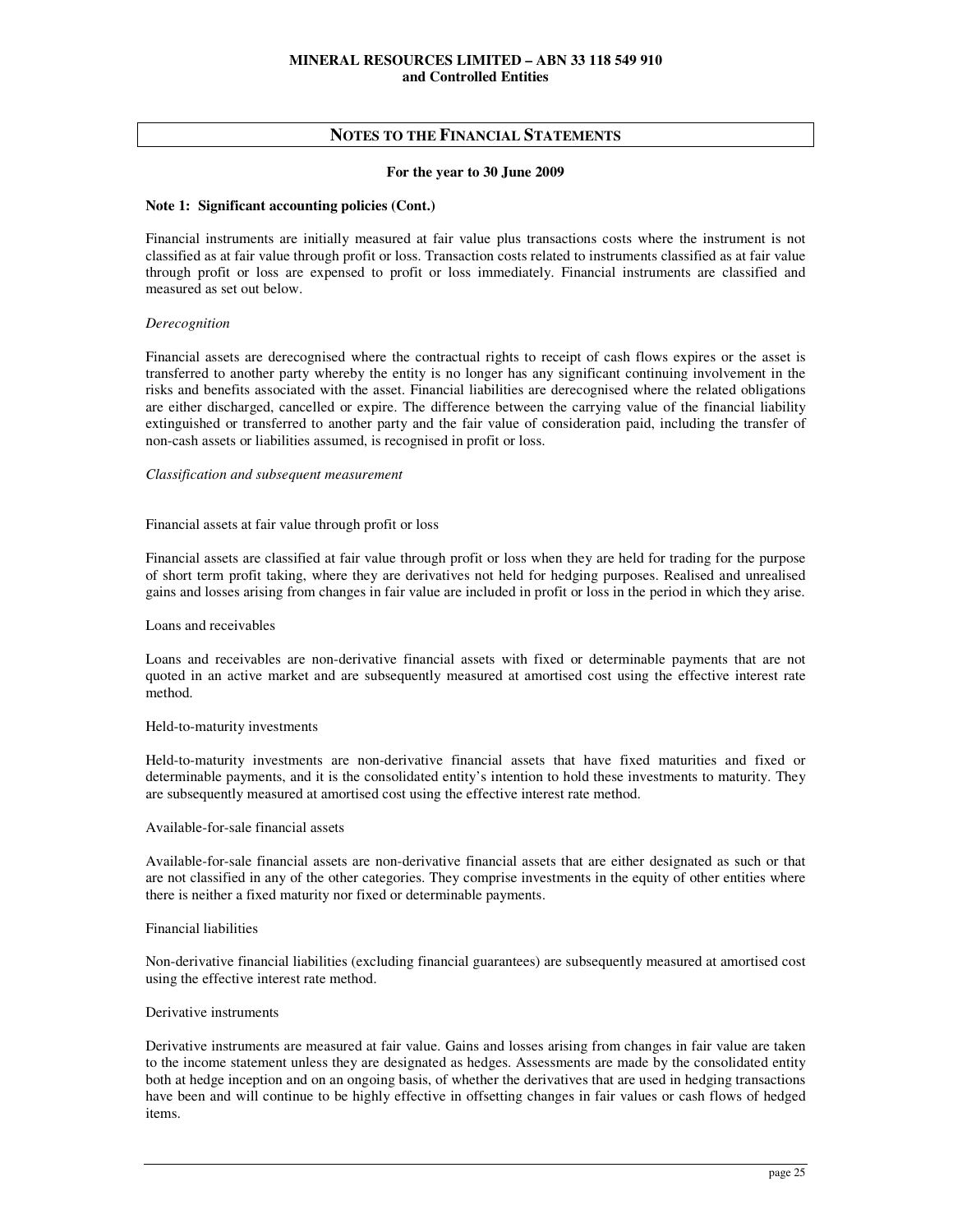## **For the year to 30 June 2009**

## **Note 1: Significant accounting policies (Cont.)**

Fair value hedge

Changes in the fair value of derivatives that are designated and qualify as fair value hedges are recorded in the income statement, together with any changes in the fair value of hedged assets or liabilities that are attributable to the hedged risk.

## Cash flow hedge

The effective portion of changes in the fair value of derivatives that are designated and qualify as cash flow hedges is deferred to a hedge reserve in equity. The gain or loss relating to the ineffective portion is recognised immediately in the income statement. Amounts accumulated in the hedge reserve in equity are transferred to the income statement in the periods when the hedged item will affect profit or loss.

#### Fair value

Fair value is determined based on current bid prices for all quoted investments.

## Impairment

At each reporting date, the consolidated entity assesses whether there is objective evidence that a financial instrument has been impaired. In the case of available-for-sale financial instruments, a prolonged decline in the value of the instrument is considered to determine whether an impairment has arisen. Impairment losses are recognised in the income statement.

## *Trade and other receivables*

Trade receivables and other receivables are stated at cost less impairment losses.

#### *Trade and other payables*

Liabilities are recognised for amounts to be paid in the future for goods or services received. Trade accounts payable are normally settled within 60 days.

## *Interest bearing loans and borrowings*

Interest bearing borrowings are recognised initially at fair value less attributable transaction costs. Subsequent to initial recognition, interest bearing borrowings are stated at amortised cost with any difference between cost and redemption value being recognised in the income statement over the period of the borrowing on an effective interest basis.

#### *Finance costs*

Finance costs comprise interest payable on borrowings calculated using the effective interest rate method, foreign exchange gains or losses and gains or losses on hedging instruments that are recognised in the income statement. The interest expense component of finance lease payments is recognised in the income statement using the effective interest method.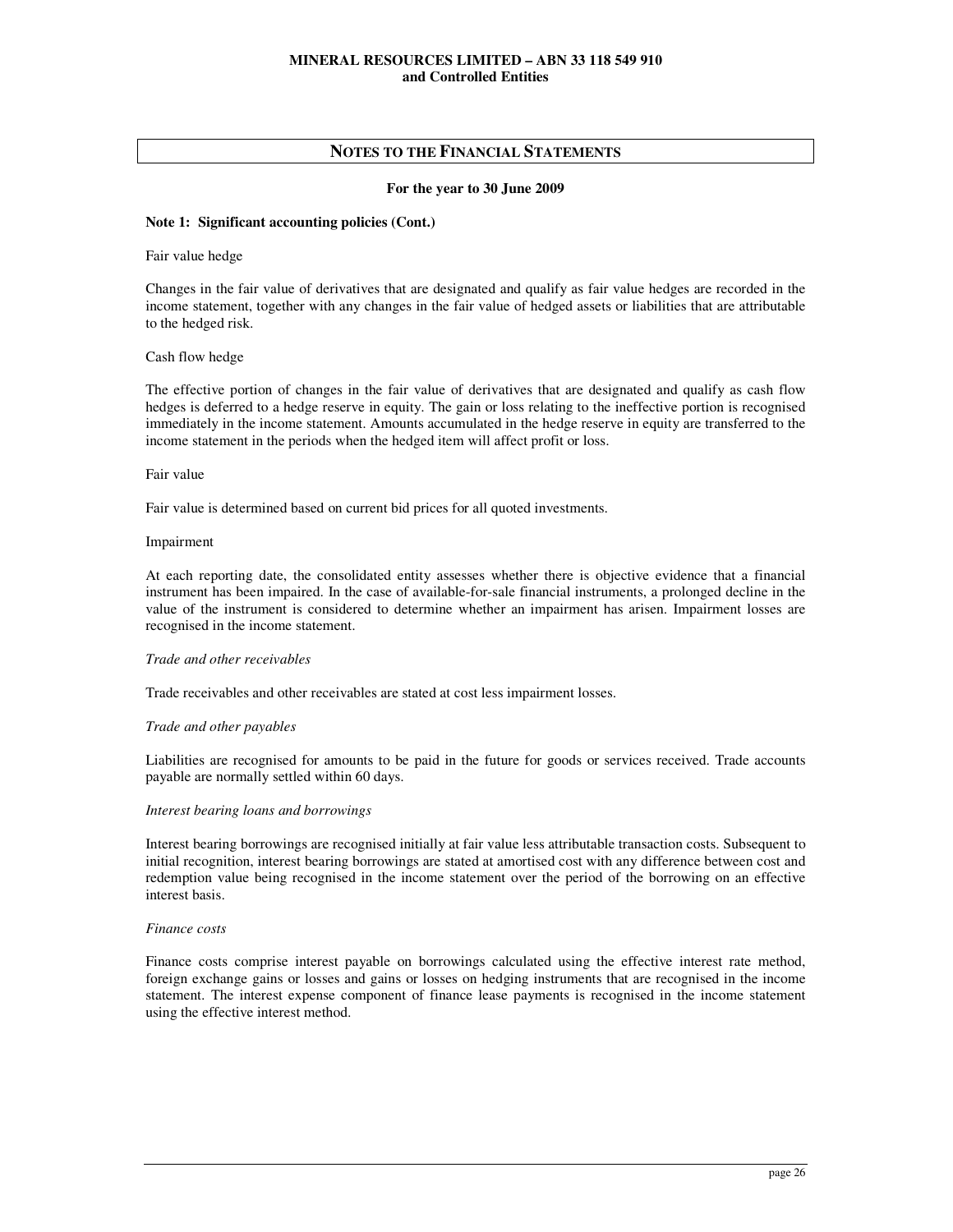#### **For the year to 30 June 2009**

## **Note 1: Significant accounting policies (Cont.)**

*Foreign currency transactions and balances* 

Functional and presentation currency

The functional currency of entity is measured using the currency of the primary economic environment in which it operates. The consolidated financial statements are presented in Australian dollars which is the consolidated entity's functional and presentation currency.

#### Transaction and balances

Foreign currency transactions are translated into functional currency using the exchange rates prevailing at the date of the transaction. Foreign currency monetary items are translated at the year-end exchange rate. Nonmonetary items measured at historical cost continue to be carried at the exchange rate at the date of the transaction. Non-monetary items measured at fair value are reported at the exchange rate at the date when fair values were determined. Exchange differences arising on the translation of monetary items are recognised in the income statement, except where deferred in equity as a qualifying cash flow or net investment hedge. Exchange differences arising on the translation of non-monetary items are recognised directly in equity to the extent that the gain or loss is directly recognised in equity, otherwise the exchange difference is recognised in the income statement.

## **(xii) Lease payments**

## *Operating lease payments*

Payments made under operating leases are recognised in the income statement on a straight-line basis over the term of the lease. Lease incentives received are recognised in the income statement as an integral part of the total lease expense and spread over the lease term.

#### *Finance lease payments*

Minimum lease payments are apportioned between the finance charge and reduction of the outstanding liability. The finance charge is allocated to each period during the lease term so as to produce a constant periodic rate of interest on the remaining balance of the liability.

## **(xiii) Employee benefits**

Provision has been made in the financial statements for benefits accruing to employees in relation to annual leave, long service leave, workers' compensation and vested sick leave. No provision is made for non-vesting sick leave.

All on-costs, including payroll tax, workers' compensation premiums, superannuation and fringe benefits tax are included in the determination of provisions. Vested sick leave, and the current portion of annual leave, long service leave and workers' compensation provisions are measured at the amount of the expected payment to the employee.

The portions of annual leave, long service leave and workers' compensation provisions expected to be settled later than one year, are discounted using interest rates on national government guaranteed securities with terms to maturity that match, as closely as possible, the estimated future cash outflows.

Obligations for contributions to defined contribution pension plans are recognised as an expense in the income statement as incurred.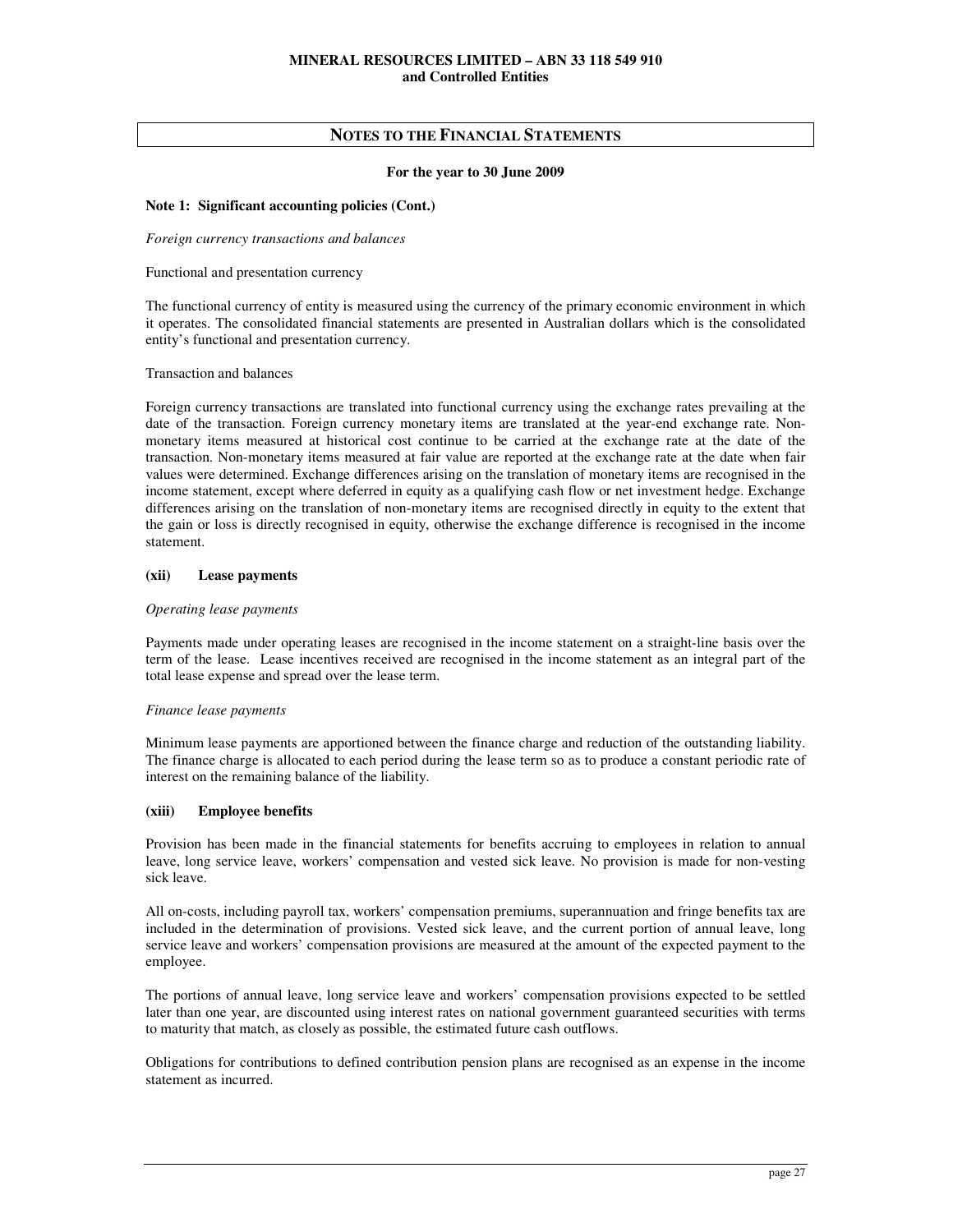#### **For the year to 30 June 2009**

#### **Note 1: Significant accounting policies (Cont.)**

## **(xiv) Share based payments**

Certain employees may be entitled to participate in option ownership schemes. The fair value of options granted is recognised as an expense with a corresponding increase in equity. The fair value is measured at grant date and recognised over the vesting period being the period during which the employees become unconditionally entitled to the options. The fair value of options granted is measured using a recognised valuation model, taking into account the terms and conditions upon which the options were granted. The amount recognised in expense is adjusted to reflect the actual number of share options that vest except where forfeiture is only due to share prices not achieving the threshold for vesting.

## **(xv) Provisions**

Provisions are recognised when the consolidated entity has a legal or constructive obligation, as a result of past events, for which it is probable that an outflow of economic benefits will result and that outflow can be reliably measured.

#### *Warranties*

Provision is made in respect of the consolidated entity's estimated liability on all products and services under warranty at balance date. The provision is measured as the present value of future cash flows estimated to be required to settle the warranty obligation. The future cash flows have been estimated by reference to the consolidated entity's history of warranty claims.

#### *Project closure*

At the completion of some projects the consolidated entity has a liability for redundancy and the cost of relocating crushing and other mobile plant. An assessment is undertaken on the probability that such expenses will be incurred in the normal business of contracting services and is provided for in the financial statements.

#### *Rehabilitation*

In accordance with the consolidated entity's legal requirements, provision is made for the anticipated costs of future restoration and rehabilitation of areas from which natural resources have been extracted. The provision includes costs associated with dismantling of assets, reclamation, plant closure, waste site closure, monitoring, demolition and decontamination. The provision is based upon current costs and has been determined on a discounted basis with reference to current legal requirements and current technology.

Each period the impact of unwinding of the discount is recognised in the income statement as a financing cost. Any change in the restoration provision is recorded against the carrying value of the provision and the related asset, only to the extent that it is probable that future economic benefits associated with the restoration expenditure will flow to the entity, with the effect being recognised in the income statement on a prospective basis over the remaining life of the relevant operation. The restoration provision is separated into current (estimated costs arising within 12 months) and non-current components based on the expected timing of these cash flows.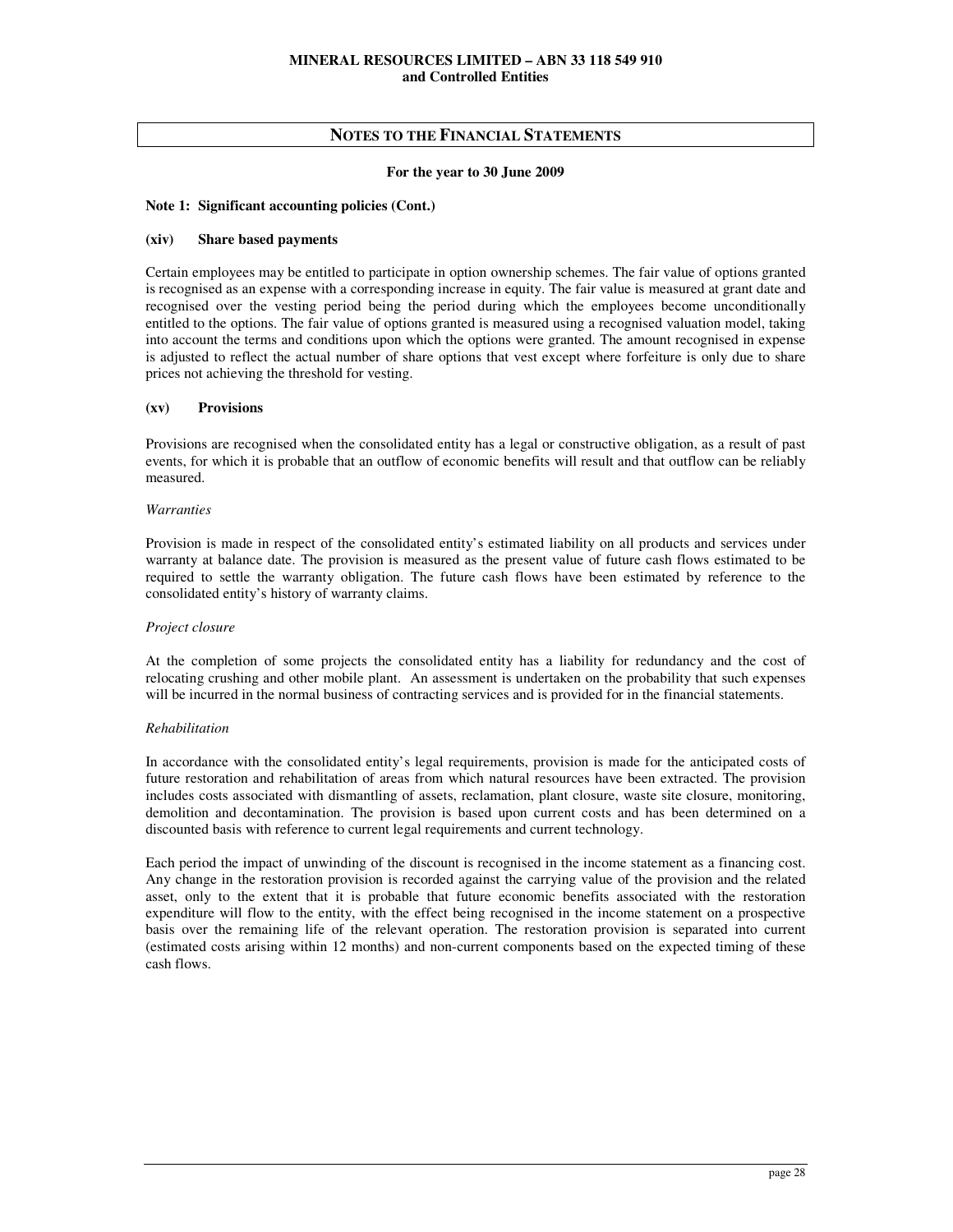## **For the year to 30 June 2009**

## **Note 1: Significant accounting policies (Cont.)**

#### *Onerous contracts*

A provision for onerous contracts is recognised when the expected benefits to be derived by the consolidated entity from a contract are lower than the unavoidable cost of meeting its obligations under the contract.

#### **(xvi) Earnings per share**

#### *Basic earnings per share*

Basic earnings per share is determined by dividing net profit after income tax attributable to ordinary shareholders of the company, excluding any costs of servicing equity other than ordinary shares, by the weighted average number of ordinary shares outstanding during the financial year, adjusted for bonus elements in ordinary shares issued during the year.

## *Diluted earnings per share*

Diluted earnings per share adjusts the figures used in the determination of basic earnings per share to take into account the after income tax effect of interest and other financing costs associated with dilutive potential ordinary shares and the weighted average number of shares assumed to have been issued for no consideration in relation to dilutive potential ordinary shares.

#### **(xvii) Australian goods and services tax**

Revenues, expenses and assets are recognised net of the amount of goods and services tax (GST), except where the amount of GST incurred is not recoverable from the taxation authority. In these circumstances, the GST is recognised as part of the cost of acquisition of the asset or as part of the expense.

Receivables and payables are stated with the amount of GST included.

The net amount of GST recoverable from, or payable to, the ATO is included as a current asset or liability in the balance sheet.

Cash flows are included in the cash flow statement on a gross basis. The GST components of cash flows arising from investing and financing activities which are recoverable from, or payable to, the ATO are classified as operating cash flows.

#### **(xviii) Share capital**

Dividends are recognised as a liability in the period on which they are declared.

Transaction costs of an equity transaction are accounted for as a deduction from equity, net of any related income tax benefit.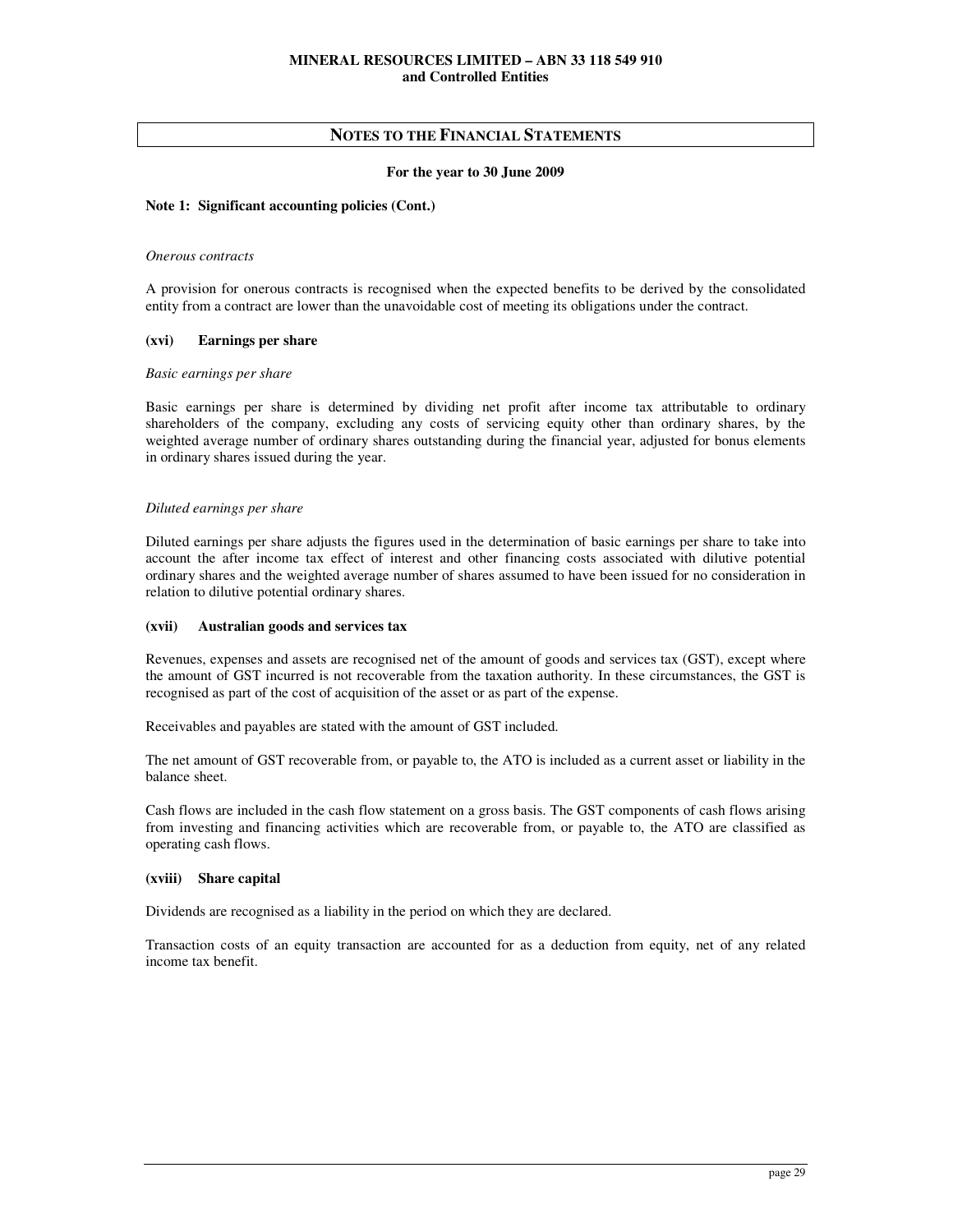## **For the year to 30 June 2009**

## **Note 1: Significant accounting policies (Cont.)**

## **(ixx) Comparatives**

Where required by Australian Accounting Standards, comparative information has been adjusted to conform with changes in presentation for the current financial year.

## **(xx) Rounding of amounts**

The parent entity has applied the relief available to it under ASIC Class Order 98/100 and accordingly, amounts in the financial report and directors' report have been rounded off to the nearest \$1,000.

## **(xxi) Critical accounting estimates and judgements**

*Provisions* 

Refer to note 1 (xv).

#### *Impairment of goodwill and intangibles with indefinite useful lives*

The consolidated entity assesses goodwill and intangibles with indefinite useful lives for impairment at least annually. These calculations involve an estimation of the recoverable amount of the cash-generating units to which the goodwill and intangibles with indefinite useful lives are allocated.

## *Impairment of available for sale assets*

The consolidated entity assesses available for sale assets for impairment annually. The fair value of shares held in listed companies is usually assessed at the last price traded on ASX on the balance date. Note 10 discloses the fair value of available for sale assets and impairment adjustments as necessary.

## *Useful lives of plant and equipment*

The consolidated entity assesses the useful life of plant and equipment assets annually. The useful life is assessed with reference to the assets operational activity and commitments and adjustments made to reflect the duty expected of the plant and equipment. Adjustments to depreciation rates of plant and equipment where the expected useful life is deemed to have changed is reflected in the notes to this financial report.

The financial effect of this change in estimates on future financial years can not be disclosed as the future estimated life of the assets involved cannot be reliably estimated.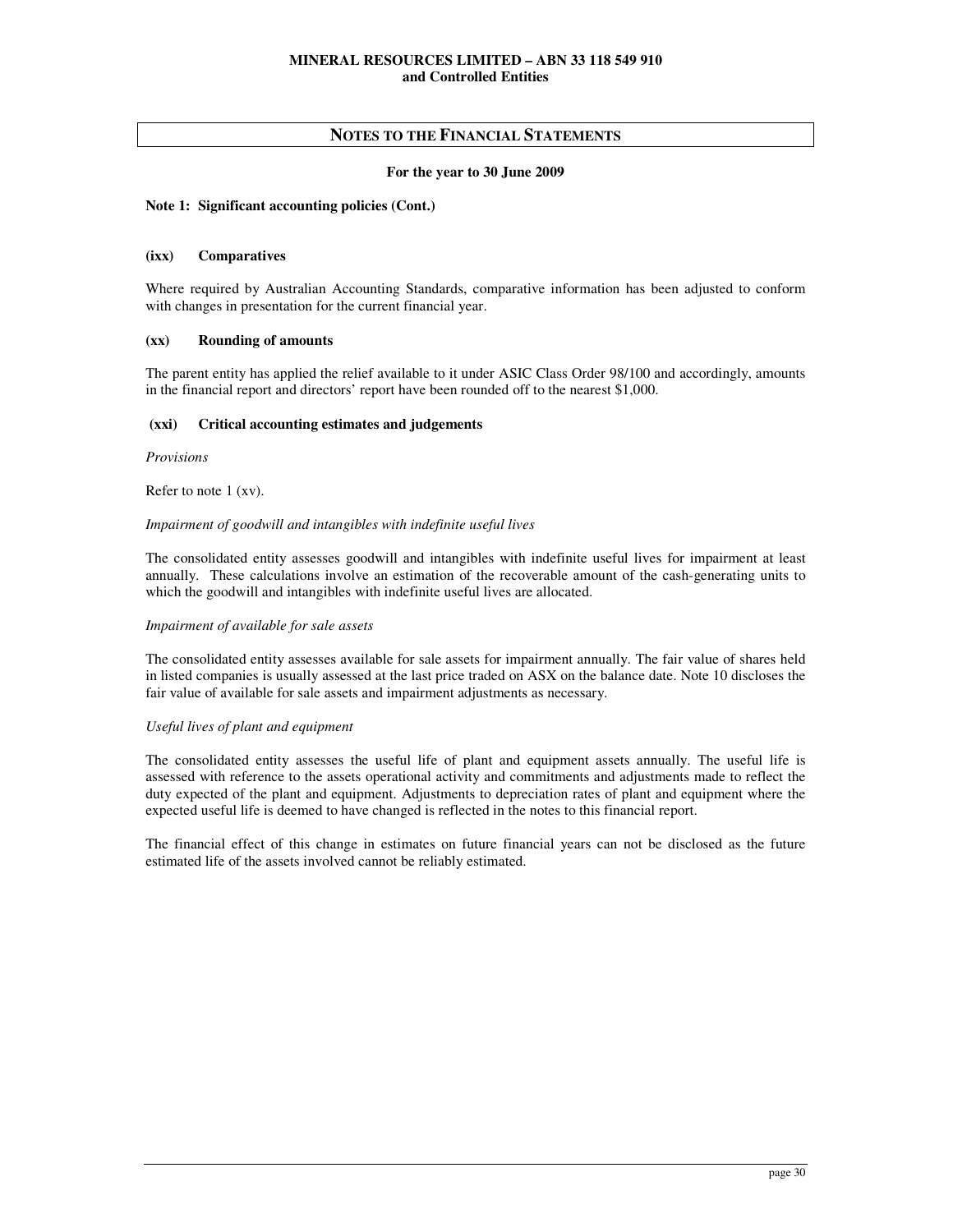## **For the year to 30 June 2009**

## **Note 2: Statement of operations by segments**

## **Business**

Mineral Resources Limited operates in the single business segment. The group is an integrated supplier of goods and services to the resources sector.

The directors believe this to be the case for the following reasons:

- The consolidated entity performs services for a common industry sector being the resources sector,
- The consolidated entity operates with a centralized pool of management, engineering, operational labour and administrative and shared services personnel,
- The common use of plant, equipment and consumable inventory,
- Operations are conducted within a single regulatory environment, and
- Common customers exist within the divisions of the integrated business that is exposed to similar operational risks and rewards.

## **Geographical**

Mineral Resources Limited operates in a single secondary reporting segment being Australia.

|                                                | <b>Consolidated</b> |                | <b>Parent</b>  |                |
|------------------------------------------------|---------------------|----------------|----------------|----------------|
|                                                | 2009<br>\$3000      | 2008<br>\$2000 | 2009<br>\$2000 | 2008<br>\$3000 |
| Note 3: Revenue                                |                     |                |                |                |
| Revenue from continuing operations             |                     |                |                |                |
| . Contract and operational revenue             | 133,924             | 100,244        | 7,355          |                |
| . Sale of goods and equipment                  | 117,305             | 135,197        |                |                |
| . Equipment rental                             | 6,210               | 2,674          |                |                |
|                                                | 257,439             | 238,115        | 7,355          |                |
| Other income                                   |                     |                |                |                |
| . Interest income                              | 1,510               | 1,754          | 730            | 602            |
| . Administration charges                       |                     |                | 16,685         | 4,153          |
| . Dividends received                           |                     |                | 45,740         | 16,031         |
| . Profit on sale of fixed assets               | 165                 | 313            |                |                |
| . Profit on sale of shares in listed companies |                     | 230            |                | 230            |
| . Costs recovered                              |                     | 3,490          |                |                |
| . Other                                        | 445                 | 1,073          |                |                |
|                                                | 2,120               | 6,860          | 63,155         | 21,017         |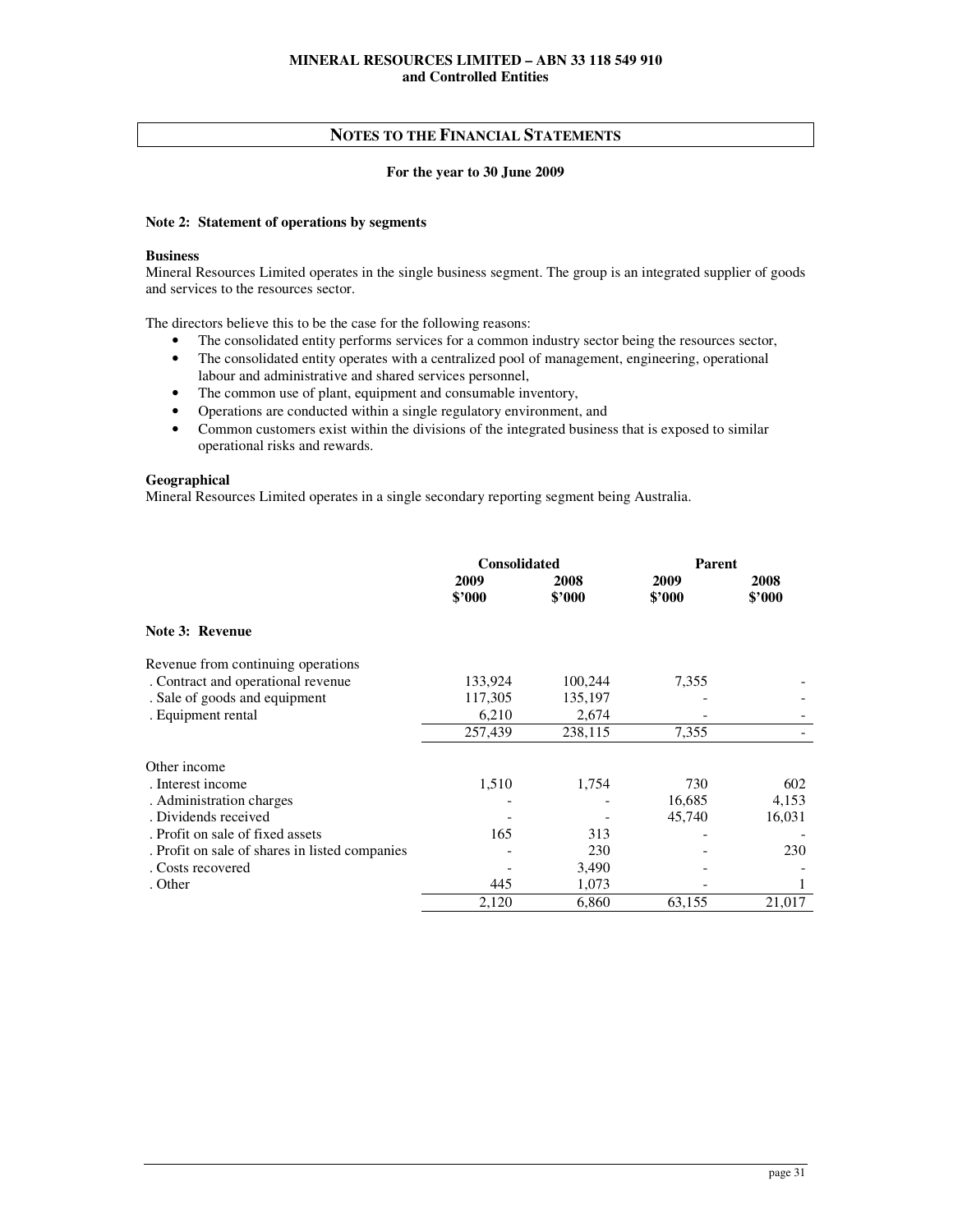# **NOTES TO THE FINANCIAL STATEMENTS**

# **For the year to 30 June 2009**

|                                                                                                                                                | <b>Consolidated</b> |                | <b>Parent</b>            |                |
|------------------------------------------------------------------------------------------------------------------------------------------------|---------------------|----------------|--------------------------|----------------|
|                                                                                                                                                | 2009<br>\$'000      | 2008<br>\$2000 | 2009<br>\$2000           | 2008<br>\$2000 |
| Note 4: Profit before income tax                                                                                                               |                     |                |                          |                |
| Profit before income<br>tax includes<br>the<br>following specific expenses not disclosed<br>separately on the face of the income<br>statement: |                     |                |                          |                |
| Other expenses                                                                                                                                 |                     |                |                          |                |
| Rental expenses relating to operating leases                                                                                                   | 1,836               | 1,767          |                          |                |
| Foreign exchange gains and losses                                                                                                              | (1,056)             | (1,012)        |                          |                |
| Provision for impairment of receivable                                                                                                         | 299                 | 687            |                          |                |
| Provision for rehabilitation                                                                                                                   | 2,959               | 3,500          |                          |                |
| Provision for project closure                                                                                                                  | 2,119               |                |                          |                |
| Travel & accommodation                                                                                                                         | 5,362               | 3,565          |                          |                |
| Bank fees and charges                                                                                                                          | 629                 |                | 629                      |                |
| Other                                                                                                                                          | 8,653               | 2,738          | 996                      | 1,717          |
|                                                                                                                                                | 20,801              | 11,245         | 1,625                    | 1,717          |
| Foreign exchange gains and losses                                                                                                              |                     |                |                          |                |
| - Net foreign exchange gain                                                                                                                    | 1,865               | 1.852          |                          |                |
| - Unrealised foreign exchange loss                                                                                                             | (809)               | (840)          |                          |                |
|                                                                                                                                                | 1,056               | 1,012          | $\overline{\phantom{0}}$ |                |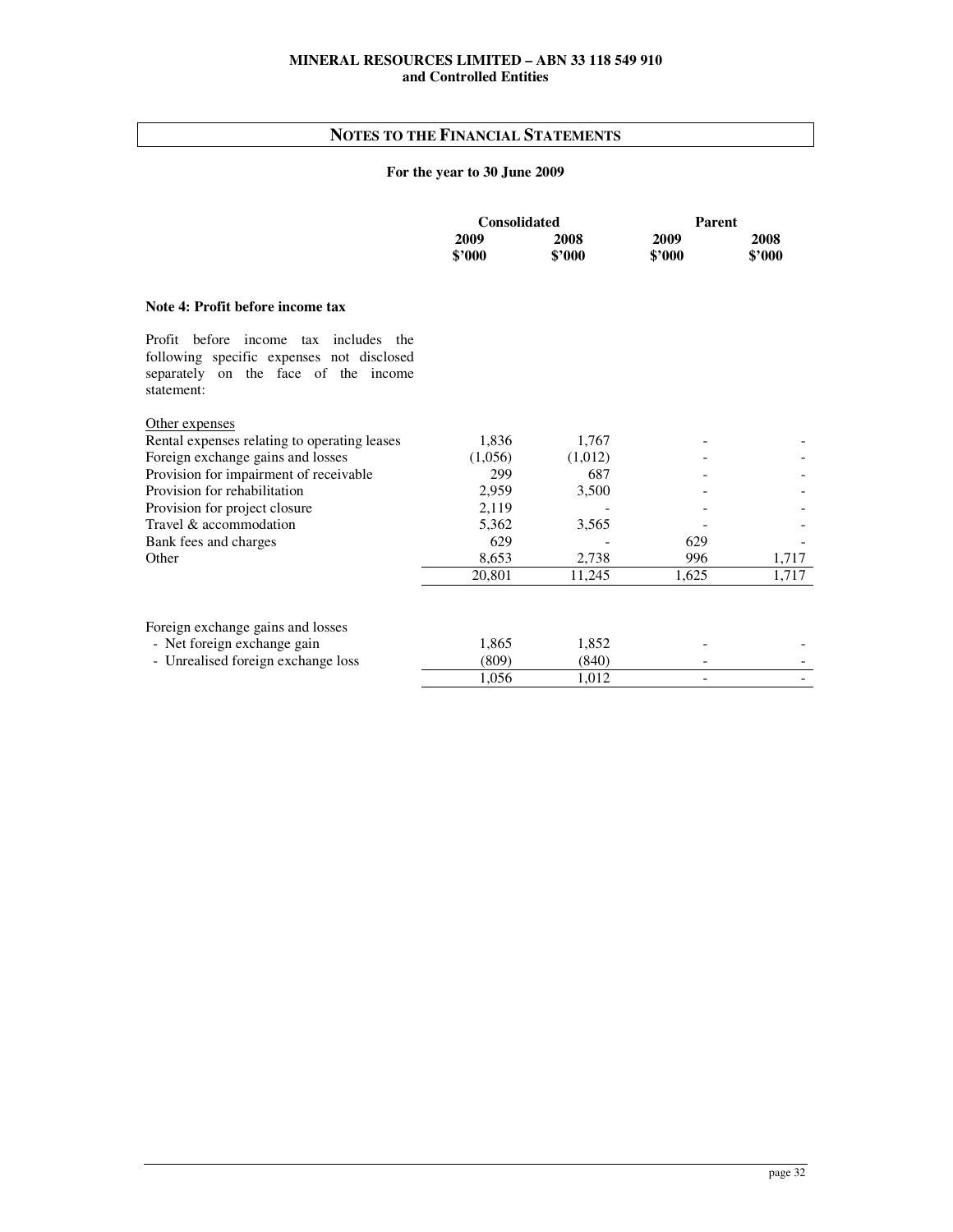# **NOTES TO THE FINANCIAL STATEMENTS**

## **For the year to 30 June 2009**

|                                             | <b>Consolidated</b> |                | Parent         |                |
|---------------------------------------------|---------------------|----------------|----------------|----------------|
|                                             | 2009<br>\$'000      | 2008<br>\$'000 | 2009<br>\$'000 | 2008<br>\$'000 |
| Note 5: Income tax expense                  |                     |                |                |                |
| The components of tax expense comprise:     |                     |                |                |                |
| Current tax                                 | 13,043              | 21,720         | 341            | 479            |
| Deferred tax                                | (3,171)             | (1,800)        | (420)          | (297)          |
|                                             | 9,872               | 19,920         | (79)           | 182            |
| The prima facie income tax expense on       |                     |                |                |                |
| pre-tax accounting profit reconciles to the |                     |                |                |                |
| income tax expense in the financial         |                     |                |                |                |
| statements as follows:                      |                     |                |                |                |
| Profit / (loss) before income tax           | 54,180              | 67,015         | 62,343         | 15,103         |
| Prima facie tax thereon at $30\%$           | 16,254              | 20,106         | 18,703         | 4,530          |
| Other non allowable items                   | 1,125               | 41             | 1              |                |
| Share based payments not allowable          | 818                 | 1,553          | 69             | 461            |
| Non-deductible depreciation                 | 992                 | 1,029          |                |                |
| Research and development concessions        | (3,623)             | (2,809)        |                |                |
| Investment allowance                        | (5,710)             |                | (5,130)        |                |
| Franking credits inter-group dividends      |                     |                | (19,603)       | (6,870)        |
| Gross up franked dividend for franking      |                     |                |                |                |
| credit                                      |                     |                | 5,881          | 2,061          |
| Reconciliation of prior year items          | 16                  |                |                |                |
| Income tax expense attributable to profit   | 9,872               | 19,920         | (79)           | 182            |
| Note 6: Cash and cash equivalents           |                     |                |                |                |
| Cash at bank and on hand                    | 20,212              | 1,889          | 6,639          | 503            |
| Deposits at call                            | 34,668              | 47,688         | 32,979         | 1,681          |
|                                             | 54,880              | 49,577         | 39,618         | 2,184          |

Cash at bank and on hand is interest bearing at between 3.00% and 7.25%.

Deposits at call are interest bearing at between 3.06% and 7.69%.

The consolidated and parent entity's exposure to interest rate risk is discussed in note 27.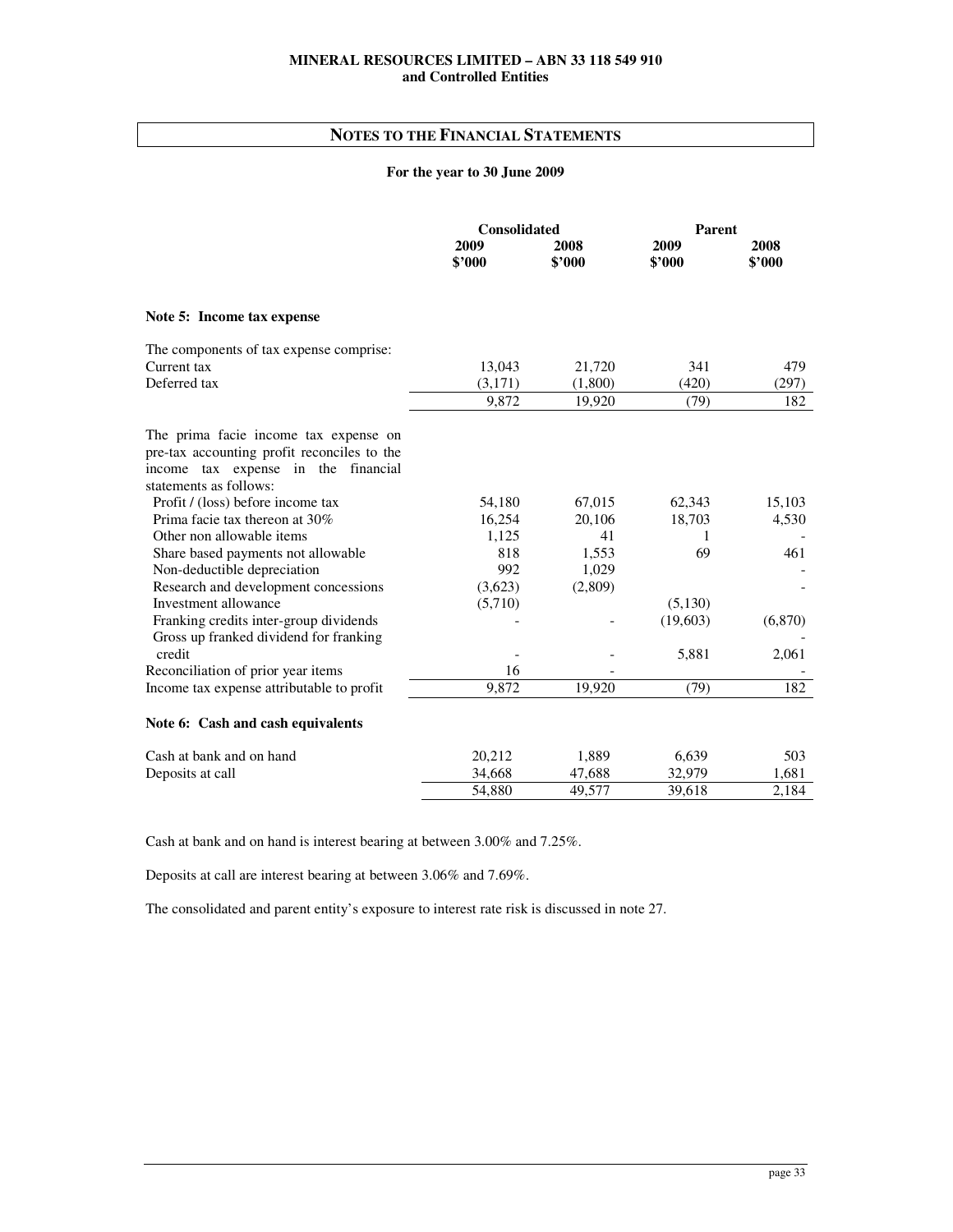## **NOTES TO THE FINANCIAL STATEMENTS**

## **For the year to 30 June 2009**

|                                                                 | <b>Consolidated</b> |                | <b>Parent</b>  |                |
|-----------------------------------------------------------------|---------------------|----------------|----------------|----------------|
|                                                                 | 2009<br>\$2000      | 2008<br>\$2000 | 2009<br>\$'000 | 2008<br>\$'000 |
| Note 7: Trade and other receivables                             |                     |                |                |                |
| Current                                                         |                     |                |                |                |
| Trade and other debtors<br>Amounts receivable from wholly owned | 37,763              | 20,065         | 7,784          |                |
| entities                                                        |                     |                |                | 34,022         |
|                                                                 | 37,763              | 20,065         | 7,784          | 34,022         |
| Less                                                            |                     |                |                |                |
| Provision for impairment                                        | (986)               | (687)          |                |                |
|                                                                 | 36,777              | 19,378         |                | 34,022         |
| Non current                                                     |                     |                |                |                |
| Trade and other debtors                                         |                     |                |                |                |
| Amounts receivable from associated entities                     |                     | 1,539          |                |                |
|                                                                 | 7                   | 1,539          |                |                |

The amounts receivable from wholly owned entities are unsecured and payable on demand.

In the opinion of directors the amounts receivable from associated entities is recoverable in full.

Movements in the provision for impairment of receivables are as follows:

| Opening balance                      | (687  |       |  |
|--------------------------------------|-------|-------|--|
| Provision recognised during the year | (299) | (687) |  |
| Closing balance                      | (986) | (687  |  |

## *Impaired trade receivables*

As at 30 June 2009 current trade receivables of the consolidated entity with a nominal value of \$986,000 (2008: \$687,000) were impaired. The amount of the provision was \$986,000 (2008: \$687,000). The individually impaired receivables relate to customers, which are in unexpectedly difficult economic situations. It was assessed that a portion of the receivables is expected to be recovered.

#### *Past due but not impaired*

As of 30 June 2009, trade receivables of \$1,146,000 (2008: \$1,922,000) were past due but not impaired. These relate to a number of independent customers for whom there is no recent history of default. The ageing analysis of these trade receivables is as follows:

|                            | 60 days | $90 \text{ days} +$ | Total past<br>due |  |
|----------------------------|---------|---------------------|-------------------|--|
|                            | \$2000  | \$2000              | \$2000            |  |
| Past due trade receivables | 1.007   | 139                 | 1,146             |  |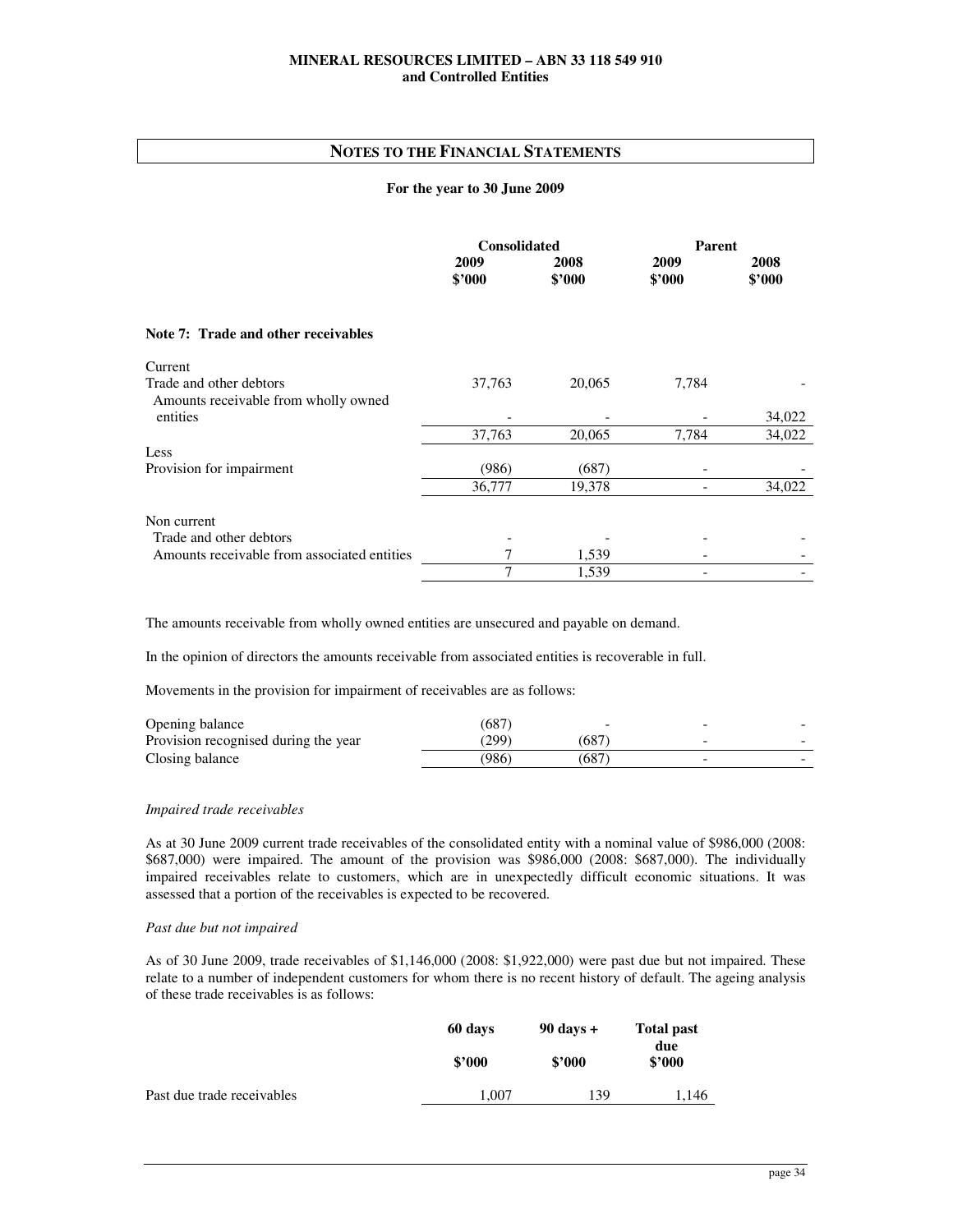# **NOTES TO THE FINANCIAL STATEMENTS**

## **For the year to 30 June 2009**

|        | <b>Consolidated</b> |        | Parent |
|--------|---------------------|--------|--------|
| 2009   | 2008                | 2009   | 2008   |
| \$2000 | \$2000              | \$2000 | \$2000 |

## *Foreign exchange and interest rate risk*

Information about the Group's and the parent entity's exposure to foreign currency risk and interest rate risk in relation to trade and other receivables is provided in note 27.

## **Note 8: Inventories**

| Current                  |        |        |                          |                          |
|--------------------------|--------|--------|--------------------------|--------------------------|
| Raw materials and stores | 14,673 | 12,995 | $\overline{\phantom{0}}$ |                          |
| Work in progress         | 1,647  | .257   | $\overline{\phantom{0}}$ | $\overline{\phantom{0}}$ |
|                          | 16.320 | 14.252 | $\overline{\phantom{a}}$ |                          |
|                          |        |        |                          |                          |
|                          |        |        |                          |                          |
|                          |        |        |                          |                          |

## **Note 9: Other assets**

| Current               |  |  |
|-----------------------|--|--|
| Prepayments and other |  |  |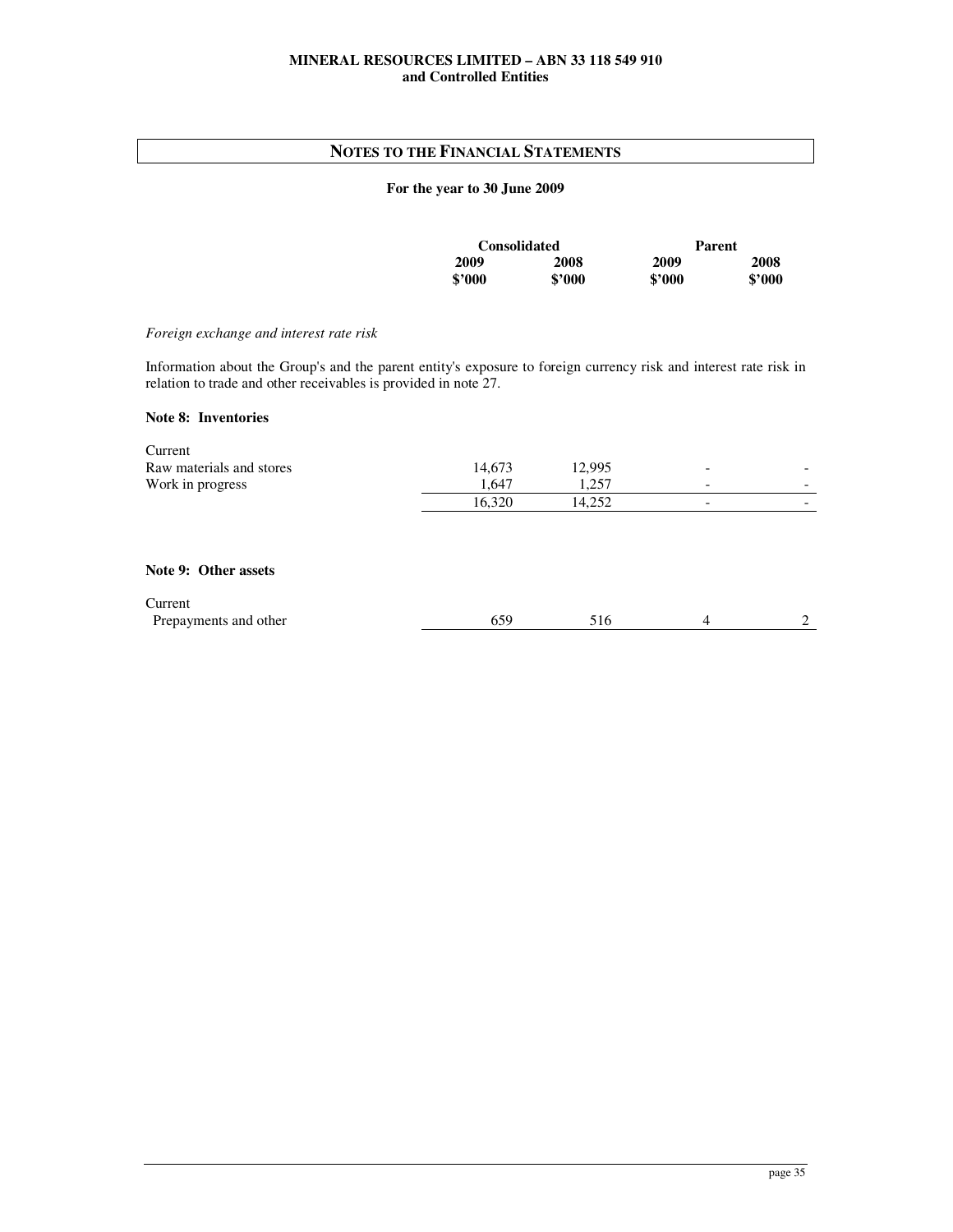## **NOTES TO THE FINANCIAL STATEMENTS**

#### **For the year to 30 June 2009**

|                                              | <b>Consolidated</b> |                | <b>Parent</b>  |                |
|----------------------------------------------|---------------------|----------------|----------------|----------------|
|                                              | 2009<br>\$'000      | 2008<br>\$'000 | 2009<br>\$'000 | 2008<br>\$'000 |
| <b>Note 10: Financial assets</b>             |                     |                |                |                |
| Available-for-sale financial assets          | 2,405               | 2,555          |                | 2,555          |
| Held for trading financial assets            | 188                 | 605            | 5              |                |
|                                              | 2,593               | 3,160          | 5              | 2,555          |
| Current portion                              | 188                 | 605            |                |                |
| Non-current portion                          | 2,405               | 2,555          | 5              | 2,555          |
|                                              | 2,593               | 3,160          | 5              | 2,555          |
| Available-for-sale financial assets comprise |                     |                |                |                |
| Purchase consideration for financial asset   | 4,800               |                |                |                |
| Less: impairment provision                   | (2,400)             |                |                |                |
|                                              | 2,400               |                |                |                |
| Shares in listed corporation                 | 3,580               | 3,580          | 3,580          | 3,580          |
| Less: impairment provision                   | (3,575)             | (1,025)        | (3,575)        | (1,025)        |
| Shares in listed corporations                | 5                   | 2,555          | 5              | 2,555          |
| Total available-for-sale financial assets    | 2,405               | 2,555          | 5              | 2,555          |

Available-for-sale financial assets comprise investments in the ordinary issued capital of various entities. There are no fixed returns or fixed maturity date attached to these investments.

Fair value of shares in listed companies is determined by the closing price on the balance date.

The impairment provision consists of a reduction in fair value of shares in Australian listed companies which were suspended from trading on ASX during the year. Directors have recognised an impairment adjustment of \$2,550,000 (2008: 1,025,000) reducing the carrying value of the asset to nil.

During the year the Company recognised an available for sale financial asset of \$4,800,000 supported by certain contractual arrangements relating to the development of manganese assets. The financial asset has been tested for impairment and Directors are of the opinion that \$2,400,000 of the available for sale financial asset is impaired.

Held for trading financial assets comprise

| Net gain recognised as a result of the fair |     |     |  |
|---------------------------------------------|-----|-----|--|
| valuation of foreign exchange contracts     | 188 | 605 |  |

The consolidated entity has entered into forward exchange contracts which are economic hedges but do not satisfy the requirements for hedge accounting. These contracts are accounted for as held for trading. Changes in the fair value of these contracts are recorded in the Income Statement.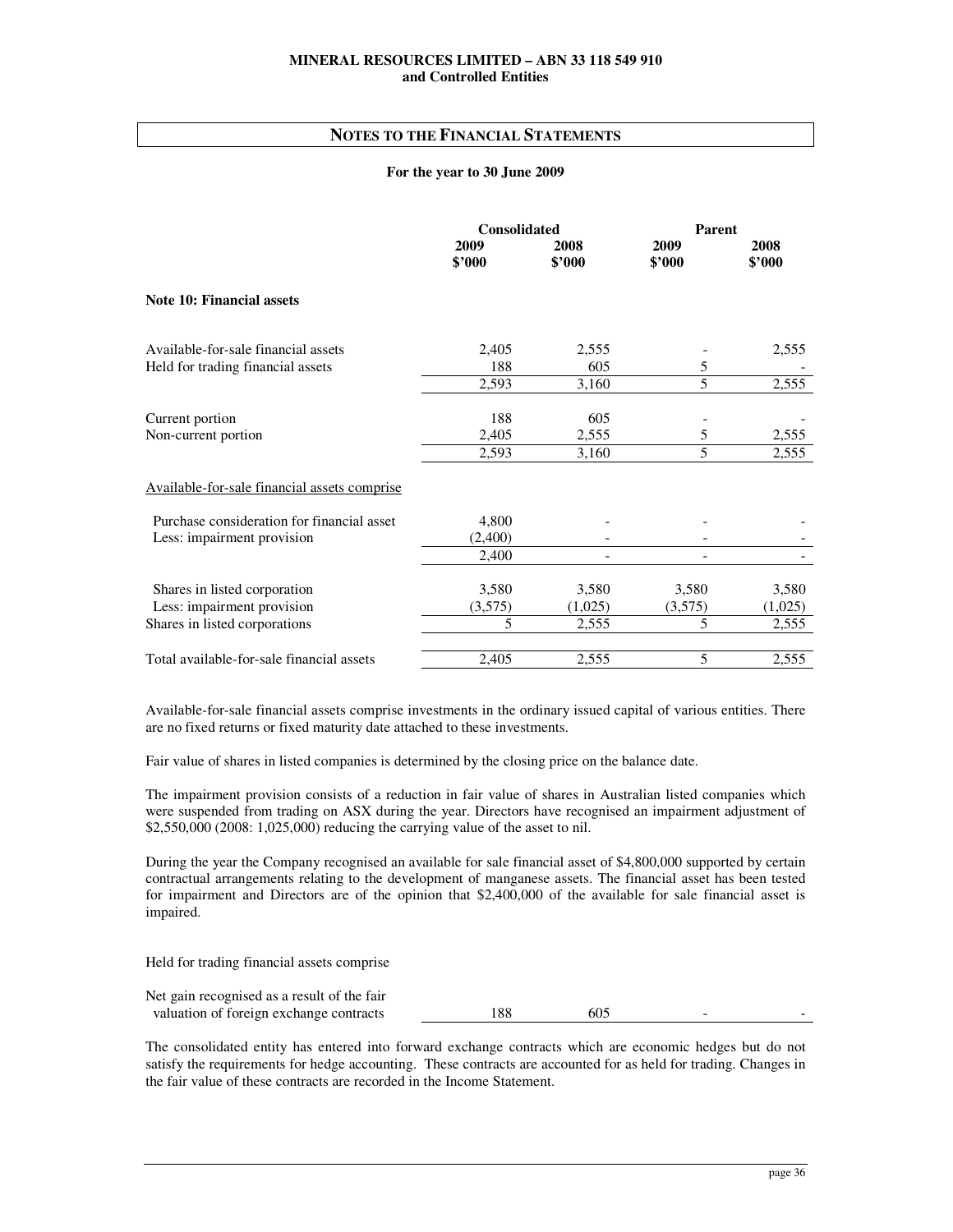## **For the year to 30 June 2009**

## **Note 11: Investments accounted for using the equity method**

## **Interests are held in the following unlisted associated companies**

| <b>Name</b>                                                  | Principal<br><b>Activities</b> | Country of<br>Incorpor-<br>ation | <b>Shares</b> | <b>Ownership Interest</b>           |              | Carry amount of<br>investment |               |
|--------------------------------------------------------------|--------------------------------|----------------------------------|---------------|-------------------------------------|--------------|-------------------------------|---------------|
|                                                              |                                |                                  |               | 2009<br>$\mathcal{G}_{\mathcal{O}}$ | 2008<br>$\%$ | 2009<br>\$000                 | 2008<br>\$000 |
| Minprocess Group<br>Inc.                                     | Mineral<br>processing          | Philippines                      | Ord           | 40                                  | 40           | 66                            | 66            |
| Iron Processing<br>Group Inc.                                | Mineral<br>processing          | Philippines                      | Ord           | 40                                  | 40           | 54                            | 54            |
| Process Minerals<br>International Pty Ltd processing<br>Inc. | Mineral                        | Philippines                      | Ord           | 40                                  | 40           | 69                            | 69            |

189 189

|                                                                    | <b>Consolidated</b> |                | Parent         |                |                          |
|--------------------------------------------------------------------|---------------------|----------------|----------------|----------------|--------------------------|
|                                                                    | 2009<br>\$2000      | 2008<br>\$2000 | 2009<br>\$'000 | 2008<br>\$'000 |                          |
| <b>Assets, Liabilities and Performance of</b><br><b>Associates</b> |                     |                |                |                |                          |
| Current assets                                                     | 21                  | 155            |                |                |                          |
| Non-current assets                                                 | 116                 | 341            |                | -              |                          |
| Total assets                                                       | 137                 | 496            |                |                |                          |
| Current liabilities                                                | (22)                | (72)           |                |                |                          |
| Non-current liabilities                                            | (660)               | (678)          |                |                |                          |
| Total liabilities                                                  | (682)               | (750)          |                |                |                          |
| Net assets                                                         | 545                 | (254)          |                |                | $\overline{\phantom{a}}$ |
| Revenues                                                           |                     | 92             |                |                |                          |
| Profit after income tax of associates                              | (89)                | (172)          |                |                |                          |

Ownership interest in Minprocess Group Inc. Iron Processing Group Inc and Process Minerals International Pty Ltd Inc, at the company's balance date was 40% of ordinary shares. The reporting date of the associates is 30th June.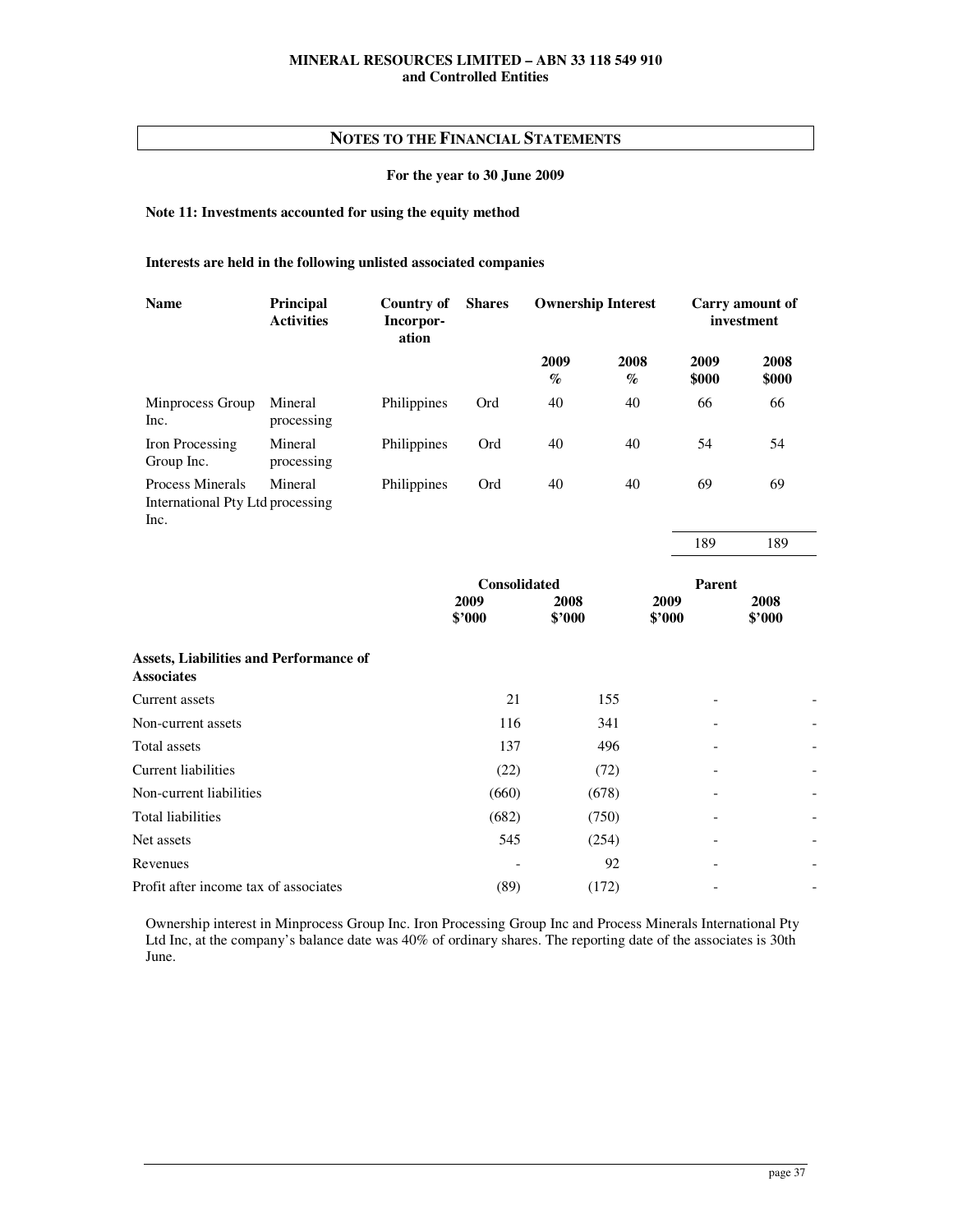# **NOTES TO THE FINANCIAL STATEMENTS**

# **For the year to 30 June 2009**

|                                             | <b>Consolidated</b> |                | Parent         |                |
|---------------------------------------------|---------------------|----------------|----------------|----------------|
|                                             | 2009<br>\$'000      | 2008<br>\$'000 | 2009<br>\$2000 | 2008<br>\$'000 |
| Note 12: Plant and equipment                |                     |                |                |                |
| Plant and equipment owned                   |                     |                |                |                |
| Cost                                        |                     |                |                |                |
| Opening balance                             | 70,307              | 23,329         |                |                |
| Category adjustment                         |                     | 567            |                |                |
| <b>Additions</b>                            | 49,791              | 38,835         | 57,000         |                |
| Disposals                                   | (907)               | (674)          |                |                |
| Closing balance                             | 119,191             | 62,057         | 57,000         |                |
| Accumulated depreciation                    |                     |                |                |                |
| Opening balance                             | (9, 428)            | (6,646)        |                |                |
| Category adjustment                         |                     | 440            |                |                |
| Disposals                                   | 595                 | 249            |                |                |
| Depreciation expense                        | (8,054)             | (3,471)        |                |                |
| Closing balance                             | (16, 887)           | (9, 428)       |                |                |
| Assets completing lease contract - transfer | 5,663               | 8,250          |                |                |
| Net book value                              | 107,967             | 60,879         | 57,000         |                |
| Plant and equipment under lease             |                     |                |                |                |
| Cost                                        |                     |                |                |                |
| Opening balance                             | 85,359              | 82,883         |                |                |
| Category adjustment                         |                     | (577)          |                |                |
| Additions                                   | 6,763               | 11,303         |                |                |
| Disposals                                   | (1,340)             |                |                |                |
| Closing balance                             | 90,782              | 93,609         |                |                |
| Accumulated depreciation                    |                     |                |                |                |
| Opening balance                             | (29,012)            | (13, 373)      |                |                |
| Category adjustment                         |                     | (445)          |                |                |
| Disposals                                   | 185                 |                |                |                |
| Depreciation Expense                        | (9,764)             | (15, 194)      |                |                |
| Closing balance                             | (38, 591)           | (29, 012)      |                |                |
| Assets completing lease contract            | (5,663)             | (8,250)        | ۰              |                |
| Net book value                              | 46,528              | 56,347         | $\overline{a}$ |                |
|                                             |                     |                |                |                |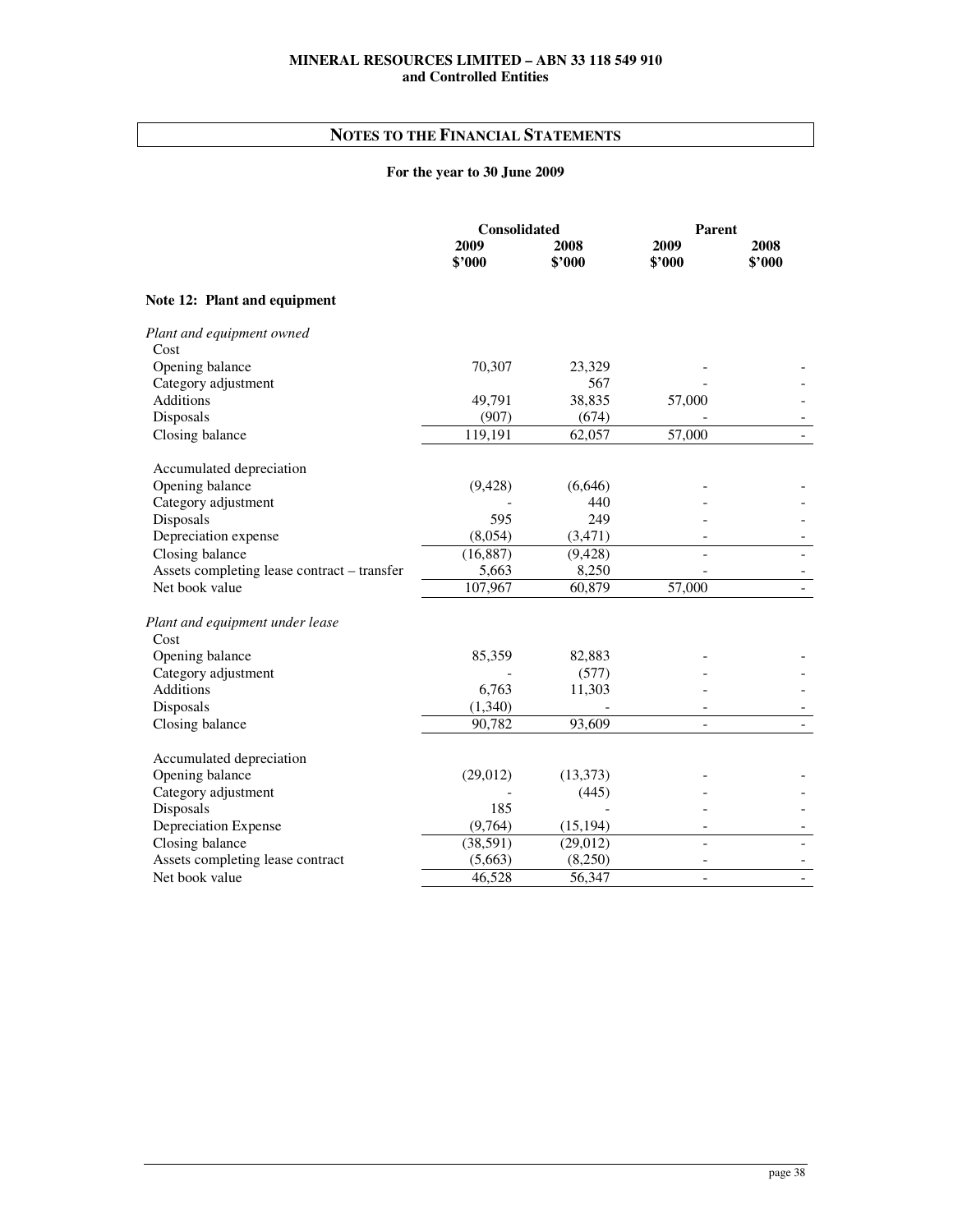# **NOTES TO THE FINANCIAL STATEMENTS**

## **For the year to 30 June 2009**

|                                                                              | <b>Consolidated</b> |                | <b>Parent</b>            |                |
|------------------------------------------------------------------------------|---------------------|----------------|--------------------------|----------------|
|                                                                              | 2009<br>\$'000      | 2008<br>\$'000 | 2009<br>\$2000           | 2008<br>\$2000 |
| Note 12: Plant and equipment (cont)                                          |                     |                |                          |                |
| Tracking plant and equipment                                                 |                     |                |                          |                |
| Fair value                                                                   |                     |                |                          |                |
| Opening balance                                                              | 4,801               | 3,851          |                          |                |
| Category adjustment                                                          |                     |                |                          |                |
| <b>Additions</b>                                                             |                     | 447            |                          |                |
| Disposals                                                                    |                     |                |                          |                |
| <b>Revaluation increments</b>                                                |                     | 503            |                          |                |
| Closing balance                                                              | 4,801               | 4,801          |                          |                |
| Accumulated depreciation                                                     |                     |                |                          |                |
| Opening balance                                                              | (1,674)             | (726)          |                          |                |
| Category adjustment                                                          |                     |                |                          |                |
| Disposals                                                                    |                     |                |                          |                |
| Depreciation expense                                                         | (589)               | (948)          |                          |                |
| Closing balance                                                              | (2,263)             | (1,674)        | $\overline{\phantom{a}}$ |                |
| Net book value                                                               | 2,538               | 3,127          |                          |                |
| Total property, plant and equipment<br>Total plant and equipment accumulated | 214,774             | 160,467        | 57,000                   |                |
| depreciation                                                                 | (57, 441)           | (40, 114)      |                          |                |
| Total, plant and equipment net                                               | 157,033             | 120,353        | 57,000                   |                |
|                                                                              |                     |                |                          |                |

The basis of revaluation of track plant and equipment is an independent valuation by a qualified valuer or directors' valuation.

## *Assets in the course of construction*

The carrying amounts of the assets disclosed above includes \$13,622,135 (2008: \$32,109,000) recognised in relation to property, plant and equipment in the course of construction.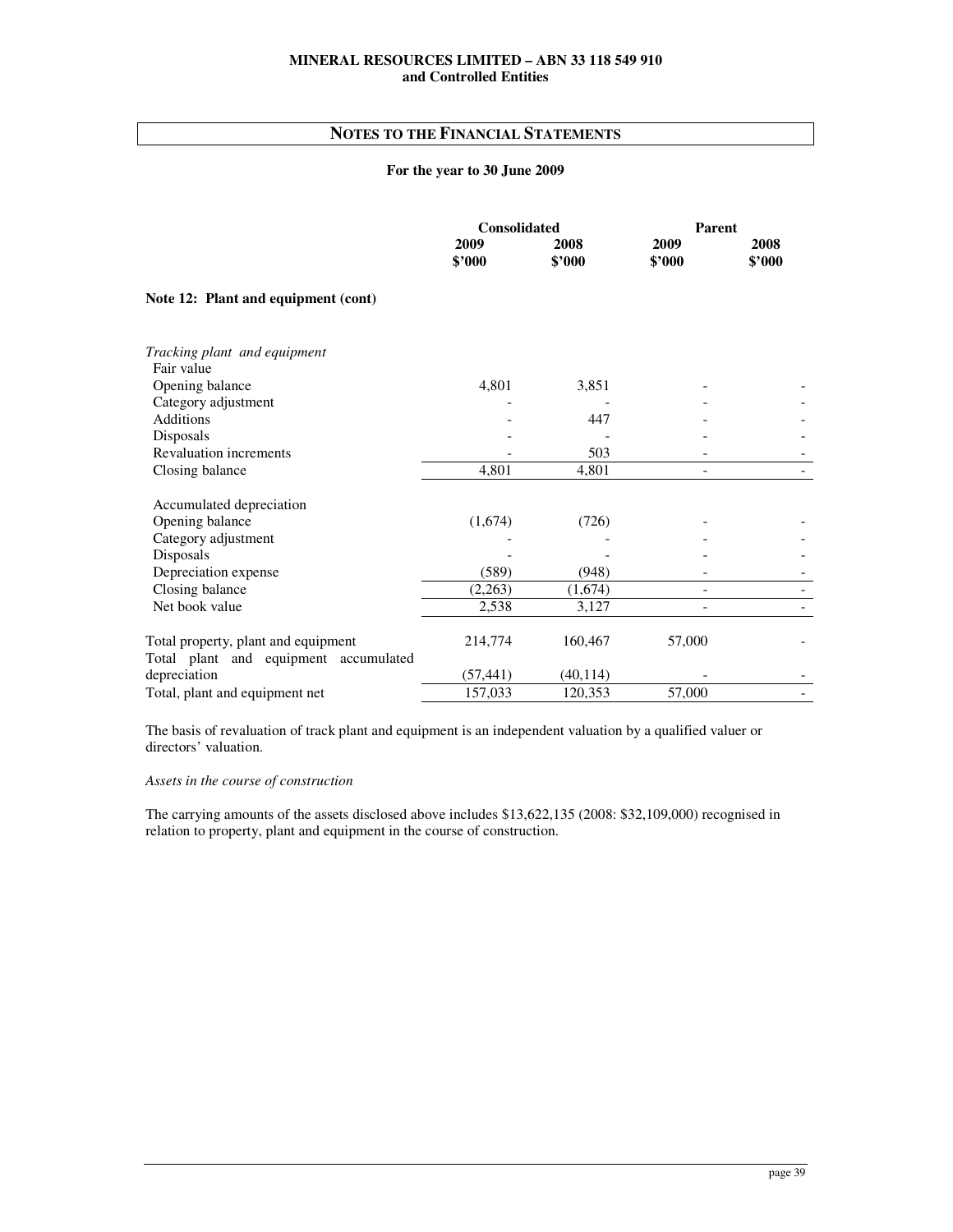## **NOTES TO THE FINANCIAL STATEMENTS**

#### **For the year to 30 June 2009**

|                               | <b>Consolidated</b> |                | Parent         |                |
|-------------------------------|---------------------|----------------|----------------|----------------|
|                               | 2009<br>\$2000      | 2008<br>\$2000 | 2009<br>\$2000 | 2008<br>\$2000 |
| Note 13: Intangible assets    |                     |                |                |                |
| Goodwill-cost                 |                     |                |                |                |
| Opening balance               | 10,235              | 10,235         |                |                |
| Impairment losses of goodwill |                     |                |                |                |
| Closing balance               | 10,235              | 10,235         |                |                |

## **Impairment tests for cash generating units containing goodwill**

The following cash generating units have significant carrying amounts of goodwill.

| PIHA Pty Ltd                           | 8.817  | 8.817  | $\overline{\phantom{a}}$ | - |
|----------------------------------------|--------|--------|--------------------------|---|
| Process Minerals International Pty Ltd | 1.418  | .418   | $\overline{\phantom{a}}$ | - |
|                                        | 10.235 | 10.235 | $\overline{\phantom{a}}$ | - |

The recoverable amount of the cash generating unit is based on value-in-use calculations. The calculations use cash flow projections based on the following year's budget and plan, extended over a period of five years. Cash flows into perpetuity are extrapolated using a growth factor relevant to the sector and business plan. A pre-tax discount rate is applied adjusted for the risk of the industry in which each unit operates.

Goodwill has an infinite life.

#### *Impairment Disclosures*

The recoverable amount of each cash-generating unit above is determined based on value-in-use calculations. Value-in-use is calculated based on the present value of cash flow projections over a five-year period. The cash flows are discounted using the target weighted average cost of capital for the consolidated entity.

The following assumptions were used in the value-in-use calculations:

Discount rate – 11% (2008: 11%) Growth rate of cash flows – nil (2008: nil)

Management has based the value-in-use calculations on budgets for each cash generating unit. These budgets use historical weighted average growth rates to project revenue. Costs are calculated taking into account historical gross margins as well as estimated weighted average inflation rates over the period which are consistent with inflation rates applicable to the locations in which the segments operate. Discount rates are pretax and are adjusted to incorporate risks associated with a particular cash generating unit.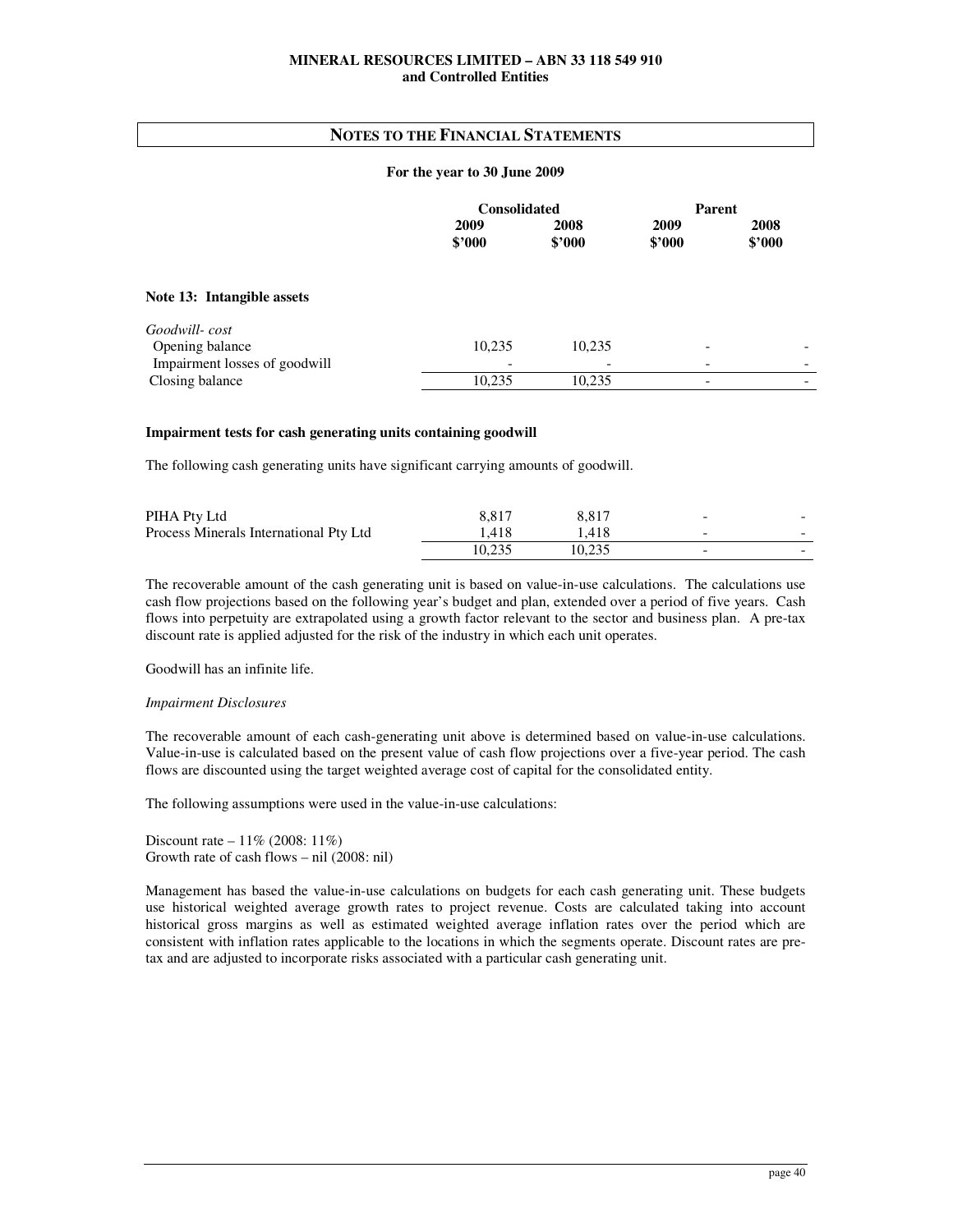# **NOTES TO THE FINANCIAL STATEMENTS**

# **For the year to 30 June 2009**

|                                               | <b>Consolidated</b> |                | Parent         |                |
|-----------------------------------------------|---------------------|----------------|----------------|----------------|
|                                               | 2009<br>\$'000      | 2008<br>\$2000 | 2009<br>\$2000 | 2008<br>\$2000 |
| Note 14: Deferred tax assets and liabilities  |                     |                |                |                |
| Deferred tax assets                           |                     |                |                |                |
| Opening balance                               | 4,442               | 3,660          | 975            | 678            |
| Charged / (credited) to income statement      | 5,685               | 1,804          | 3,420          | 297            |
| Charged / (credited) to equity                |                     |                |                |                |
| Prior year tax losses                         |                     | (1,022)        |                |                |
|                                               | 10,127              | 4,442          | 4,395          | 975            |
| Deferred tax assets represented by:           |                     |                |                |                |
| - depreciation of fixed assets                | 660                 | 421            |                |                |
| - employee benefit provisions                 | 1,146               | 984            | 382            | 378            |
| - project closure / rehabilitation provisions | 3.995               | 2,268          |                |                |
| - unrealised foreign exchange gain            | 43                  | (185)          |                |                |
| <b>Impairment</b> losses                      | 4,072               | 514            | 4,072          | 308            |
| Other                                         | 211                 | 440            | (59)           | 289            |
|                                               | 10,127              | 4,442          | 4,395          | 975            |
| Deferred tax liabilities                      |                     |                |                |                |
| Opening balance                               | 13,384              | 14,252         |                |                |
| Charged / (credited) to income statement      | 2,514               | 11             |                |                |
| Charged / (credited) to equity                | (1,008)             | (878)          |                |                |
|                                               | 14.890              | 13,385         |                |                |
| Deferred tax liabilities represented by:      |                     |                |                |                |
| - accrued revenue                             | 2,064               | 1,275          |                |                |
| - unrealised foreign exchange gain            | 588                 | (96)           |                |                |
| - depreciation of fixed assets                | 5,537               | 4,466          |                |                |
| Asset revaluation reserve                     | 6,631               | 7,639          |                |                |
| Other                                         | 70                  | 101            |                |                |
|                                               | 14,890              | 13,385         |                |                |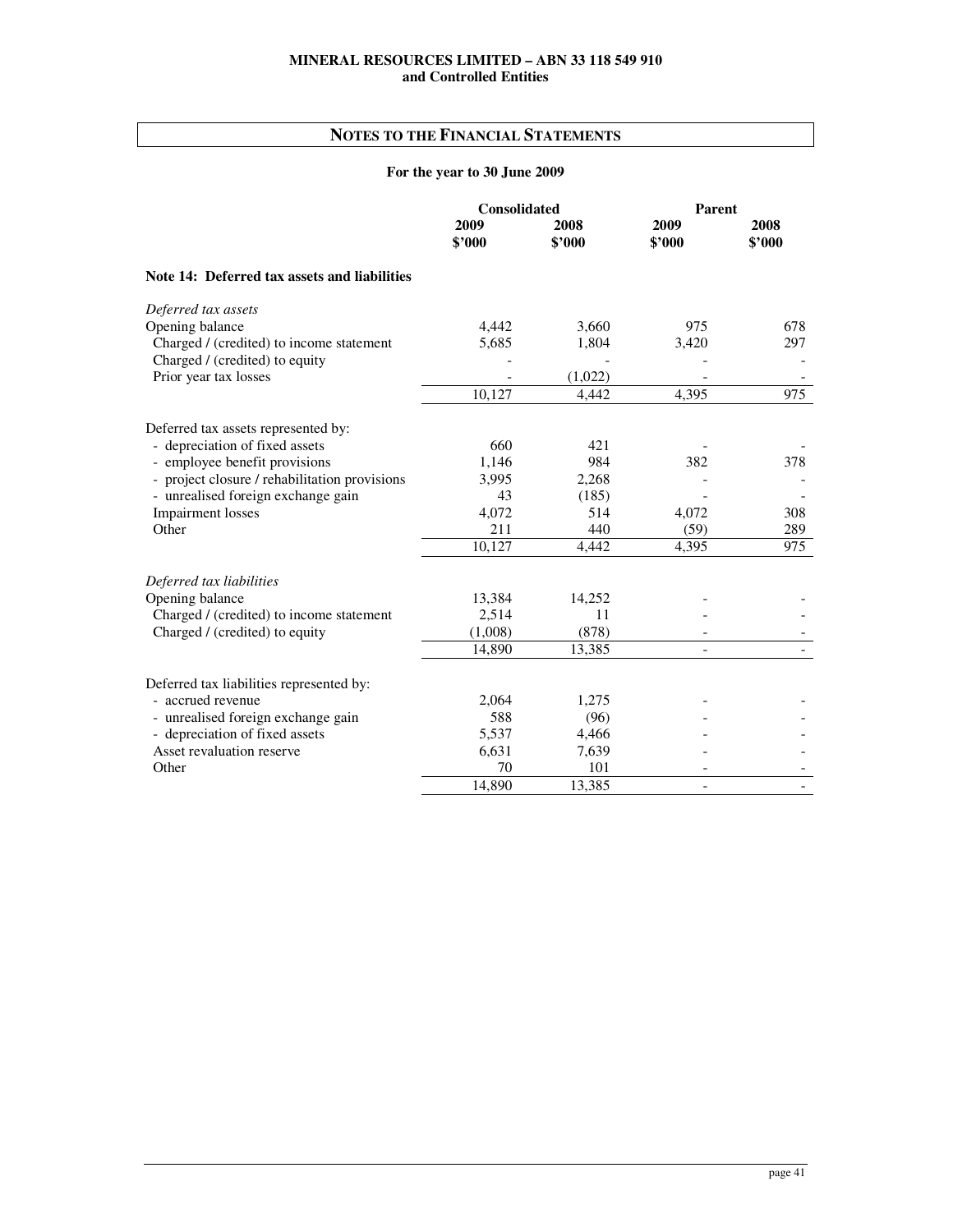## **NOTES TO THE FINANCIAL STATEMENTS**

#### **For the year to 30 June 2009**

|                                            | <b>Consolidated</b> |                | <b>Parent</b>  |                |
|--------------------------------------------|---------------------|----------------|----------------|----------------|
|                                            | 2009<br>\$2000      | 2008<br>\$2000 | 2009<br>\$2000 | 2008<br>\$2000 |
|                                            |                     |                |                |                |
| Note 15: Trade and other payables          |                     |                |                |                |
| Current                                    |                     |                |                |                |
| Unsecured liabilities                      |                     |                |                |                |
| - trade creditors and accruals             | 40,494              | 39,007         | 512            | 540            |
| - amounts payable to wholly owned entities |                     |                |                | 20,291         |
|                                            | 40,494              | 39,007         | 512            | 20,831         |
| Non current                                |                     |                |                |                |
| Unsecured liabilities                      |                     |                |                |                |
| - trade creditors and accruals             | 13                  | 15             |                |                |

The amounts payable to wholly owned entities are unsecured, interest free and payable on demand.

## **Note 16: Financial liabilities**

| Current<br>Secured liabilities<br>- finance lease liabilities                     | 9,829                      | 11,355           |                  |  |
|-----------------------------------------------------------------------------------|----------------------------|------------------|------------------|--|
|                                                                                   | 9,829                      | 11,355           |                  |  |
| Non current<br>Secured liabilities<br>- bank loans<br>- finance lease liabilities | 45,000<br>11,692<br>56,692 | 16,766<br>16,766 | 45,000<br>45,000 |  |

## **Details of the security held is as follows:**

Bank facilities are secured by:

- Registered mortgage debentures over the whole of the assets and undertakings of each of the parent entity and its controlled entities;
- Negative pledges with respect to financial covenants; and
- Interlocking guarantees.

Finance lease liabilities are secured over individual assets financed in the normal operation of a finance lease agreement, in the first instance and then by the bank security described above.

Bank loans are in the form of a floating rate bill facility to be converted into an equipment loan. The floating rate bill rolls periodically and the company has the right to have it converted into an equipment loan at each rollover.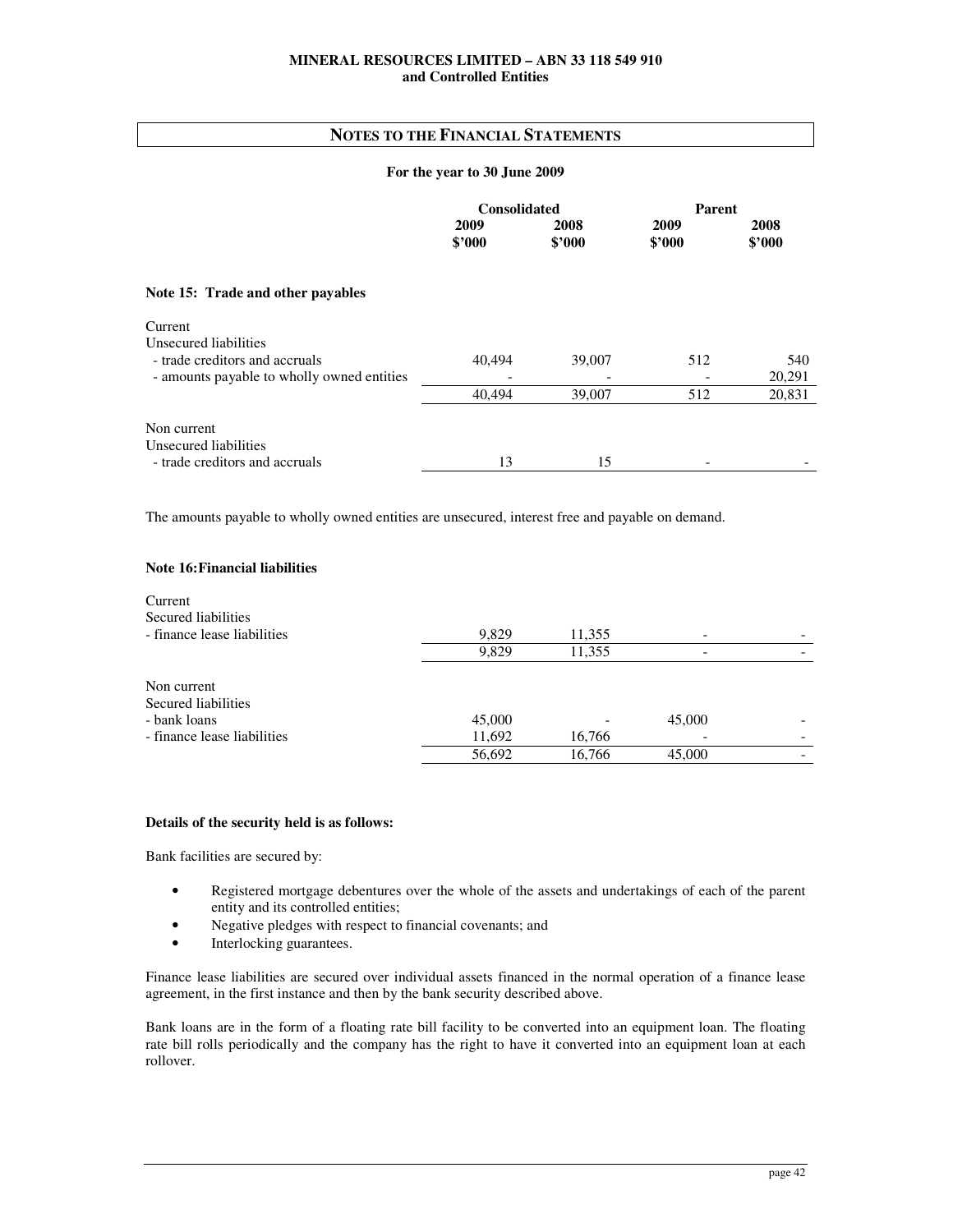## **NOTES TO THE FINANCIAL STATEMENTS**

## **For the year to 30 June 2009**

|        | <b>Consolidated</b> |        | Parent |
|--------|---------------------|--------|--------|
| 2009   | 2008                | 2009   | 2008   |
| \$'000 | \$2000              | \$2000 | \$2000 |

## **Note 16: Financial liabilities (cont)**

*Finance facilities* 

## (a) The consolidated entity has access to the following lines of credit:

| 3,600     | 3,600     |  |
|-----------|-----------|--|
|           |           |  |
| 3,600     | 3,600     |  |
|           |           |  |
| 58,886    | 40,376    |  |
| (20, 771) | (28, 121) |  |
| 38,115    | 12,255    |  |
|           |           |  |
| 50,000    | 50,000    |  |
| 45,000    |           |  |
| 5,000     | 50,000    |  |
|           |           |  |

## **Facility use, expiry and interest rates:**

#### *Bank overdraft*

This facility is an overdraft offset facility that can be drawn to a maximum of \$3,600,000. The facility is renewable on an annual basis and is due for renewal on 31 December 2009. Interest is charged on this account at the National Australia Bank Indicator Rate plus a margin of 1.75%. At the balance date this rate was 12.43% per annum. This rate can vary.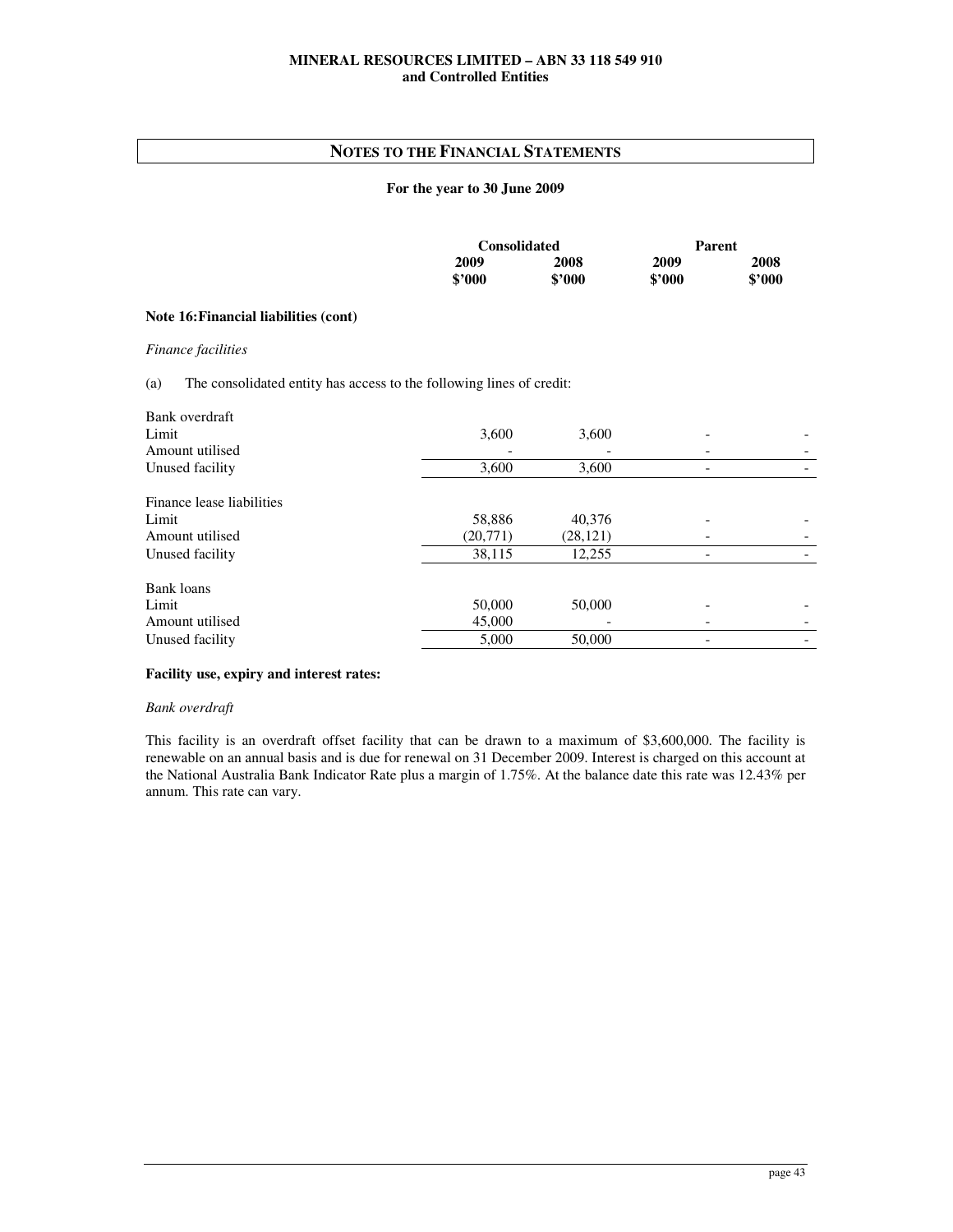## **For the year to 30 June 2009**

#### *Finance lease facilities*

Finance lease contracts are utilised to finance the acquisition of plant and equipment. The consolidated group has a combination of a revolving limit and separately approved finance lease contracts. The contracts are negotiated on current interest rates and terms depending on the particular equipment purchased and the contract expires on completion of the payment schedule. Average interest rates and the unexpired terms of the contracts are disclosed in note 27.

## *Bank loan*

The consolidated entity has a special purpose loan facility to fund the construction of plant.

|                                    | Consolidated     |                | <b>Parent</b>            |                |
|------------------------------------|------------------|----------------|--------------------------|----------------|
|                                    | 2009<br>\$'000   | 2008<br>\$2000 | 2009<br>\$2000           | 2008<br>\$2000 |
| <b>Note 17: Provisions</b>         |                  |                |                          |                |
| Current portion                    | 4,439            | 7,719          | 1,273                    | 1,261          |
| Non-current portion                | 12,698           | 3,304          |                          |                |
|                                    | 17,137           | 11,023         | 1,273                    | 1,261          |
| Employee entitlements              | 3,819            | 3,465          | 1,273                    | 1,261          |
| Warranty provision                 | 620              |                |                          |                |
| Project closure provision          | 6,328            | 4,058          |                          |                |
| Site rehabilitation provision      | 6,370            | 3,500          |                          |                |
|                                    | 17,137           | 11,023         | 1,273                    | 1,261          |
| Employee entitlements              |                  |                |                          |                |
| Opening balance                    | 3,791            | 2,496          | 1,261                    | 971            |
| Additional amounts provided for    | 4,134            | 2,460          | 25                       | 344            |
| Amounts used                       | (4,106)          | (1, 491)       | (13)                     | (54)           |
| Closing balance                    | 3,819            | 3,465          | 1,273                    | 1,261          |
| Warranty provision movement        |                  |                |                          |                |
| Opening balance                    |                  |                |                          |                |
| Additional amounts provided for    | 620              |                |                          |                |
| Closing balance                    | $\overline{620}$ |                |                          |                |
| Project closure provision movement |                  |                |                          |                |
| Opening balance                    | 4,058            | 4,058          |                          |                |
| Additional amounts provided for    | 3,186            |                |                          |                |
| Amounts used                       | (916)            |                |                          |                |
| Closing balance                    | 6,328            | 4,058          | $\overline{\phantom{a}}$ |                |
| Current portion                    |                  | 3,254          |                          |                |
| Non-current portion                | 6.328            | 804            |                          |                |
| Site rehabilitation movement       |                  |                |                          |                |
| Opening balance                    | 3,500            |                |                          |                |
| Additional amounts provided for    | 3,647            | 3,500          |                          |                |
| Amounts used                       | (777)            |                |                          |                |
| Closing balance                    | 6,370            | 3,500          | $\overline{\phantom{a}}$ |                |
| Current portion                    |                  | 1,000          |                          |                |
| Non-current portion                | 6,370            | 2,500          | $\overline{a}$           |                |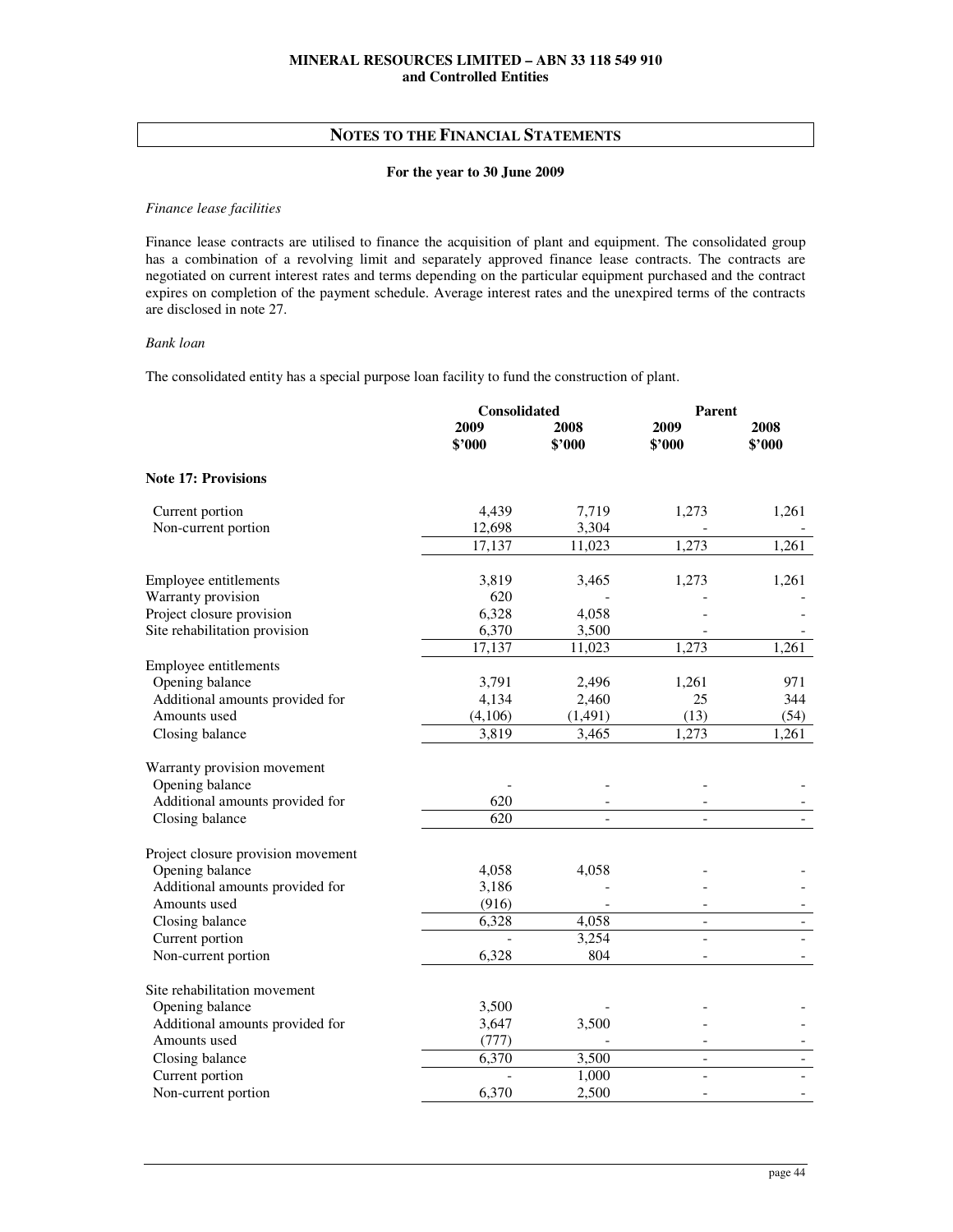## **For the year to 30 June 2009**

## **Note 18: Share Capital**

#### (a) Issued and paid up capital

Issued and paid up capital of the company is 124,182,776 ordinary shares (2008: 122,882,776).

Holders of ordinary shares are entitled to receive dividends as declared from time to time and are entitled to one vote per share at shareholders' meetings.

## (b) Movements in share capital

|                                              | 2009<br><b>Number</b> | 2008<br><b>Number</b>    | 2009<br>\$2000 | 2008<br>\$2000 |
|----------------------------------------------|-----------------------|--------------------------|----------------|----------------|
| Opening balance                              | 122,882,776           | 120,348,000              | 64.161         | 57,278         |
| Shares issued to directors                   |                       |                          |                |                |
| in conjunction with a<br>contract of service |                       | 1,166,666                |                |                |
| Shares issued                                | 500,000               |                          |                |                |
| Share options exercised by                   |                       |                          |                |                |
| directors                                    | 400,000               | 500,000                  | 360            | 450            |
| Employee share options                       |                       |                          |                |                |
| exercised                                    | 400,000               | 868,110                  | 733            | 1,256          |
| Issue of unlisted share                      |                       |                          |                |                |
| options                                      |                       | -                        | 4,800          |                |
| Share-based payments                         |                       | $\overline{\phantom{a}}$ | 2,728          | 5,177          |
| Closing balance                              | 124, 182, 776         | 122,882,776              | 72.782         | 64.161         |

#### (c) Options

For information relating to the Mineral Resources Limited employee share option plan, including details of options issued, exercised and lapsed during the financial year and the options outstanding at year end, refer to note 25 Share based payments.

For information relating to share options issued to key management personnel during the financial year, refer to note 25 Share based payments.

#### (d) Capital management

The consolidated entity manages its capital to ensure that entities in the group will be able to continue as a going concern while maximising the return to stakeholders through the optimisation of the debt and equity balance.

The capital structure of the consolidated entity consists of debt, which includes the borrowings disclosed in note 16, cash and cash equivalents and equity attributable to equity holders of the parent, comprising issued share capital, reserves and retained earnings. Management and the Board balances the capital structure through payment of dividends, issue of new shares, repayment of existing debt and the acquisition of new debt.

On 22 December 2008, the Company introduced an on-market share buy-back for a maximum of 10% of the Company's share capital over a 12 month period. No shares have been purchased by the Company under the buy-back as at the date of this report.

The consolidated entity's overall capital management strategy remains unchanged from 2008.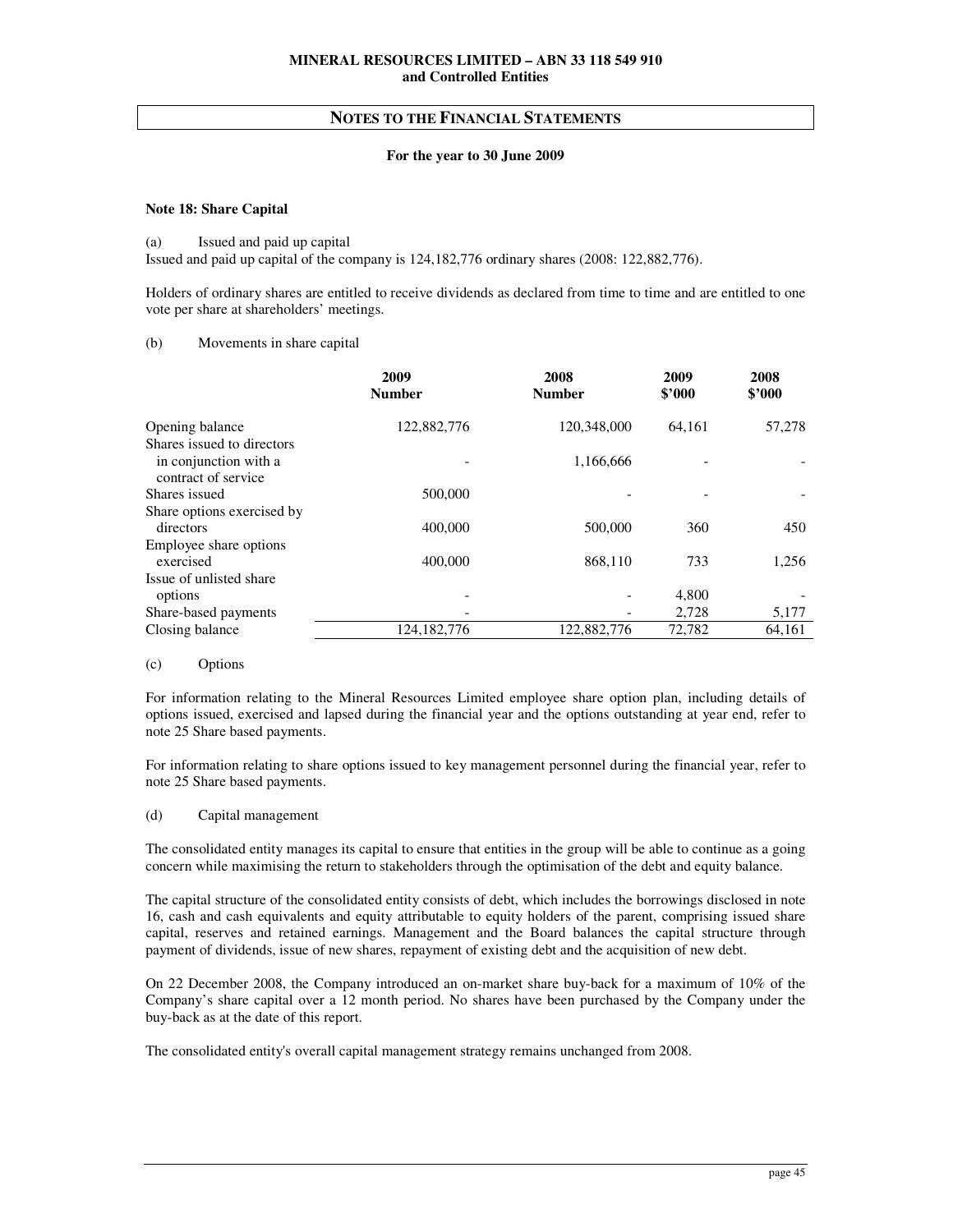## **For the year to 30 June 2009**

## **Note 19: Reserves**

## *Asset Revaluation Reserve*

The asset revaluation reserve records the revaluations of plant and equipment.

Movement in the asset revaluation reserve:

|                                                                                           | Consolidated   |                | <b>Parent</b>            |                |
|-------------------------------------------------------------------------------------------|----------------|----------------|--------------------------|----------------|
|                                                                                           | 2009<br>\$2000 | 2008<br>\$2000 | 2009<br>\$'000           | 2008<br>\$'000 |
| Opening balance                                                                           | 3,448          | 2,066          |                          |                |
| Revaluation                                                                               |                | 504            |                          |                |
| Deferred tax                                                                              | 1,008          | 878            | $\overline{a}$           |                |
| Closing balance                                                                           | 4,456          | 3,448          | $\overline{\phantom{a}}$ |                |
| <b>Note 20: Cashflow information</b>                                                      |                |                |                          |                |
| (a) Reconciliation of cash                                                                |                |                |                          |                |
| Cash at bank and on hand                                                                  | 54,880         | 49,577         | 39,618                   | 2,184          |
| Bank overdraft                                                                            |                |                |                          |                |
|                                                                                           | 54,880         | 49,577         | 39,618                   | 2,184          |
| (b) Cash flows from operations                                                            |                |                |                          |                |
| Profit after tax                                                                          | 44,308         | 47,094         | 62,422                   | 14,921         |
| Non-cash flows in profit                                                                  |                |                |                          |                |
| Depreciation                                                                              | 18,407         | 19,614         |                          |                |
| Share based payments expense                                                              | 2,727          | 5,177          | 232                      | 1,538          |
| Dividends received                                                                        |                |                | (45,740)                 | (16, 031)      |
| Net gain on disposal of plant and equipment<br>Net gain on disposal of available for sale | (165)          | (313)          |                          |                |
| financial assets                                                                          |                | (230)          |                          | (230)          |
| Impairment of available for sale financial                                                |                |                |                          |                |
| assets                                                                                    | 4,950          | 1,025          | 2,550                    | 1,025          |
| Changes in assets and liabilities:                                                        |                |                |                          |                |
| Trade receivables                                                                         | (15, 867)      | 8,760          | (4,785)                  | (260)          |
| Inventories                                                                               | (2,067)        | (9,408)        |                          |                |
| Trade payables and accruals                                                               | 1,487          | 9,065          | (30)                     | (219)          |
| Provisions                                                                                | 6,114          | 4,470          | 13                       | 290            |
| Other current assets                                                                      | (143)          | (170)          | (2)                      | (2)            |
| Financial assets                                                                          | 417            | (605)          |                          |                |
| Income taxes payable                                                                      | (11,068)       | 13,077         | 2,825                    | (270)          |
| Deferred taxes payables                                                                   | (3,172)        | (770)          | (3,421)                  | (297)          |
| Cash flows from operations                                                                | 45,928         | 96,786         | 14,064                   | 465            |

For the purposes of the cash flow statement, cash includes cash on hand and in banks and deposits at call, net of overdrafts and investments in money market instruments with less than 90 days to maturity.

During the year, the consolidated group acquired plant and equipment with an aggregate value of \$6,763,000 (2008: \$12,048,000) by means of finance leases.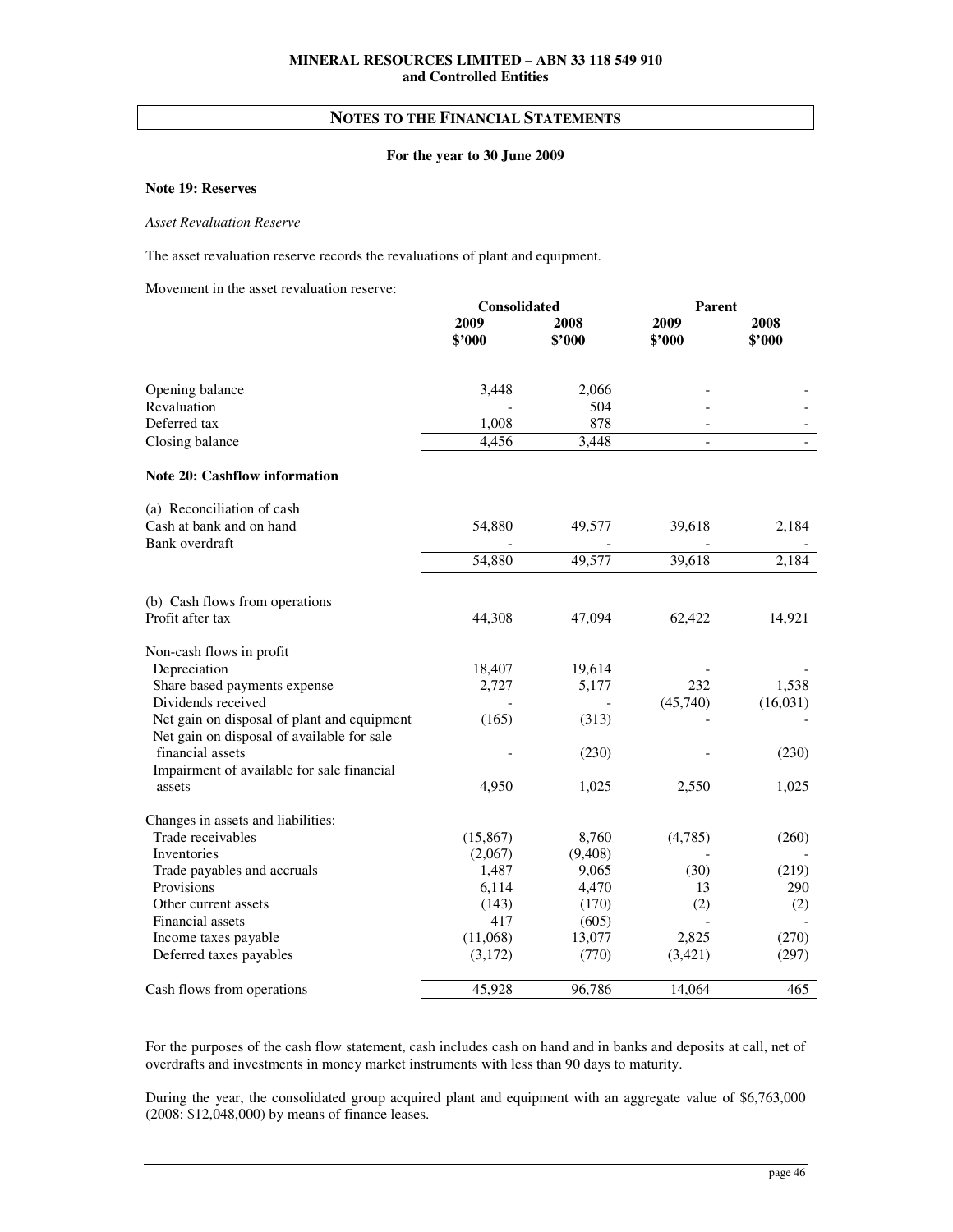# **NOTES TO THE FINANCIAL STATEMENTS**

## **For the year to 30 June 2009**

|        | <b>Consolidated</b> |        | Parent |
|--------|---------------------|--------|--------|
| 2009   | 2008                | 2009   | 2008   |
| \$2000 | \$2000              | \$'000 | \$2000 |

# **Note 21: Operating and finance leases**

The operating leases have been entered into as a means of acquiring access to property. Rental payments are generally fixed.

| Non cancellable operating leases contracted<br>for but not capitalised:    |         |         |  |
|----------------------------------------------------------------------------|---------|---------|--|
| Payable:                                                                   |         |         |  |
| - not later than one year<br>- later than one year but not later than five | 1,251   | 1,729   |  |
| years                                                                      | 2,906   | 3,738   |  |
| - later than five years                                                    |         |         |  |
|                                                                            | 4,157   | 5,467   |  |
| Finance lease liabilities                                                  |         |         |  |
| Payable:                                                                   |         |         |  |
| - not later than one year                                                  | 10,708  | 13,067  |  |
| - later than one year but not later than five                              |         |         |  |
| years                                                                      | 12,098  | 18,142  |  |
| - later than five years                                                    |         |         |  |
| Minimum finance lease payments                                             | 22,806  | 31,209  |  |
| Less future finance charges                                                | (1,555) | (3,088) |  |
| Total finance lease liabilities                                            | 21,251  | 28,121  |  |
| Reconciled to:                                                             |         |         |  |
| - Current liabilities                                                      | 9,829   | 11,355  |  |
| - Non current liabilities                                                  | 11,692  | 16,766  |  |
|                                                                            | 21,521  | 28,121  |  |

## **Note 22: Capital commitments**

| Capital expenditure commitments contracted |        |        |   |  |
|--------------------------------------------|--------|--------|---|--|
| for:                                       |        |        |   |  |
| Plant and equipment purchases within one   |        |        |   |  |
| vear                                       | 41.562 | 10.730 | - |  |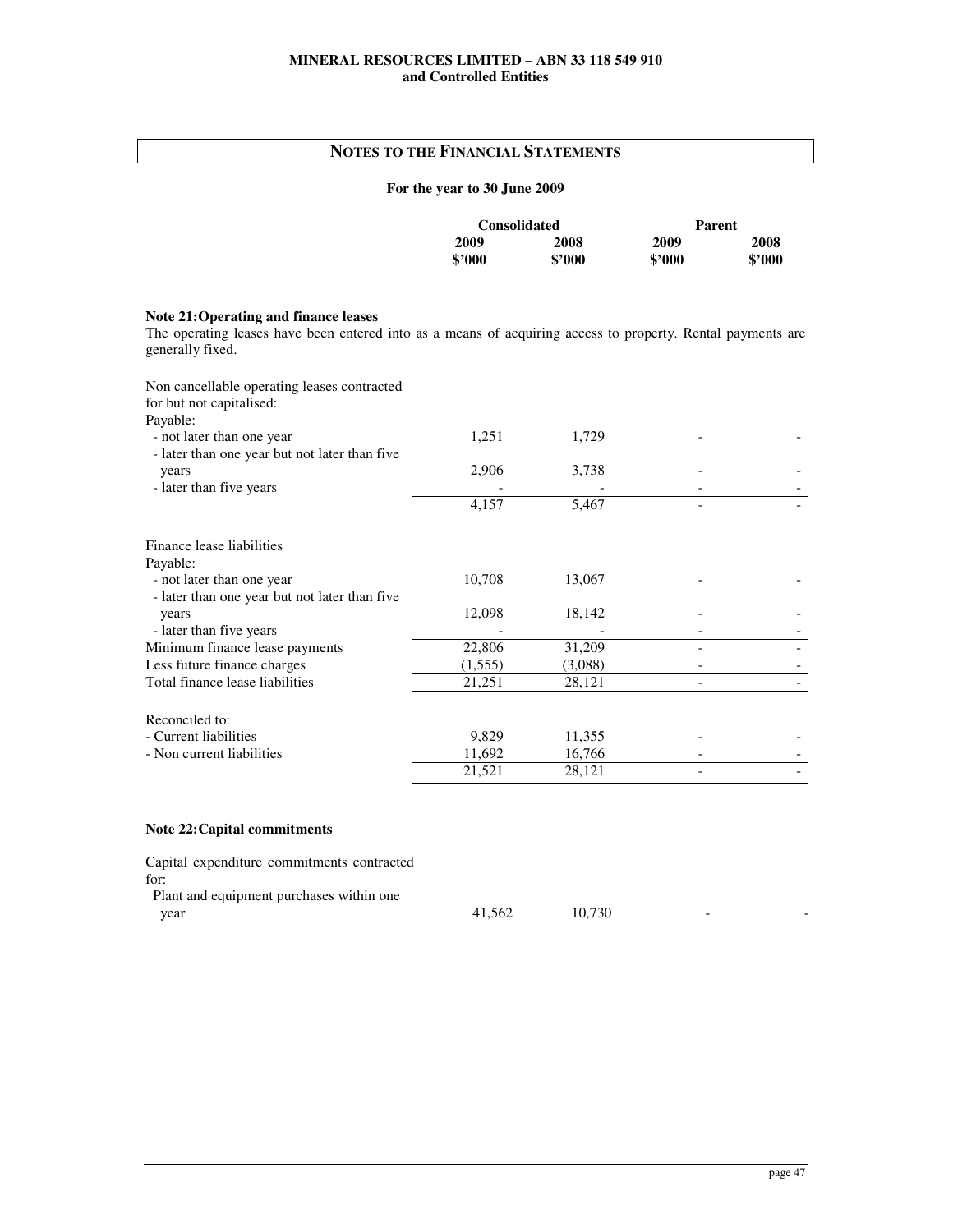## **For the year to 30 June 2009**

## **Note 23: Controlled entities**

## (a) Controlled entities

The financial statements include the following controlled entities. The financial years of all controlled entities are the same as that of the Parent entity.

|                                         | Country of<br>Incorporation<br>and Operation | <b>Class</b>      |                                     | <b>Equity Holding</b>               |
|-----------------------------------------|----------------------------------------------|-------------------|-------------------------------------|-------------------------------------|
|                                         |                                              |                   | 2009<br>$\mathcal{G}_{\mathcal{O}}$ | 2008<br>$\mathcal{O}_{\mathcal{O}}$ |
| Parent entity:                          |                                              |                   |                                     |                                     |
| Mineral Resources Limited               | Australia                                    |                   |                                     |                                     |
| Controlled entities:                    |                                              |                   |                                     |                                     |
| Crushing Services International Pty Ltd | Australia                                    | Large Proprietary | $100\%$                             | $100\%$                             |
| PIHA Pty Ltd                            | Australia                                    | Large Proprietary | $100\%$                             | 100%                                |
| Process Minerals International Pty Ltd  | Australia                                    | Large Proprietary | $100\%$                             | $100\%$                             |

## (b) Deed of cross guarantee

The parent entity has not entered into a deed of cross guarantee whereby the parent entity will provide that all parties to the deed will guarantee to each creditor payment in full of any debt of each company participating in the deed on winding up of that company.

#### **Note 24: Key management personnel disclosures**

The following were key management personnel of the consolidated entity at any time during the reporting period and unless otherwise indicated were key management personnel for the entire period:

Non executive directors:

- Mr J Ricciardo
- Mr M Dutton

Executive directors:

- Mr P Wade (Chairman, Chief Executive Officer and Managing Director)
- Mr C Ellison (Director, Business Development)

Executives:

- Mr B Gavranich (General Manager, PIHA)
- Mr S Wyatt (General Manager, CSI)
- Mr D Geraghty (General Manager, PMI)
- Mr B Goulds (Chief Financial Officer)

## **Remuneration of key management personnel**

Details of the nature and amount of each major element of annual compensation of each director and of each of the key management personnel of the company and consolidated entity as set out in the Directors' Report.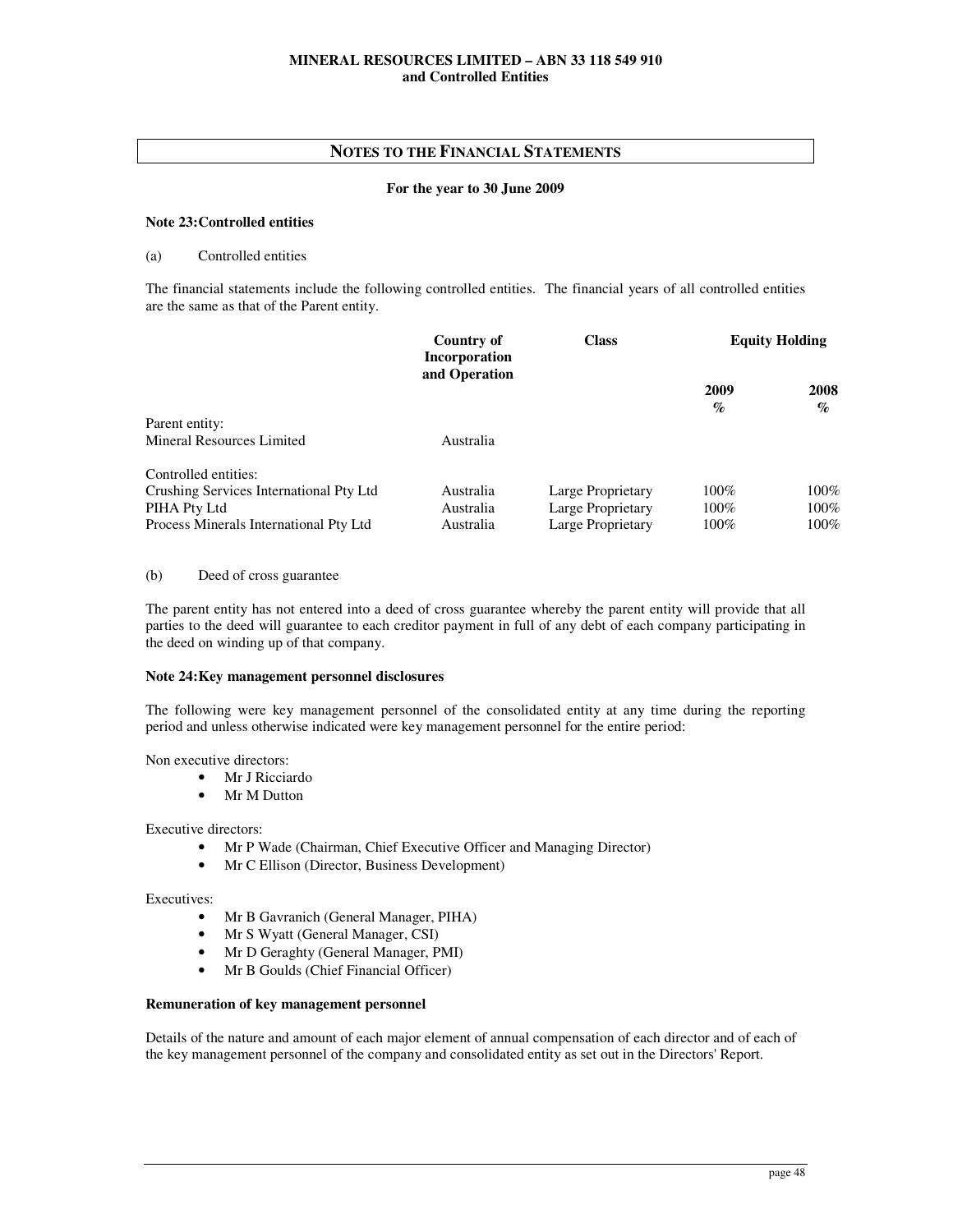## **NOTES TO THE FINANCIAL STATEMENTS**

## **For the year to 30 June 2009**

## **Note 24: Key management personnel disclosures (Cont.)**

## **Loans to key management personnel and their related parties**

No loans have been made to directors or key management personnel during the year.

## **Equity instruments**

No equity instruments were granted to directors or key management personnel during the year.

## **Exercise of options granted as remuneration**

There were no amounts unpaid on the shares issued as a result of the exercise of options.

## **Option holdings**

|                      | Opening<br><b>Balance</b> | Granted | Exercised | Closing<br>Balance | Vested    | Unvested                 |
|----------------------|---------------------------|---------|-----------|--------------------|-----------|--------------------------|
| Peter Wade           |                           |         |           |                    |           |                          |
| Joe Ricciardo        | 1.500.000                 |         |           | 1.500.000          | 1.000.000 | 500,000                  |
| Chris Ellison        |                           |         |           |                    |           |                          |
| Mark Dutton          |                           |         |           |                    |           |                          |
| Steve Wyatt          |                           |         |           |                    |           | $\overline{\phantom{a}}$ |
| <b>Bob Gavranich</b> |                           |         |           |                    |           |                          |
| David Geraghty       | 600,000                   |         |           | 600,000            | 200,000   | 400,000                  |
| <b>Bruce Goulds</b>  | 500,000                   |         |           | 500,000            | 250,000   | 250,000                  |

#### **Equity holdings and transactions**

The movement during the current year in the number of ordinary shares of Mineral Resources Limited held directly or indirectly by each key management person, including their related parties is as follows:

|                      | Opening    | Options                  | Sales on open | Closing      |
|----------------------|------------|--------------------------|---------------|--------------|
|                      | Balance    | Exercised                | market        | Balance      |
| Peter Wade           | 6,116,162  |                          |               | 6,116,162    |
| Joe Ricciardo        | 555,750    |                          |               | 555,750      |
| Chris Ellison        | 44,062,815 |                          |               | 44,062,815   |
| <b>Mark Dutton</b>   |            |                          |               |              |
| Steve Wyatt          | 13,757,344 | $\overline{\phantom{0}}$ |               | 13,757,344   |
| <b>Bob Gavranich</b> | 11,132,768 |                          |               | 11, 132, 768 |
| David Geraghty       | 1,267,487  |                          |               | 1,267,487    |
| <b>Bruce Goulds</b>  | 250,000    |                          |               | 250,000      |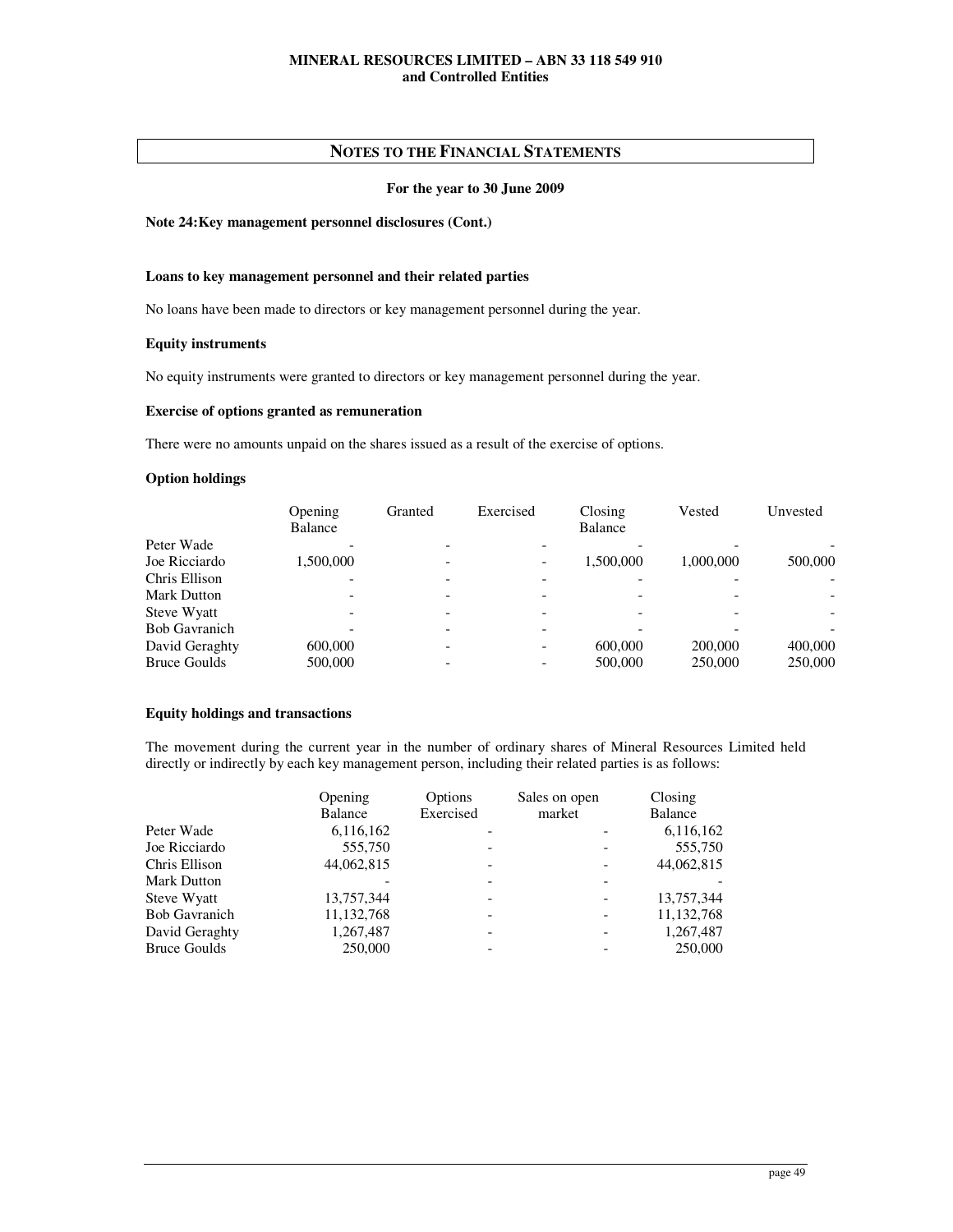## **For the year to 30 June 2009**

#### **Note 25: Share based payments**

The following share based payment arrangements existed at 30 June 2009.

As part of Joe Ricciardo's engagement as non-executive director of the Company, he will be allocated up to 1,500,000 Options exercisable at \$0.90 and an expiry date of 3 years after the date of grant. The securities will be issued in 3 equal tranches (of 500,000 Options) on the dates that are 1, 2 and 3 years after the date the Company was admitted to the Official List, unless he ceases to be a director during that period of time in which case he is not entitled to the securities which have not already been issued.

As part of Mark Dutton's engagement as non-executive director of the Company, he will be allocated up to 1,500,000 Options exercisable at \$3.50 and an expiry date of 3 years after the date of grant. The issue of securities are subject to shareholder approval after which he would be entitled to the grant of the initial tranche.

As part of Bruce Goulds' engagement as Chief Financial Officer of the Company, he will be allocated up to 750,000 Options under the terms of the Employee Share Option Plan exercisable at \$0.90 and an expiry date of 3 years after the date of grant. The securities will be issued in 3 equal tranches (of 250,000 Options) on the dates that are 1, 2 and 3 years after the date the Company was admitted to the Official List, unless he ceases to be an employee during that period of time in which case he is not entitled to the securities which have not already been issued.

As part of David Geraghty's engagement as Technical Director of Process Minerals, he will be allocated up to 600,000 Options exercisable at an average price of \$1.90 and an expiry date of 3 years after the date of issue. The securities will be issued in 3 equal tranches on 15 January 2008, 15 January 2009 and 15 January 2010, unless he ceases to be an employee of the consolidated group during that period of time in which case he is not entitled to the securities which have not already been issued.

Senior staff members have been granted up to 4,575,000 share options as part of their remuneration package. Options are exercisable at an average price of \$1.90 and an expiry date of 3 years after the date of issue. The securities will be issued in 3 equal tranches on 15 January 2008, 15 January 2009 and 15 January 2010, unless the staff member ceases to be an employee of the consolidated group during that period of time in which case they are not entitled to the securities which have not already been issued.

## **Options**

|                                          | Number of<br><b>Options</b> | <b>Weighted Average</b><br><b>Exercise Price</b><br>\$ |
|------------------------------------------|-----------------------------|--------------------------------------------------------|
| Outstanding at the beginning of the year | 6,946,890                   | 1.5639                                                 |
| Granted                                  | 125,000                     | 3.0800                                                 |
| Forfeited                                | (540,000)                   | 1.9500                                                 |
| Exercised                                | (750,000)                   | 1.2800                                                 |
| Expired                                  |                             |                                                        |
| Outstanding at year-end                  | 5,781,890                   | 1.6000                                                 |
|                                          |                             |                                                        |
| Exercisable at year-end                  | 3,516,890                   | 1.5400                                                 |
|                                          |                             |                                                        |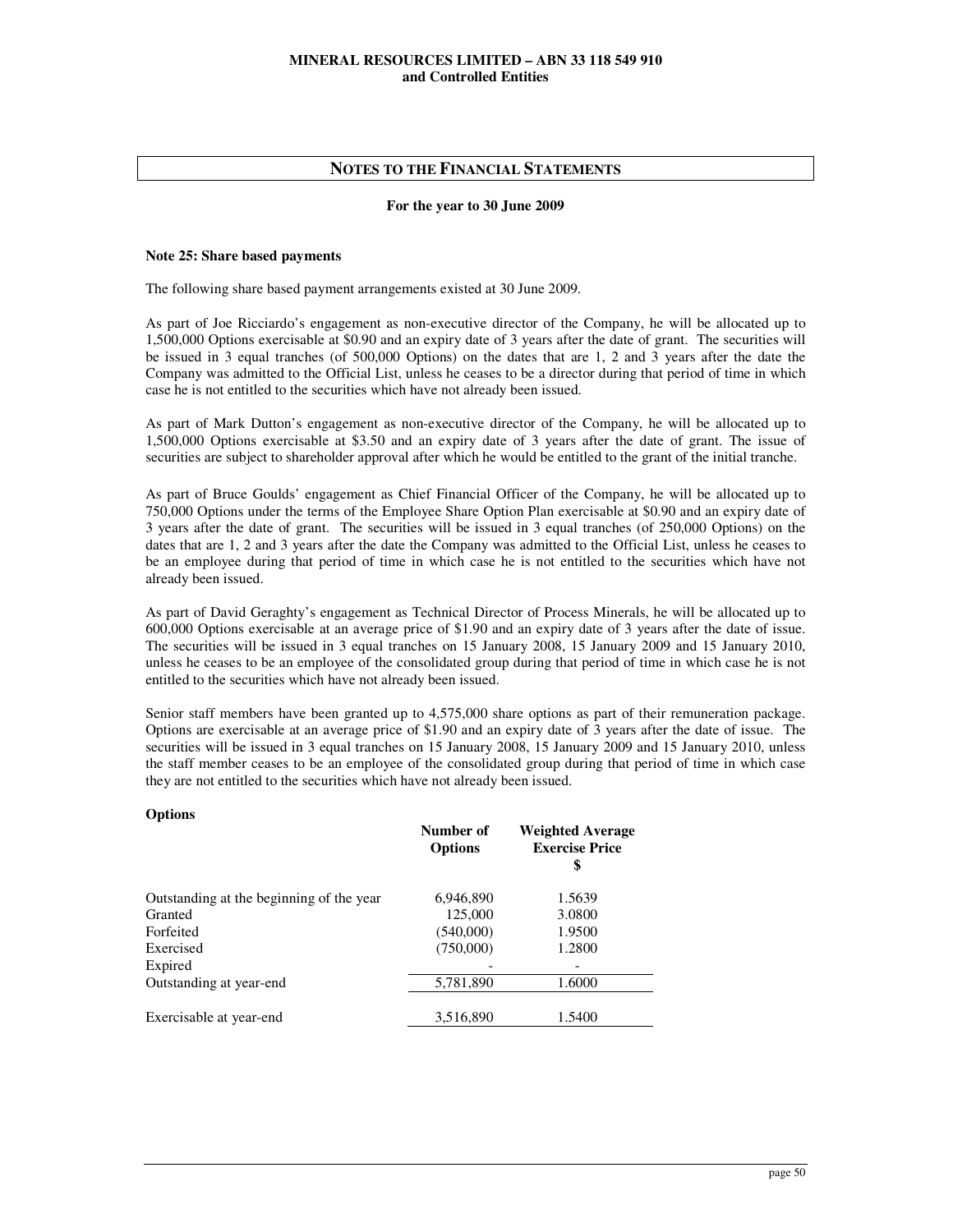## **For the year to 30 June 2009**

## **Note 25: Share based payments (cont)**

No options were granted during the year.

## **Shares**

No shares were granted during the year.

## **Share based payment expense**

Included under employee benefits expense in the income statement is \$2,727,115 and relates, in full, to equitysettled share-based payment transactions.

|                               | <b>Consolidated</b> |                | Parent         |                |
|-------------------------------|---------------------|----------------|----------------|----------------|
|                               | 2009<br>\$2000      | 2008<br>\$2000 | 2009<br>\$2000 | 2008<br>\$2000 |
| Employee share based payments | 2.727               | 5.177          | 232            | 1,538          |

#### **Note 26: Auditor's remuneration**

Amounts received or due and receivable by RSM Bird Cameron Partners for:

| Audit and review fees   | 215,000 | 168,000 | 215,000 | 168,000 |
|-------------------------|---------|---------|---------|---------|
| Tax compliance services | 47.070  | 33,000  | 31,270  | 15.000  |
|                         | 262,070 | 201.000 | 246,270 | 183.000 |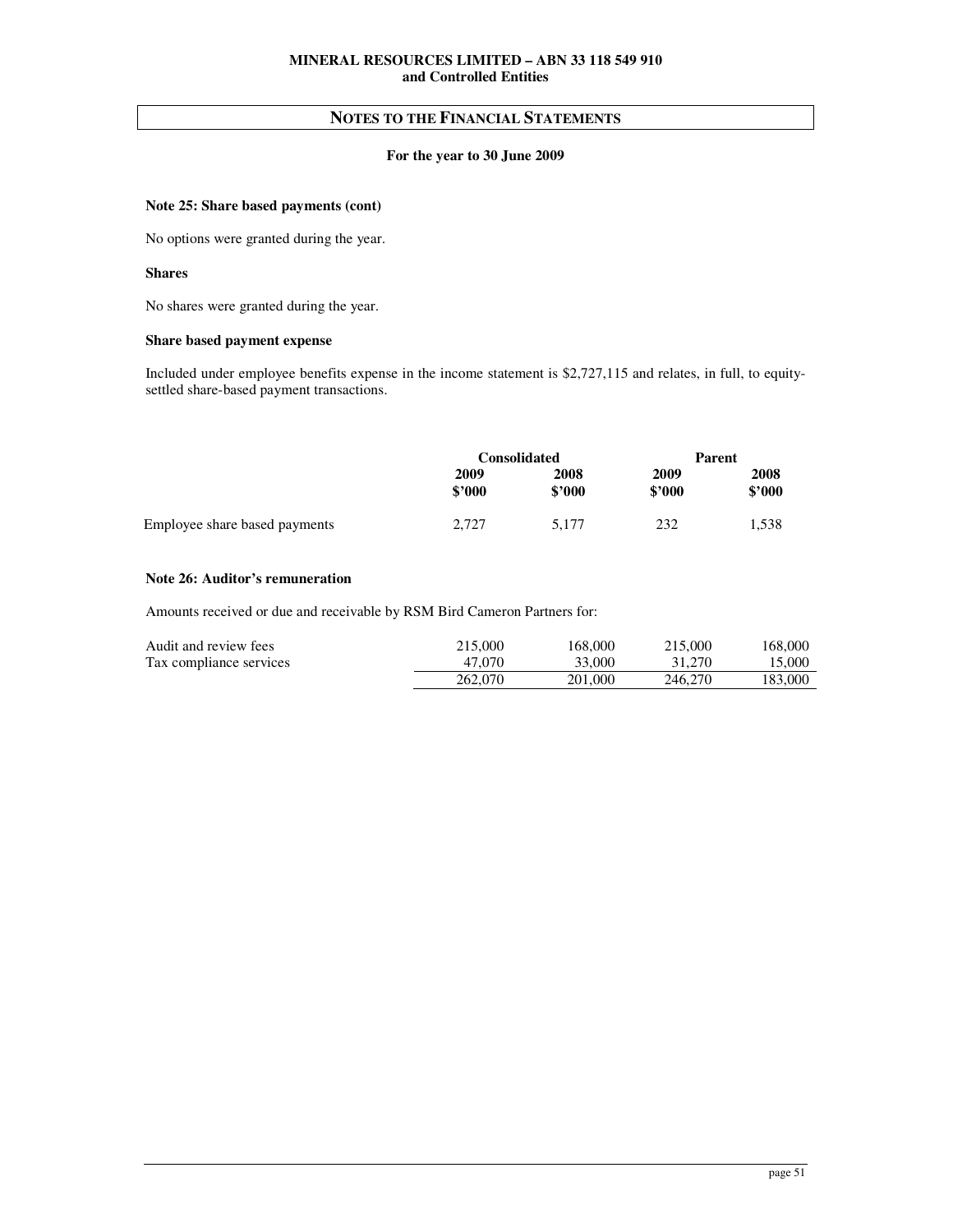#### **For the year to 30 June 2009**

## **Note 27: Financial instruments**

#### *Financial risk management policies*

The consolidated entity's financial instruments consist mainly of deposits with banks, short-term investments, accounts receivable and payable, loans to and from subsidiaries, leases, and derivatives.

The main purpose of non-derivative financial instruments is to raise finance for group operations. Derivatives are used by the consolidated group for hedging purposes. Such instruments consist of forward exchange contracts. The consolidated entity does not speculate in the trading of derivative instruments.

#### *Treasury risk management*

The Executive Chairman and Chief Financial Officer manage financial risk exposure and treasury management strategies in the context of the most recent economic conditions and forecasts. The overall risk management strategy seeks to assist the consolidated group in meeting its financial targets, whilst minimising potential adverse effects on financial performance. The Board reviews treasury risk strategies on a regular basis.

#### *Financial risk exposures and management*

The main risks the group is exposed to through its financial instruments are interest rate risk, foreign currency risk, liquidity risk, and credit risk.

#### *Liquidity risk*

The company manages liquidity risk by monitoring forecast cash flows and ensuring that adequate unutilised borrowing facilities are maintained.

#### *Credit risk exposures*

Credit exposure represents the extent of credit related losses to which the consolidated entity may be subject on amounts to be received from financial assets. The consolidated entity, while exposed to credit related losses in the event of non-performance by counterparties to financial instruments, does not expect that any counterparties will fail to meet their obligations.

The consolidated entity's exposures to on-balance sheet credit risk are as indicated by the carrying amounts of its financial assets. The consolidated entity does not have a significant exposure to any individual counterparty.

#### *Foreign currency risk*

The consolidated entity is exposed to fluctuations in foreign currencies arising from the sale of goods in currencies other than the group's measurement currency.

The consolidated entity enters into forward exchange contracts to buy and sell specified amounts of foreign currencies in the future at stipulated exchange rates. The objective in entering the forward exchange contracts is to protect the consolidated entity against unfavourable exchange rate movements for both the contracted and anticipated future sales undertaken in foreign currencies.

At balance date, the details of outstanding forward exchange contracts are: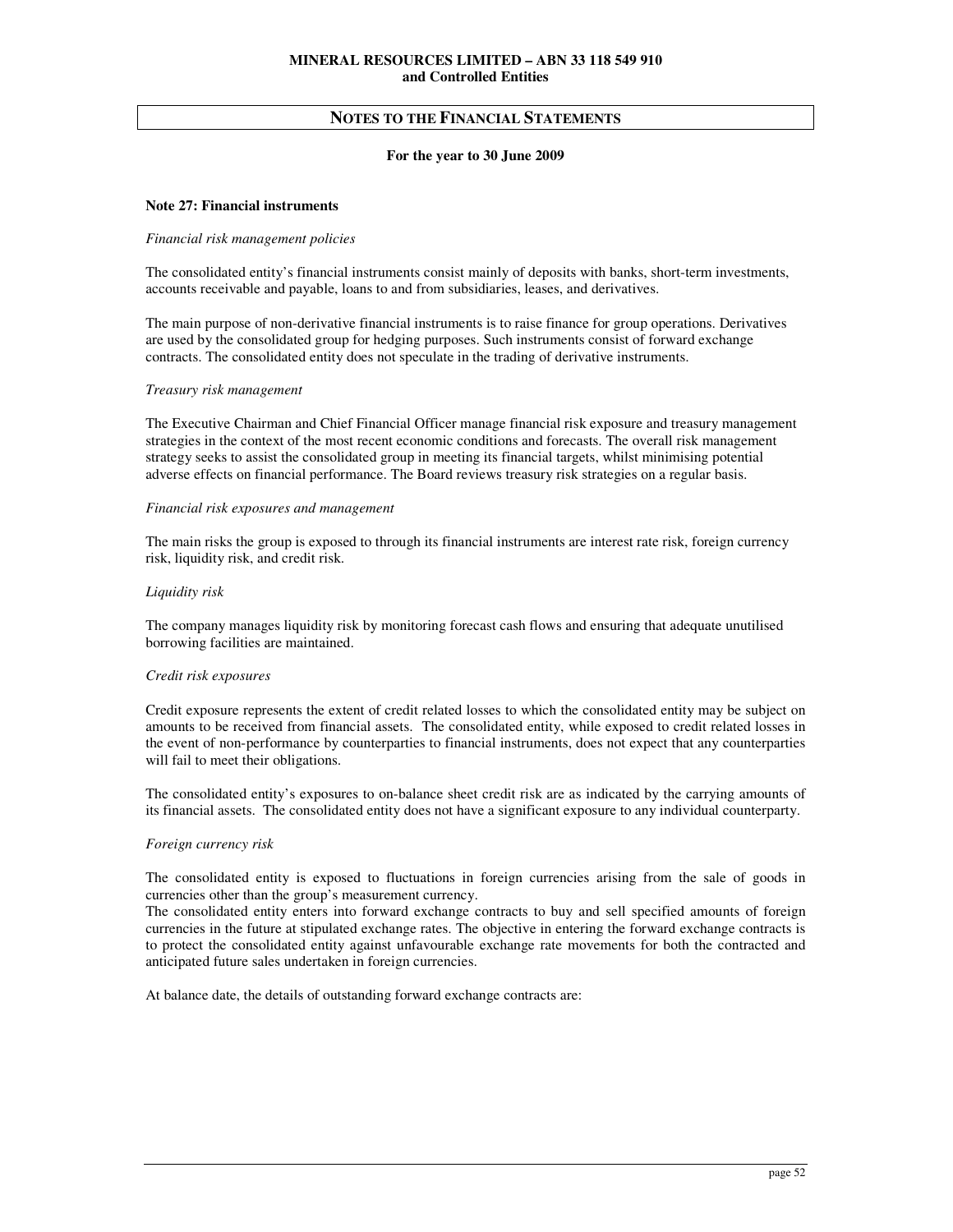## **For the year to 30 June 2009**

## **Note 27: Financial instruments (Cont.)**

Sell United States Dollars Settlement

|                      | <b>Buy Australian Dollars</b> |                          |        | <b>Exchange Rate</b> |
|----------------------|-------------------------------|--------------------------|--------|----------------------|
|                      | 2009<br>000                   | 2008<br>\$000            | 2009   | 2008                 |
| Sell USD \$5,000,000 |                               | 5,482                    |        | 0.9120               |
| Sell USD \$5,000,000 |                               | 5,338                    |        | 0.9367               |
| Sell USD \$2,500,000 |                               | 2,671                    |        | 0.9358               |
| Sell USD \$5,000,000 |                               | 5,303                    |        | 0.9429               |
| Sell USD \$3,500,000 | 4.457                         |                          | 0.7852 |                      |
| Sell USD \$1,000,000 | 1.276                         | $\overline{\phantom{a}}$ | 0.7836 |                      |

Contracts above relates to July 2009 (2008: July – August 2008).

#### *Interest rate risk*

Interest rate risk is managed fixed rate debt. It is the policy of the group to keep all debt on fixed interest rates unless funding plants constructions that are drawn down using flexible rate equipment loans that are converted to fixed rate instruments on completion of the project.

The consolidated entity is exposed to interest rate risk as follows:

| Consolidated<br>2009                                  | <b>Effective</b><br>Interest<br>Rate | Total  | <b>Floating</b><br>Interest<br>Rate | 1 year or<br><b>less</b> | Over 1<br>year to 5<br>vears |  |
|-------------------------------------------------------|--------------------------------------|--------|-------------------------------------|--------------------------|------------------------------|--|
| Cash and cash equivalents                             | $3.00\%$                             | 54.880 | 54,880                              |                          |                              |  |
| Interest bearing liabilities $-$ current <sup>*</sup> | 7.48%                                | 9.828  | $\overline{\phantom{0}}$            | 9.828                    |                              |  |
| Interest bearing liabilities $-$ non current*         | 4.43%                                | 56.692 |                                     |                          | 56,692                       |  |

| <b>Consolidated</b><br>2008                    | <b>Effective</b><br><b>Interest</b><br>Rate | Total  | <b>Floating</b><br>Interest<br>Rate | 1 year or<br><b>less</b> | Over 1<br>vear to 5<br>vears |  |
|------------------------------------------------|---------------------------------------------|--------|-------------------------------------|--------------------------|------------------------------|--|
| Cash and cash equivalents                      | 4.25%                                       | 49.577 | 49,577                              | -                        |                              |  |
| Interest bearing liabilities – current*        | $7.55\%$                                    | 11.355 | $\overline{\phantom{a}}$            | 11.355                   |                              |  |
| Interest bearing liabilities – non current $*$ | 7.87%                                       | 16.766 | $\overline{\phantom{a}}$            | $\overline{\phantom{a}}$ | 16.766                       |  |

\* These assets / liabilities bear interest at a fixed rate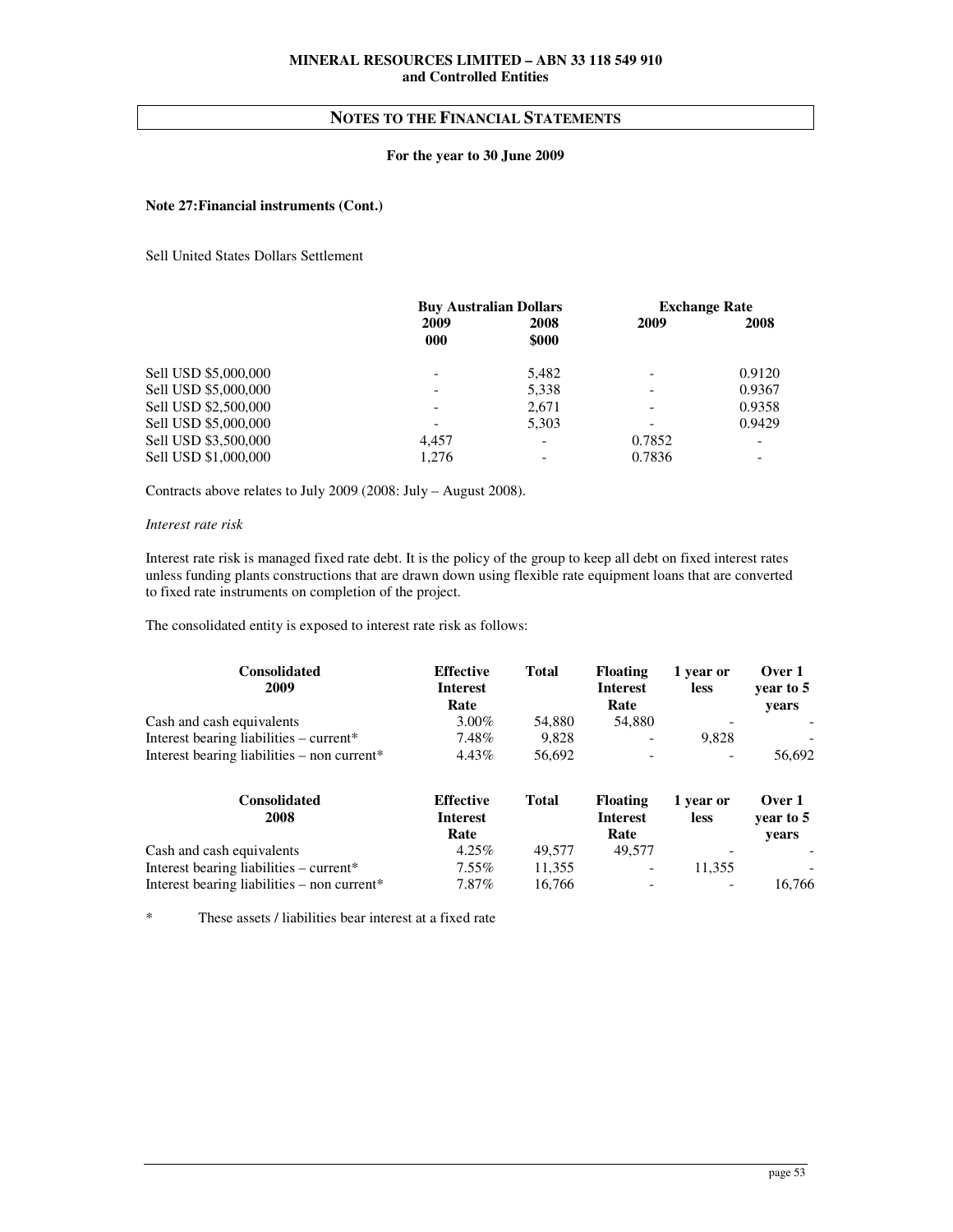## **For the year to 30 June 2009**

## **Note 27: Financial instruments (Cont.)**

*Fair Values* 

| 2009                                       | <b>Consolidated</b>       |               | <b>Parent</b>      |                          |
|--------------------------------------------|---------------------------|---------------|--------------------|--------------------------|
|                                            | <b>Carrying</b><br>amount | Fair<br>value | Carrying<br>amount | Fair<br>value            |
| Trade and other receivables                | 36,784                    | 36,784        | 4.784              | 4,784                    |
| Cash and cash equivalents                  | 54,880                    | 54,880        | 39,618             | 39,618                   |
| Interest bearing liabilities - current     | 9.829                     | 9.829         |                    | $\overline{\phantom{a}}$ |
| Interest bearing liabilities – non current | 56,692                    | 56,692        |                    |                          |
| Trade and other payables                   | 40,507                    | 40,507        | 512                | 512                      |

| 2008                                       | <b>Consolidated</b>       |               | <b>Parent</b>      |               |
|--------------------------------------------|---------------------------|---------------|--------------------|---------------|
|                                            | <b>Carrying</b><br>amount | Fair<br>value | Carrying<br>amount | Fair<br>value |
| Trade and other receivables                | 21,584                    | 21,584        | 13,739             | 13,739        |
| Cash and cash equivalents                  | 49.577                    | 49.577        | 2.184              | 2,184         |
| Interest bearing liabilities - current     | 11.355                    | 11,355        |                    |               |
| Interest bearing liabilities – non current | 16.766                    | 16.766        |                    |               |
| Trade and other payables                   | 39,022                    | 39,022        | 544                | 544           |

#### *Estimation of fair values*

The following summarises the major methods and assumptions used in estimating the fair values of financial instruments reflected in the table.

#### *(i) Interest bearing liabilities*

The fair value is estimated as the present value of future cash flows, discounted at market interest rates for homogeneous lease agreements. The estimated fair values reflect change in interest rates.

## *(ii) Trade and other receivables / payables*

All trade and other receivables and payables are current and therefore carrying amount equals fair value.

#### *Sensitivity*

## *Interest rate risk*

The consolidated entity has considered the sensitivity relating to its exposure to interest rate risk at balance date. This analysis considers the effect on current year results and equity which could result in a change in this risk. The management processes employed to control these factors involve entering into fixed interest rate borrowings and the potential impact on the profit and equity would not be a material amount.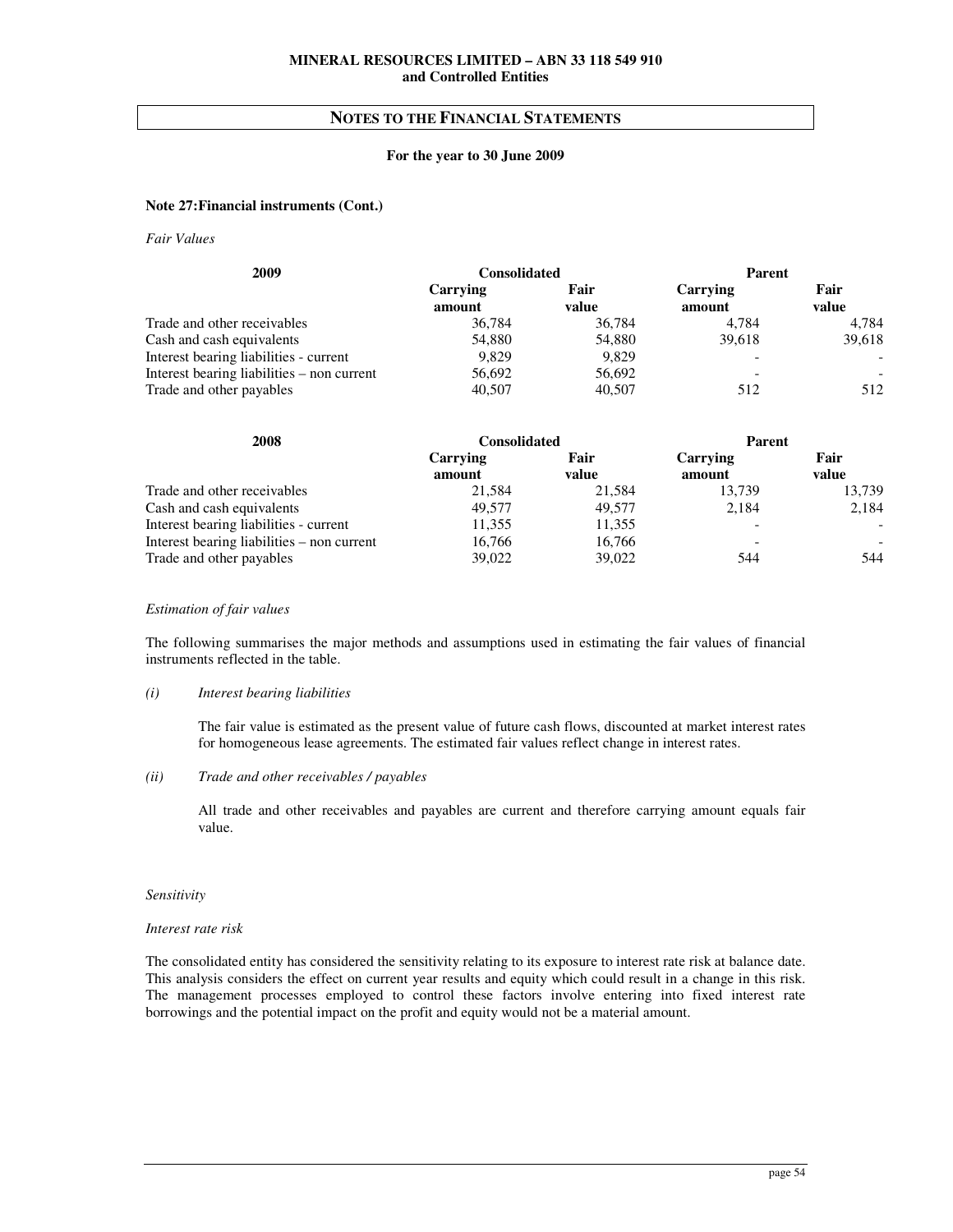#### **For the year to 30 June 2009**

## **Note 27: Financial instruments (Cont.)**

#### *Foreign currency risk*

The consolidated entity has considered the sensitivity relating to its exposure to foreign currency risk at balance date. This sensitivity analysis considers the effect on current year results and equity which could result in a change in the USD / AUD rate. Management employed the use of forward exchange contracts to control this risk.

The table below summarises the impact of  $+/-5\%$  strengthening / weakening of the AUD against the USD on the consolidated entities post tax profit for the year and equity. The analysis is based on a 5% strengthening / weakening of the AUD against the USD at balance date with all other factors remaining equal. The impact of the analysis on 2009 results is considered to be minimal and has not been disclosed.

|                | Post tax profit<br>2009<br>\$2000s | Equity<br>2009<br>\$2000s |  |
|----------------|------------------------------------|---------------------------|--|
| $AUD/USD + 5%$ | (617)                              | (633)                     |  |
| $AUD/USD - 5%$ | 617                                | 633                       |  |

#### *Price risk*

The consolidated entity has considered the sensitivity relating to its exposure to changes in the market price of shares held in listed companies and does not consider the amount material enough to disclose.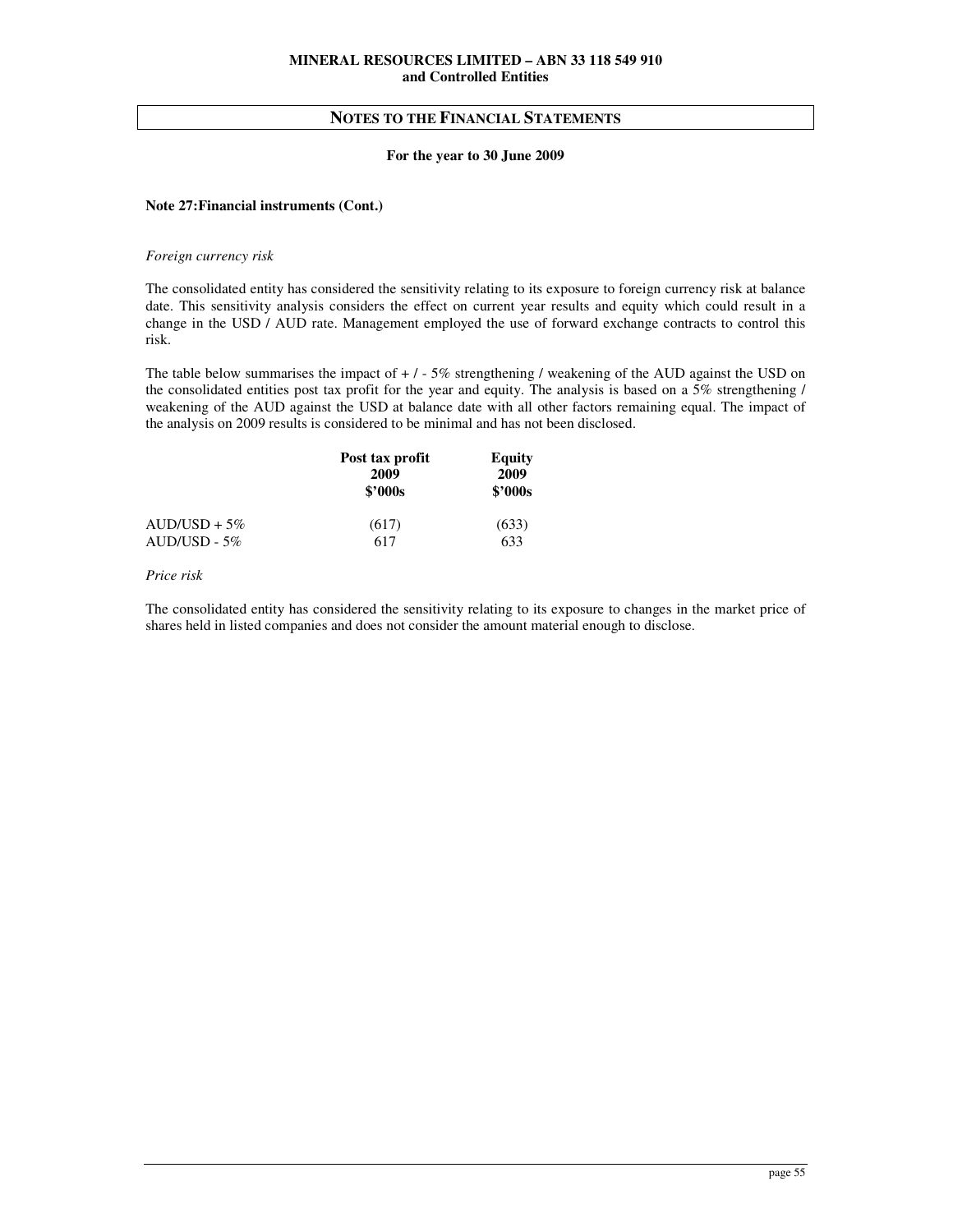# **NOTES TO THE FINANCIAL STATEMENTS**

# **For the year to 30 June 2009**

|                                                                                                                                                                                                       | <b>Consolidated</b> |                | Parent         |                |  |
|-------------------------------------------------------------------------------------------------------------------------------------------------------------------------------------------------------|---------------------|----------------|----------------|----------------|--|
|                                                                                                                                                                                                       | 2009<br>\$2000      | 2008<br>\$2000 | 2009<br>\$2000 | 2008<br>\$2000 |  |
| Note 28: Dividends paid or recommended                                                                                                                                                                |                     |                |                |                |  |
| Dividends Paid<br>Final ordinary dividend for 2007/08 of 13.35<br>cents per share franked at a tax rate of 30%<br>paid on 18 November 2008                                                            | 16,507              | 7,671          | 16,507         | 7,671          |  |
| Interim ordinary dividend for 2008/09 of 7.0<br>cents per share franked at a tax rate of 30%<br>paid on 3 April 2009                                                                                  | 8,687               | 7,326          | 8,687          | 7,326          |  |
|                                                                                                                                                                                                       | 25,194              | 14,997         | 25,194         | 14,997         |  |
| Dividends Proposed<br>Proposed final ordinary dividend for 2008/09<br>of 12.35 cents per share franked at a tax rate of<br>30% and to be paid on 19 November 2009                                     | 15,337              | 16,264         | 15,337         | 16,264         |  |
| Franking Credits<br>Franking credits available for subsequent<br>financial years based on a tax rate of 30%<br>Balance of franking account at year end<br>adjusted for franking credits arising from: | 14,333              | 1,570          | 10,135         | 1,570          |  |
| - payment of provision for income tax                                                                                                                                                                 | 14,333              | 1,570          | 10,135         | 1,570          |  |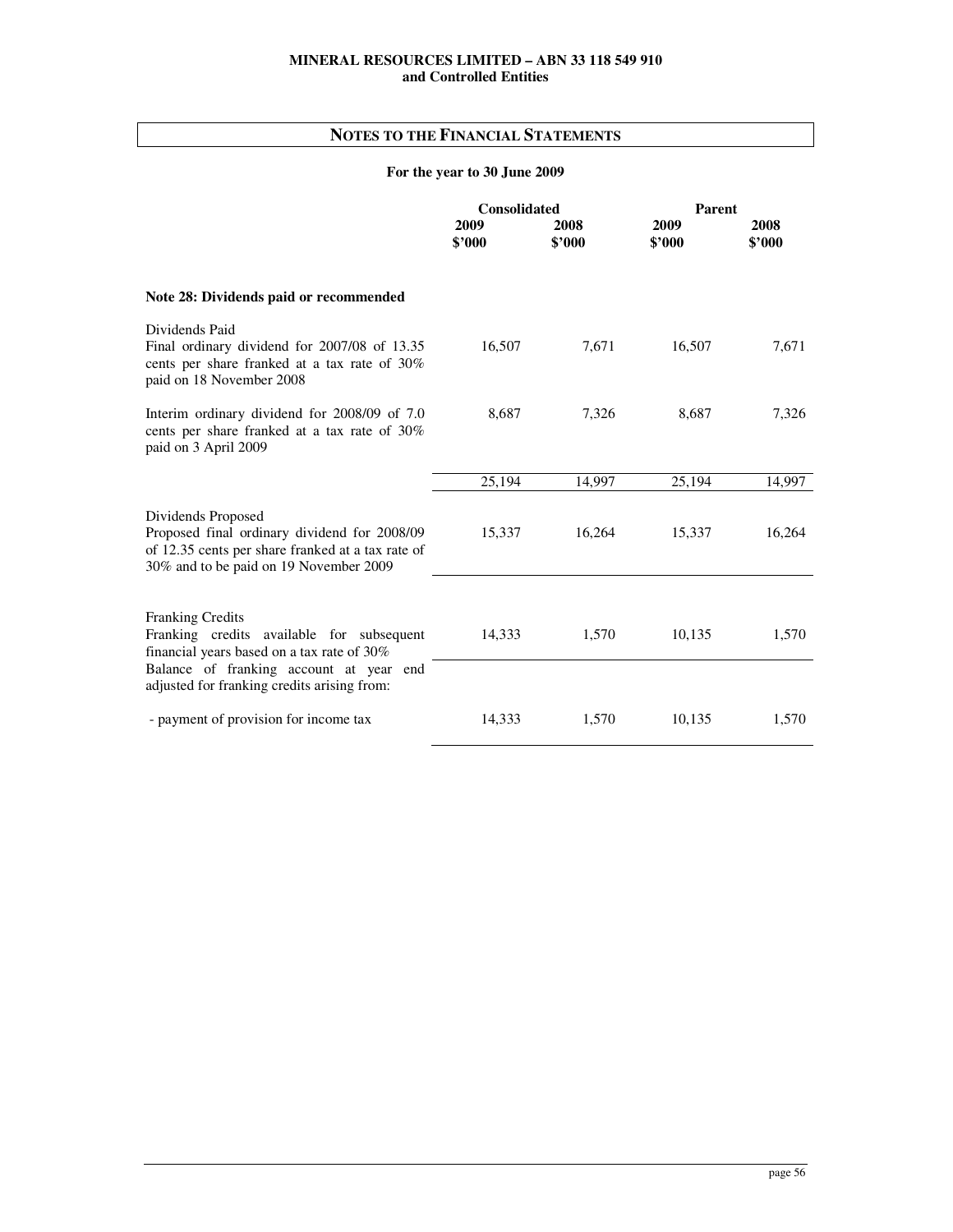## **For the year to 30 June 2009**

|                                                                                                                                      | <b>Consolidated</b> |                |  |
|--------------------------------------------------------------------------------------------------------------------------------------|---------------------|----------------|--|
|                                                                                                                                      | 2009<br>\$2000      | 2008<br>\$'000 |  |
| Note 29: Earnings per share                                                                                                          |                     |                |  |
| The following reflects the income and share<br>data used in the calculations of basic and<br>dilutes earnings per share:             |                     |                |  |
| Net profit attributable to ordinary shareholders<br>of the parent entity used in calculating basic<br>and diluted earnings per share | 44,308              | 47,095         |  |
|                                                                                                                                      | <b>Number</b>       | <b>Number</b>  |  |
| Weighted average number of ordinary shares<br>used in calculating basic earnings per share                                           | 123,797,502         | 121,824,550    |  |
| Adjusted weighted average number of ordinary<br>shares used in calculating diluted earnings per                                      |                     |                |  |
| share                                                                                                                                | 126, 136, 832       | 122,940,697    |  |
| Basic earnings per share (cents per share)                                                                                           | 35.8                | 38.7           |  |
| Diluted earnings per share (cents per share)                                                                                         | 35.1                | 38.3           |  |

## **Note 30: Related party transactions and balances**

## *Related party transactions*

Transactions between group entities are on normal commercial terms and conditions no more favourable than those available to other parties unless otherwise stated. All services provided by group entities are at arms length transactions. Transactions for the period between group entities relate to the provision of goods and services, including shared resources, in relation to the ongoing business activities of the company.

| 2009                                    |                 |            |                |                 |
|-----------------------------------------|-----------------|------------|----------------|-----------------|
|                                         | Balance         | Balance    | Sales to group | Purchases       |
|                                         | receivable by   | payable by | companies      | from group      |
|                                         |                 |            |                | companies       |
|                                         | $$^{\circ}000s$ | \$'000s    | \$'000s        | $$^{\circ}000s$ |
| Mineral Resources Ltd                   | 127             | 57,165     | 1.004          |                 |
| PIHA Pty Ltd                            | 7.207           | 4.897      | 2,311          | 755             |
| Crushing Services International Pty Ltd | 70.170          | 7.117      | 2.617          | 1,993           |
| Process Minerals International Pty Ltd  | 19.278          | 27,603     | 127            | 3,311           |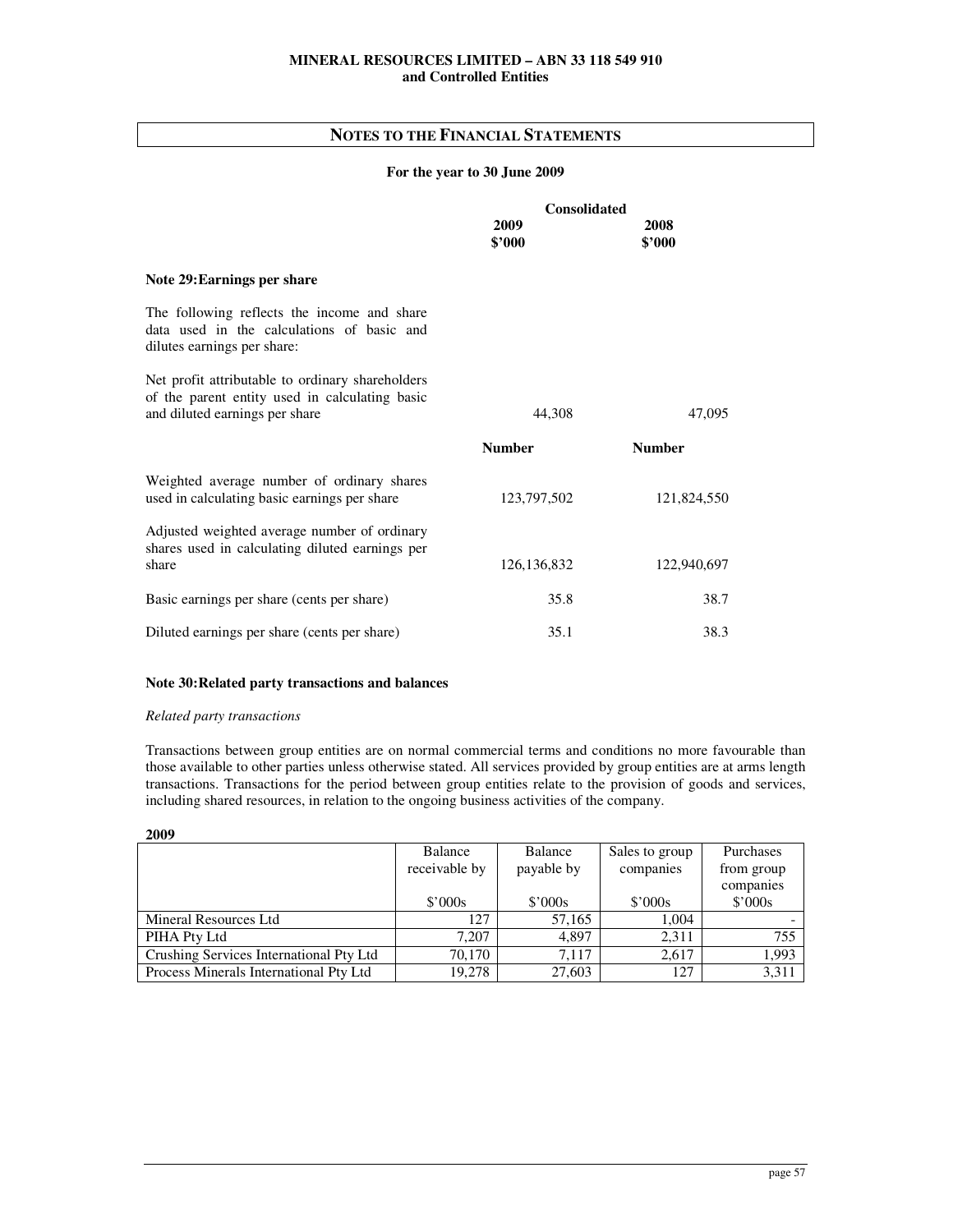#### **For the year to 30 June 2009**

## **Note 30: Related party transactions and balances (cont)**

| 2008                                    |               |                          |                |                 |  |  |  |
|-----------------------------------------|---------------|--------------------------|----------------|-----------------|--|--|--|
|                                         | Balance       | <b>Balance</b>           | Sales to group | Purchases       |  |  |  |
|                                         | Receivable by | Payable by               | companies      | from group      |  |  |  |
|                                         |               |                          |                | companies       |  |  |  |
|                                         | \$'000s       | \$'000s                  | \$'000s        | $$^{\circ}000s$ |  |  |  |
| Mineral Resources Ltd                   | 34,022        | 20,443                   | 4,154          | 1,050           |  |  |  |
| PIHA Pty Ltd                            | 5,192         | 15,036                   | 9,210          | 1,105           |  |  |  |
| Crushing Services International Pty Ltd | 2,008         | 9,576                    | 9,953          | 2,792           |  |  |  |
| Process Minerals International Pty Ltd  | 21.266        | 17,433                   | 1.328          | 18,221          |  |  |  |
| Minprocess Group Inc                    |               | 709                      |                |                 |  |  |  |
| Iron Process Group Inc                  |               | 13                       |                |                 |  |  |  |
| Process Minerals International Pty Ltd  | 63            |                          |                |                 |  |  |  |
| Inc                                     |               | $\overline{\phantom{0}}$ |                |                 |  |  |  |

Transactions between related and associated parties are on normal commercial terms and conditions no more favourable than those available to other parties unless otherwise stated. All services provided by related and associated parties are at arms length transactions.

Properties from which the company's operations are performed are rented from parties related to Chris Ellison and Peter Wade. The rent paid during the year was \$1,590,000 (2008: \$1,358,000).

Certain plant and equipment utilised by the group was rented from Crushing Services Group Pty Ltd as trustee for the Crushing Services International Unit Trust and Plastic Technology Development Pty Ltd as trustee for the Plastic Technology Development Unit Trust which are related to Chris Ellison and Peter Wade. The rent paid during the year was nil (2008: \$189,000).

Certain plant and equipment was purchased at an assessed market value of \$993,000 from Crushing Services Group Pty Ltd as trustee for the Crushing Services International Unit Trust and Plastic Technology Development Pty Ltd as trustee for the Plastic Technology Development Unit Trust which are related to Chris Ellison and Peter Wade.

Certain engineering services were provided by GR Engineering Services Pty Ltd, a company related to Joe Ricciardo. Services were provided on an arms length basis to the value of \$40,860.

*Related party balances* 

|                                              | <b>Associated Director</b> | <b>Balance at</b><br><b>30 June 2009</b><br>\$2000 | <b>Balance at</b><br><b>30 June 2008</b><br>\$2000 |
|----------------------------------------------|----------------------------|----------------------------------------------------|----------------------------------------------------|
| <b>Receivable by the Consolidated Entity</b> |                            |                                                    |                                                    |
| <b>Wellard Properties Pty Ltd</b>            | P Wade, C Ellison          | 4                                                  | 12                                                 |
| Crushing Services International Unit Trust   | P Wade, C Ellison          |                                                    | 864                                                |
| Sandini Pty Ltd                              | C Ellison                  | 2                                                  | $\mathcal{E}$                                      |
| Payable by the Consolidated Entity           |                            |                                                    |                                                    |
| Sandini Pty Ltd                              | C Ellison                  | 13                                                 | 15                                                 |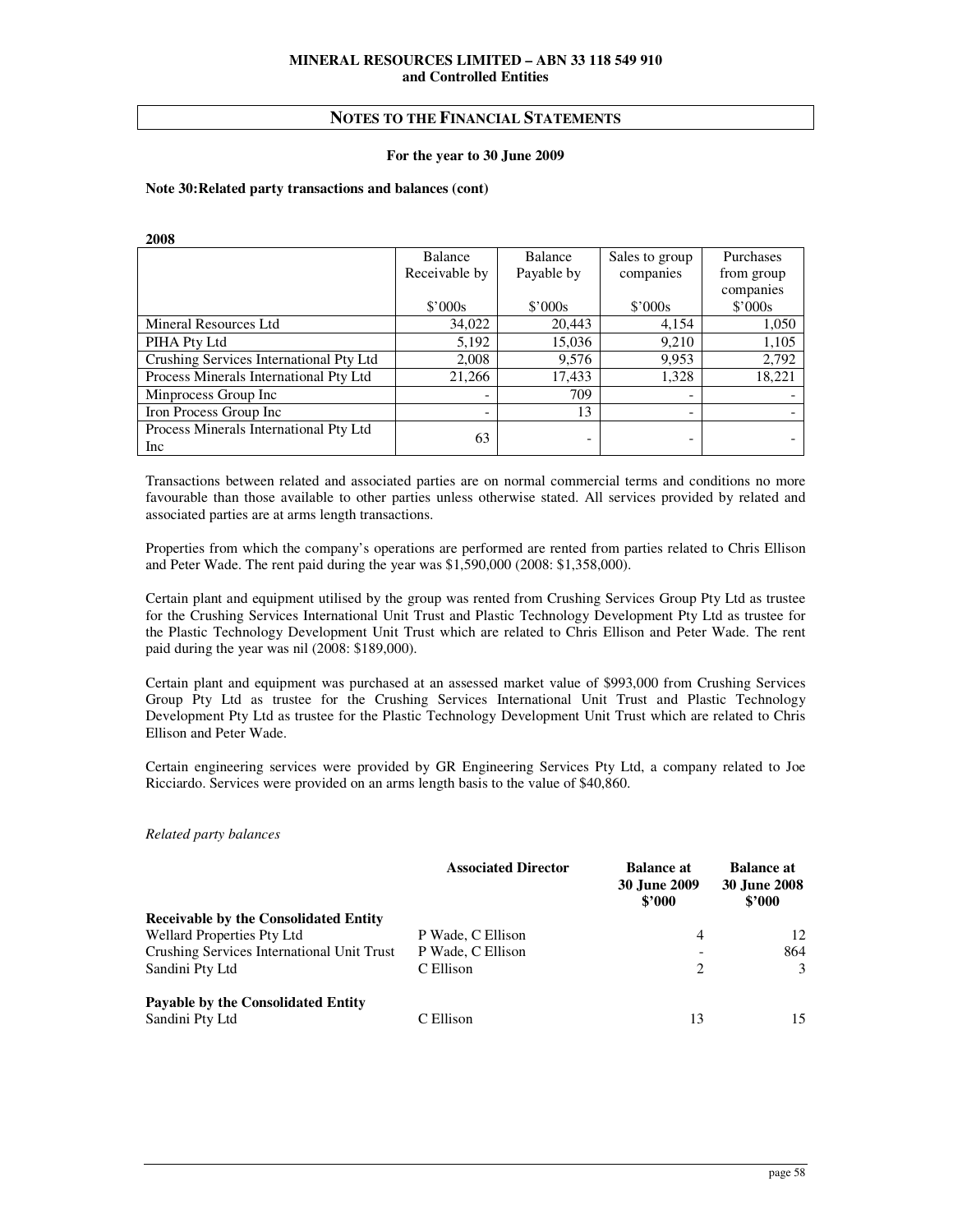## **Note 31: Non-director related parties**

Transactions with wholly owned subsidiaries that are not on normal terms and conditions are disclosed in the financial report. All other transactions with non-director related parties are on normal terms and conditions.

## **Note 32: Subsequent events**

On the 20th August 2009, the company announced to the ASX an off market take-over bid for Polaris Metals NL. Full details are available on the ASX announcement.

Other than above matter, no matters or circumstances have arisen since the end of the financial year which significantly affect the operations of the consolidated entity.

## **Note 33: Contingent liabilities**

The consolidated entity has provided guarantees to third parties in relation to the performance of contracts and against warranty obligations for a defects liability period after completion of the work. Defects liability period are usually from 12 to 18 months duration. Bank guarantees are issued as security for these obligations.

|                          | <b>Consolidated</b> |                | Parent                   |                |
|--------------------------|---------------------|----------------|--------------------------|----------------|
|                          | 2008<br>\$2000      | 2007<br>\$3000 | 2008<br>\$2000           | 2007<br>\$2000 |
| Bank guarantees facility | 5,320               | 5,320          | $\overline{\phantom{a}}$ |                |
| Amount utilised          | (3,364)             | (4,032)        | $\overline{\phantom{a}}$ |                |
| Unused guarantee limit   | 1.956               | 1.288          | $\overline{\phantom{a}}$ |                |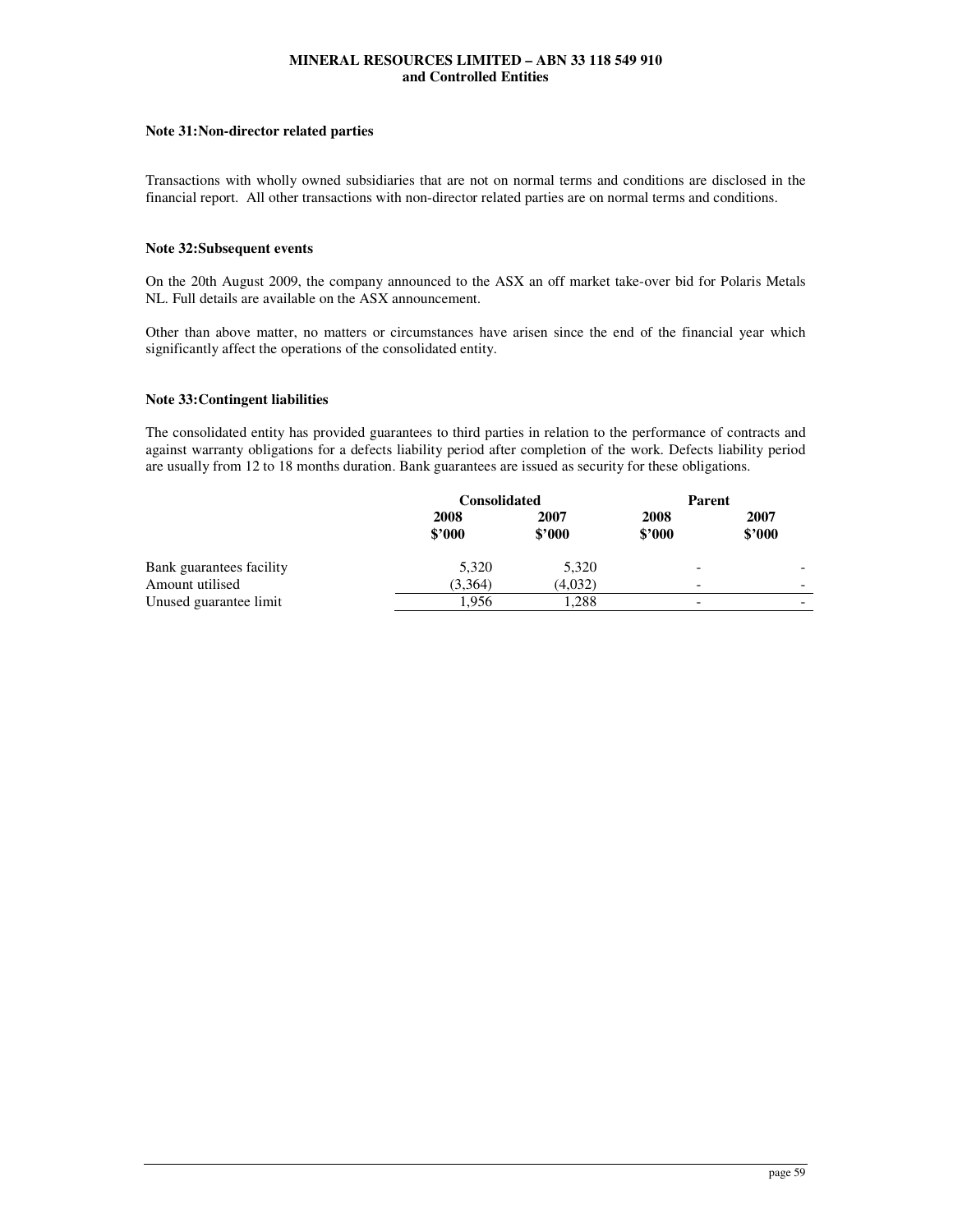#### **For the year to 30 June 2009**

## **Note 34: New Accounting Standards issued but not yet effective**

The following Australian Accounting Standards have been issued or amended and are applicable to the parent and consolidated entity but are not yet effective. They have not been adopted in preparation of the financial statements at reporting date.

## **New Accounting Standards for Application in Future Periods**

The AASB has issued new, revised and amended standards and interpretations that have mandatory application dates for future reporting periods. The Group has decided against early adoption of these standards. A discussion of those future requirements and their impact on the Group follows:

- AASB 3: Business Combinations, AASB 127: Consolidated and Separate Financial Statements, AASB 2008-3: Amendments to Australian Accounting Standards arising from AASB 3 and AASB 127 [AASBs 1,2,4,5,7,101,107, 112, 114, 116, 121, 128, 131, 132, 133, 134, 136, 137, 138 & 139 and Interpretations 9 & 107] (applicable for annual reporting periods commencing from 1 July 2009) and AASB 2008-7: Amendments to Australian Accounting Standards – Cost of an Investment in a Subsidiary, Jointly Controlled Entity or Associate [AASB 1, AASB 118, AASB 121, AASB 127 & AASB 136] (applicable for annual reporting periods commencing from 1 January 2009). These standards are applicable prospectively and so will only affect relevant transactions and consolidations occurring from the date of application. In this regard, its impact on the Group will be unable to be determined. The following changes to accounting requirements are included:
	- acquisition costs incurred in a business combination will no longer be recognised in goodwill but will be expensed unless the cost relates to issuing debt or equity securities;
	- contingent consideration will be measured at fair value at the acquisition date and may only be provisionally accounted for during a period of 12 months after acquisition;
	- a gain or loss of control will require the previous ownership interests to be remeasured to their fair value;
	- there shall be no gain or loss from transactions affecting a parent's ownership interest of a subsidiary with all transactions required to be accounted for through equity (this will not represent a change to the Group's policy);
	- dividends declared out of pre-acquisition profits will not be deducted from the cost of an investment but will be recognised as income;
	- impairment of investments in subsidiaries, joint ventures and associates shall be considered when a dividend is paid by the respective investee; and
	- where there is, in substance, no change to Group interests, parent entities inserted above existing groups shall measure the cost of its investments at the carrying amount of its share of the equity items shown in the balance sheet of the original parent at the date of reorganisation.

 The Group will need to determine whether to maintain its present accounting policy of calculating goodwill acquired based on the parent entity's share of net assets acquired or change its policy so goodwill recognised also reflects that of the non-controlling interest.

• AASB 8: Operating Segments and AASB 2007-3: Amendments to Australian Accounting Standards arising from AASB 8 [AASB 5, AASB 6, AASB 102, AASB 107, AASB 119, AASB 127, AASB 134, AASB 136, AASB 1023 & AASB 1038] (applicable for annual reporting periods commencing from 1 January 2009). AASB 8 replaces AASB 114 and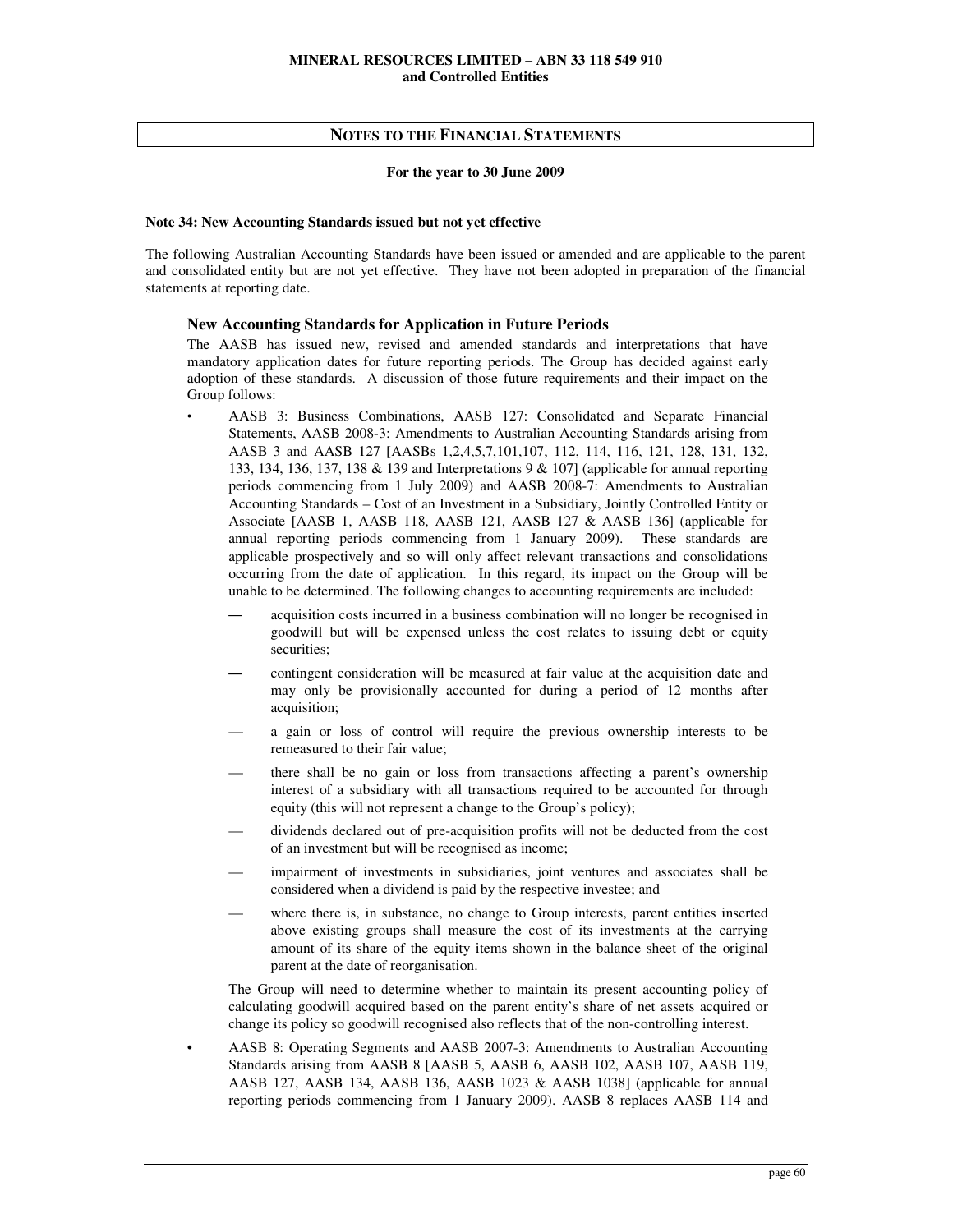requires identification of operating segments on the basis of internal reports that are regularly reviewed by the Group's Board for the purposes of decision making. The impact of this standard cannot be assessed at this stage.

- AASB 101: Presentation of Financial Statements, AASB 2007-8: Amendments to Australian Accounting Standards arising from AASB 101, and AASB 2007-10: Further Amendments to Australian Accounting Standards arising from AASB 101 (all applicable to annual reporting periods commencing from 1 January 2009). The revised AASB 101 and amendments supersede the previous AASB 101 and redefines the composition of financial statements including the inclusion of a statement of comprehensive income. There will be no measurement or recognition impact on the Group. If an entity has made a prior period adjustment or reclassification, a third balance sheet as at the beginning of the comparative period will be required.
- AASB 123: Borrowing Costs and AASB 2007-6: Amendments to Australian Accounting Standards arising from AASB 123 [AASB 1, AASB 101, AASB 107, AASB 111, AASB 116 & AASB 138 and Interpretations 1 & 12] (applicable for annual reporting periods commencing from 1 January 2009). The revised AASB 123 has removed the option to expense all borrowing costs and will therefore require the capitalisation of all borrowing costs directly attributable to the acquisition, construction or production of a qualifying asset. Management has determined that there will be no effect on the Group as a policy of capitalising qualifying borrowing costs has been maintained by the Group.
- AASB 2008-1: Amendments to Australian Accounting Standard Share-based Payments: Vesting Conditions and Cancellations [AASB 2] (applicable for annual reporting periods commencing from 1 January 2009). This amendment to AASB 2 clarifies that vesting conditions consist of service and performance conditions only. Other elements of a sharebased payment transaction should therefore be considered for the purposes of determining fair value. Cancellations are also required to be treated in the same manner whether cancelled by the entity or by another party.
- AASB 2008-2: Amendments to Australian Accounting Standards Puttable Financial Instruments and Obligations Arising on Liquidation [AASB 7, AASB 101, AASB 132 & AASB 139 & Interpretation 2] (applicable for annual reporting periods commencing from 1 January 2009). These amendments introduce an exception to the definition of a financial liability to classify as equity instruments certain puttable financial instruments and certain other financial instruments that impose an obligation to deliver a pro-rata share of net assets only upon liquidation.
- AASB 2008-5: Amendments to Australian Accounting Standards arising from the Annual Improvements Project (July 2008) (AASB 2008-5) and AASB 2008-6: Further Amendments to Australian Accounting Standards arising from the Annual Improvements Project (July 2008) (AASB 2008-6) detail numerous non-urgent but necessary changes to accounting standards arising from the IASB's annual improvements project. No changes are expected to materially affect the Group.
- AASB 2008-8: Amendments to Australian Accounting Standards Eligible Hedged Items [AASB 139] (applicable for annual reporting periods commencing from 1 July 2009). This amendment clarifies how the principles that determine whether a hedged risk or portion of cash flows is eligible for designation as a hedged item should be applied in particular situations and is not expected to materially affect the Group.
- AASB 2008-13: Amendments to Australian Accounting Standards arising from AASB Interpretation 17 – Distributions of Non-cash Assets to Owners [AASB 5 & AASB 110] (applicable for annual reporting periods commencing from 1 July 2009). This amendment requires that non-current assets held for distribution to owners to be measured at the lower of carrying value and fair value less costs to distribute.
- AASB Interpretation 15: Agreements for the Construction of Real Estate (applicable for annual reporting periods commencing from 1 January 2009). Under the interpretation, agreements for the construction of real estate shall be accounted for in accordance with AASB 111 where the agreement meets the definition of 'construction contract' per AASB 111 and when the significant risks and rewards of ownership of the work in progress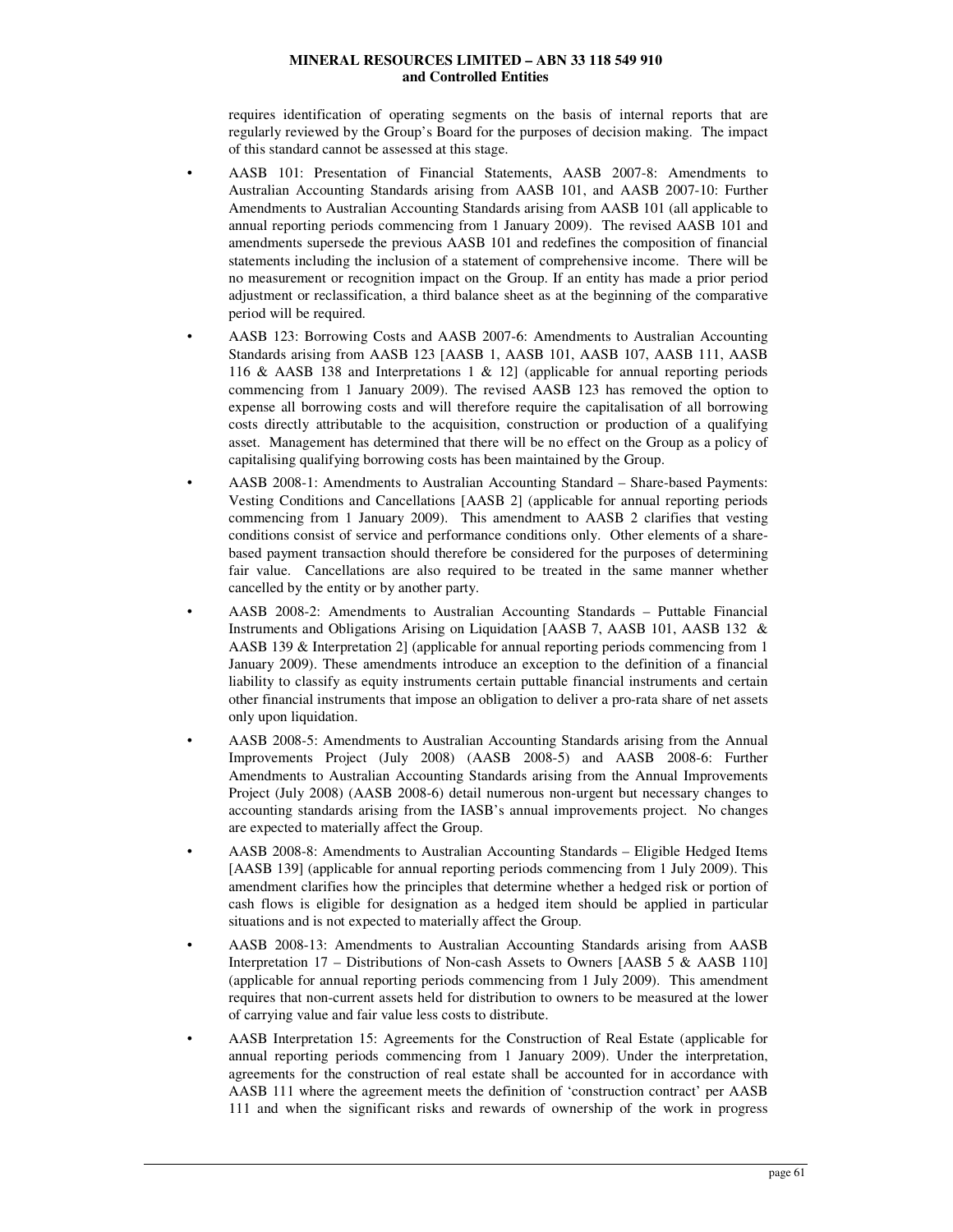transfer to the buyer continuously as construction progresses. Where the recognition requirements in relation to construction are satisfied but the agreement does not meet the definition of 'construction contract', revenue is to be accounted for in accordance with AASB 118. Management does not believe that this will represent a change of policy to the Group.

- AASB Interpretation 16: Hedges of a Net Investment in a Foreign Operation (applicable for annual reporting periods commencing from 1 October 2008). Interpretation 16 applies to entities that hedge foreign currency risk arising from net investments in foreign operations and that want to adopt hedge accounting. The interpretation provides clarifying guidance on several issues in accounting for the hedge of a net investment in a foreign operation and is not expected to impact the Group.
- AASB Interpretation 17: Distributions of Non-cash Assets to Owners (applicable for annual reporting periods commencing from 1 July 2009). This guidance applies prospectively only and clarifies that non-cash dividends payable should be measured at the fair value of the net assets to be distributed where the difference between the fair value and carrying value of the assets is recognised in profit or loss.

The Group does not anticipate early adoption of any of the above reporting requirements and does not expect these requirements to have any material effect on the Group's financial statements.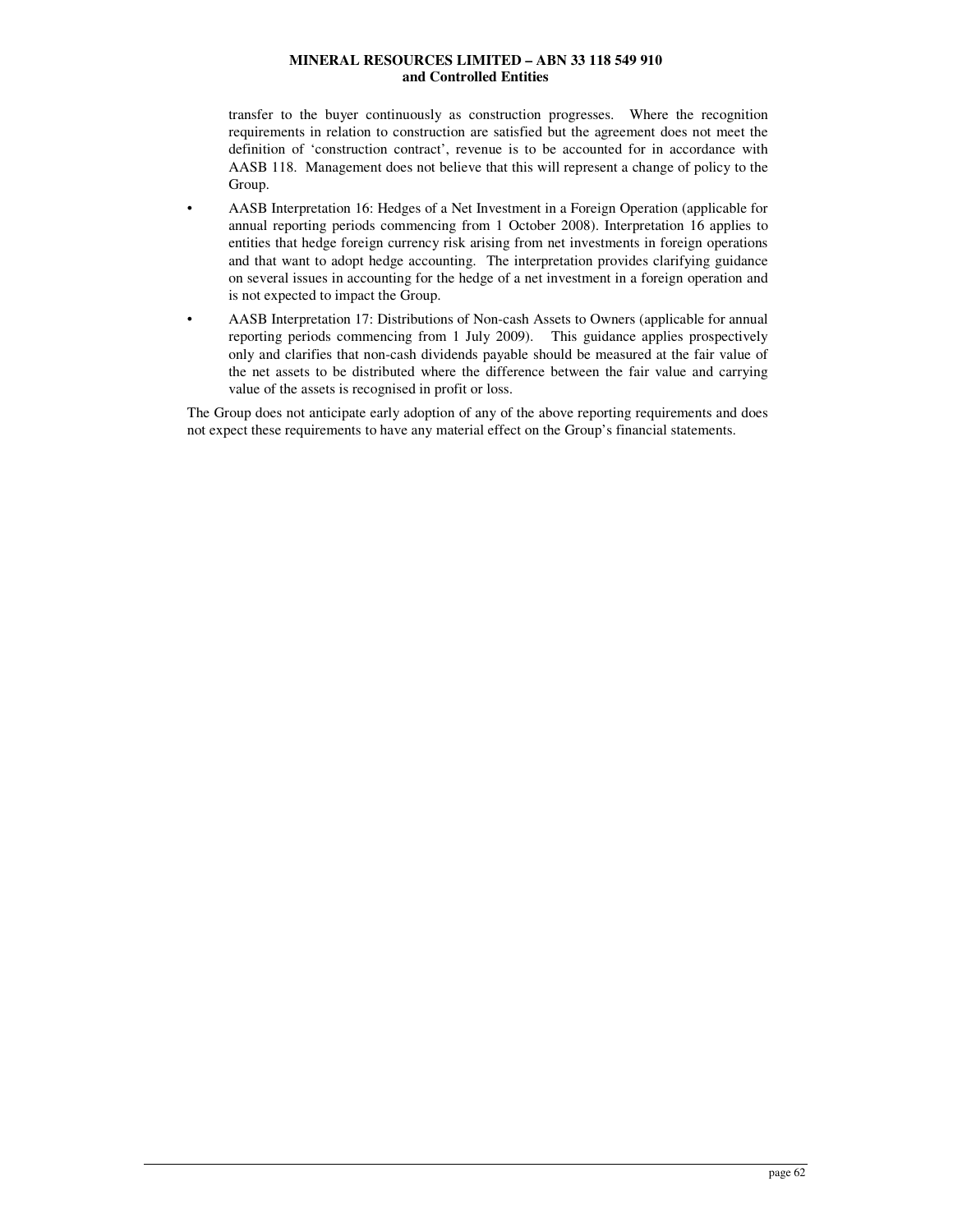## **DIRECTORS DECLARATION**

- 1. In the opinion of the directors of Mineral Resources Limited ("company")
	- (a) the financial statements and notes are in accordance with the Corporations Act 2001, including:
		- (i) giving a true and fair view of the financial position of the company and consolidated entity as at 30 June 2009 and of their performance, as represented by the results of their operations and their cash flows, for the year ended 30 June 2009; and
		- (ii) complying with Accounting Standards and the Corporations Regulations 2001; and
	- (b) there are reasonable grounds to believe the company will be able to pay its debts as and when they become due and payable.
- 2. The Chief Executive Officer and Chief Finance Officer have each declared that:
	- (a) the financial records of the company for the financial period have been properly maintained in accordance with section 286 of the Corporations Act 2001;
	- (b) the financial statements and notes for the financial period comply with the Accounting Standards; and
	- (c) the financial statements and notes for the financial year give a true and fair view.

This declaration is made in accordance with a resolution of the Board of directors and is signed for and on behalf of the directors by:

Dede

PETER WADE Executive Chairman / Managing Director

Dated this 20th day of August 2009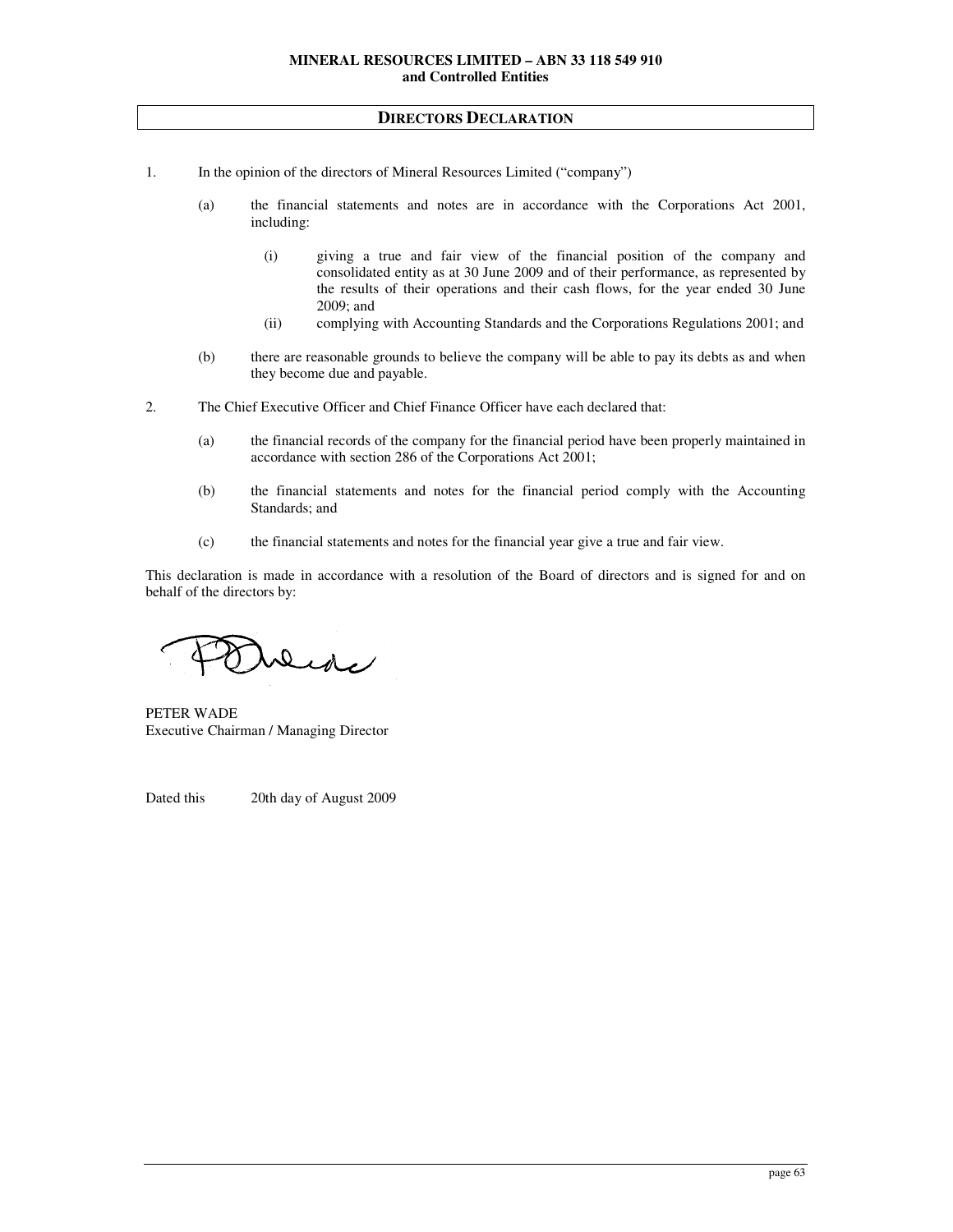**RSM Bird Cameron Partners** 

**Chartered Accountants** 

8 St Georges Terrace Perth WA 6000 GPO Box R1253 Perth WA 6844 **T** +61 8 9261 9100 **F** +61 8 9261 9101 www.rsmi.com.au

## **INDEPENDENT AUDITOR'S REPORT**

#### **TO THE MEMBERS OF**

## **MINERAL RESOURCES LIMITED**

## **Report on the Financial Report**

We have audited the accompanying financial report of Mineral Resources Limited ("the company"), which comprises the balance sheet as at 30 June 2009, and the income statement, statement of changes in equity and cash flow statement for the year ended on that date, a summary of significant accounting policies, other explanatory notes and the directors' declaration of the consolidated entity comprising the company and the entities it controlled at the year's end or from time to time during the financial year.

## *Directors' Responsibility for the Financial Report*

The directors of the company are responsible for the preparation and fair presentation of the financial report in accordance with Australian Accounting Standards (including the Australian Accounting Interpretations) and the *Corporations Act 2001*. This responsibility includes establishing and maintaining internal control relevant to the preparation and fair presentation of the financial report that is free from material misstatement, whether due to fraud or error; selecting and applying appropriate accounting policies; and making accounting estimates that are reasonable in the circumstances. In Note 1, the directors also state, in accordance with Accounting Standard AASB 101 *Presentation of Financial Statements*, that compliance with the Australian equivalents to International Financial Reporting Standards ensures that the financial report, comprising the financial statements and notes, complies with International Financial Reporting Standards.

#### *Auditor's Responsibility*

Our responsibility is to express an opinion on the financial report based on our audit. We conducted our audit in accordance with Australian Auditing Standards. These Auditing Standards require that we comply with relevant ethical requirements relating to audit engagements and plan and perform the audit to obtain reasonable assurance whether the financial report is free from material misstatement.

An audit involves performing procedures to obtain audit evidence about the amounts and disclosures in the financial report. The procedures selected depend on the auditor's judgement, including the assessment of the risks of material misstatement of the financial report, whether due to fraud or error. In making those risk assessments, the auditor considers internal control relevant to the entity's preparation and fair presentation of the financial report in order to design audit procedures that are appropriate in the circumstances, but not for the purpose of expressing an opinion on the effectiveness of the entity's internal control. An audit also includes evaluating the appropriateness of accounting policies used and the reasonableness of accounting estimates made by the directors, as well as evaluating the overall presentation of the financial report.

We believe that the audit evidence we have obtained is sufficient and appropriate to provide a basis for our audit opinions.

Liability limited by a scheme approved under Professional Standards Legislation

64

Major Offices in: Perth, Sydney, Melbourne, Adelaide and Canberra ABN 36 965 185 036

RSM Bird Cameron Partners is an independent member firm of RSM International, an affiliation of independent accounting and consulting firms.